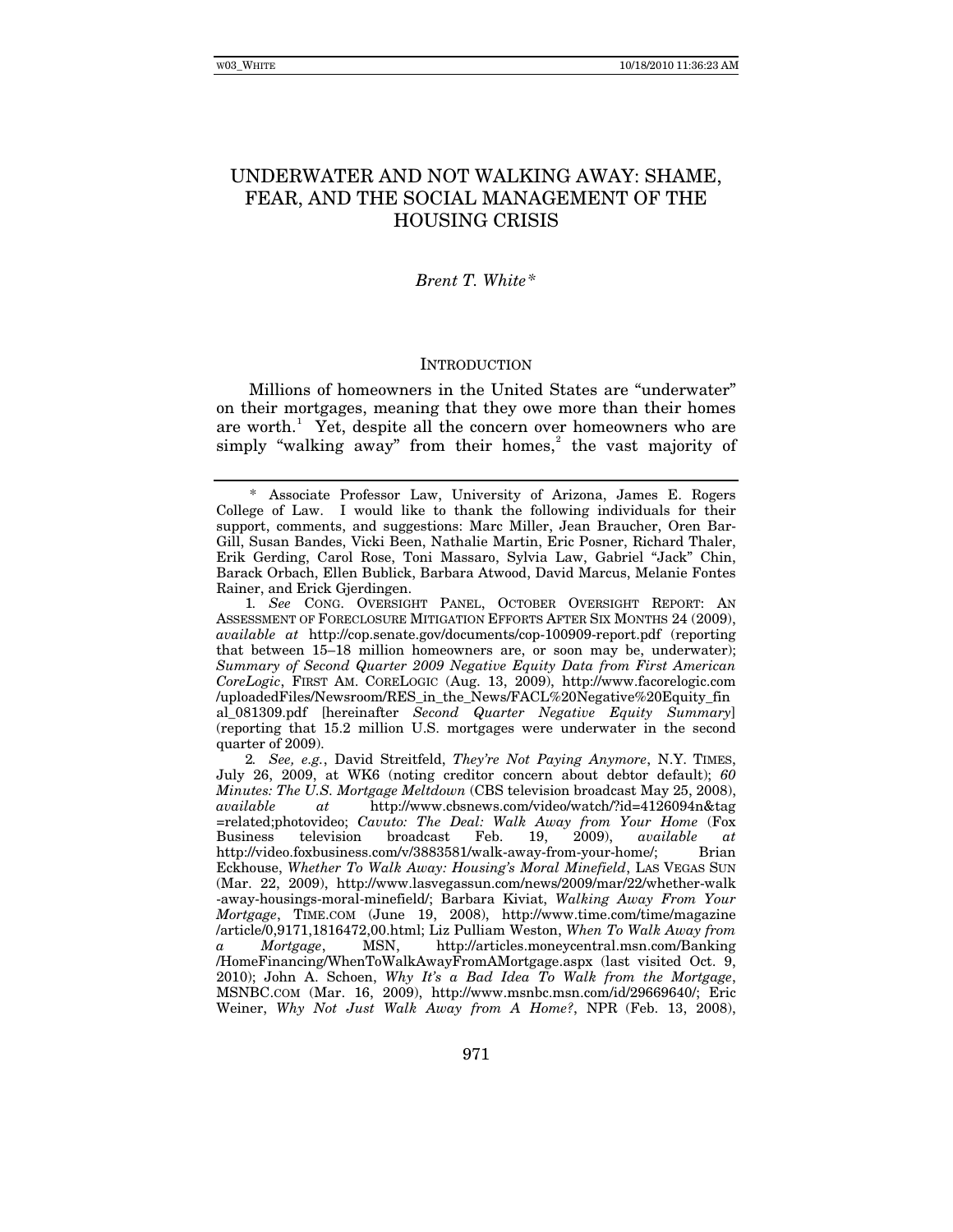underwater homeowners continue to make their mortgage payments—even when they are hundreds of thousands of dollars underwater and have no reasonable prospect of recouping their losses.<sup>[3](#page-1-0)</sup> This includes underwater homeowners who live in "nonrecourse states" such as California and Arizona,<sup>[4](#page-1-1)</sup> where lenders cannot pursue defaulting homeowners for a deficiency judgment.<sup>[5](#page-1-2)</sup>

While such behavior may appear irrational on its face, behavioral economists explain that underwater homeowners simply suffer from the same kind of cognitive biases that lead individuals to make other suboptimal economic decisions.<sup>[7](#page-1-4)</sup> Underwater homeowners aren't knowingly making bad choices; they just don't cognitively grasp that they would be better off if they walked away from their mortgages.<sup>[8](#page-1-5)</sup>

The behavioral economist's explanation does not account, however, for homeowners who are fully aware that it would be in their financial best interest to default, but still do not do so. This Article suggests that most underwater homeowners choose not to default as a result of two emotional forces: (1) desire to avoid the shame or guilt associated with foreclosure; and (2) fear over the perceived consequences of foreclosure—consequences that are in actuality much less severe than most homeowners have been led to believe.

Moreover, fear, shame, and guilt are not mere "transaction costs" that homeowners calculate according to their own personal tolerance for each. Rather, these emotional constraints are actively cultivated by the government, the financial industry, and other social control agents in order to induce individual homeowners to act in ways that are *against* their own self-interest, but that are wrongly, this Article contends—argued to be socially beneficial. Unlike lenders who seek to maximize profits irrespective of concerns about morality or social responsibility, individual homeowners are encouraged to behave in accordance with social and moral norms that require individuals keep promises and honor financial obligations. Thus, individual homeowners tend to ignore market and legal norms under which strategic default might not only be a viable option, but also the wisest financial decision. Lenders, on the

<span id="page-1-1"></span><span id="page-1-0"></span>http://www.npr.org/templates/story/story.php?storyId=18958049.

<sup>3</sup>*. See infra* notes 18–22 and accompanying text.

<sup>4</sup>*. See infra* notes 11–22 and accompanying text.

<sup>5</sup>*. See infra* note 52 and accompanying text.

<span id="page-1-3"></span><span id="page-1-2"></span><sup>6</sup>*. See* Yongheng Deng & John M. Quigley, *Woodhead Behavior and the Pricing of Residential Mortgages* (Univ. of Cal., Berkeley Program on Hous. & Urban Policy Working Paper Series, Paper No. W00-004, 2004), *available at*  http://urbanpolicy.berkeley.edu/pdf/DQ\_Woodhead\_Web.pdf.

<span id="page-1-5"></span><span id="page-1-4"></span><sup>7</sup>*. See* Peter Ubel, *Human Nature and the Financial Crisis*, FORBES.COM (Feb. 22, 2009), http://www.forbes.com/2009/02/20/behavioral-economics -mortgage-opinions-contributors\_financial\_crisis.html.

<sup>8.</sup> *See infra* Part III.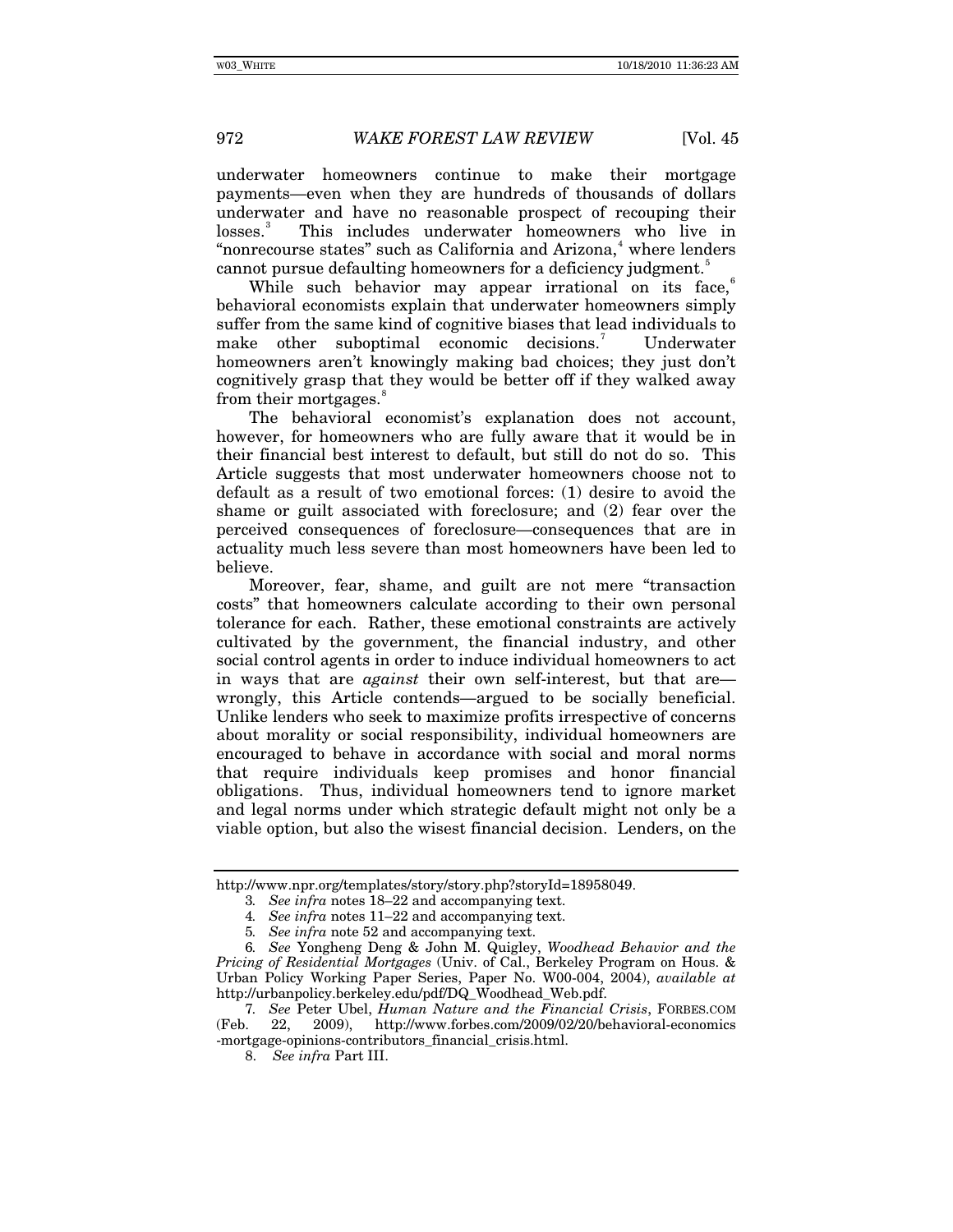other hand, have generally resisted calls to modify underwater mortgages despite the fact that it would be both socially beneficial and morally responsible for them to do so. This norm asymmetry has led to distributional inequalities in which individual homeowners shoulder a disproportionate financial burden from the housing collapse.

This Article proceeds as follows: Part I shows that, despite widespread concern that underwater homeowners are simply walking away, the vast majority of underwater homeowners have not strategically defaulted on their mortgages. Part II explores the financial logic of walking away from an underwater mortgage and suggests that many more homeowners should be strategically defaulting. Part III argues that, though cognitive biases may account for many underwater homeowners' decisions not to strategically default, emotions such as shame, guilt, and fear play the largest role in homeowner decisions to knowingly eschew "inthe-money" default options. Part IV argues that social control agents such as the government, the media, and the financial industry use both moral suasion and disinformation to cultivate these emotional constraints in homeowners. It also argues that credit-rating agencies play a central role as enforcers of moral and social norms against walking away from one's mortgage. Part V argues that the disparity between the norms governing the behavior of individuals and that of banks has created an imbalance in which individual homeowners have borne a disproportionate financial burden from the housing collapse. Part VI explores ways either to address the distributional inequalities of norm asymmetry or to empower homeowners to renegotiate underwater mortgages on a more level playing field with lenders.

## I. UNDERWATER AND STAYING PUT

The collapse of the U.S. housing market has left millions of homeowners owing more on their mortgages than their homes are worth.<sup>[9](#page-2-0)</sup> As a historical snapshot, more than 34% of all mortgaged properties in the United States were "underwater" as of the third quarter of 2009.<sup>[10](#page-2-1)</sup> The national numbers hide the full extent of the

<sup>9</sup>*. See supra* note 1 and accompanying text.

<span id="page-2-1"></span><span id="page-2-0"></span><sup>10.</sup> Media Alert, First Am. CoreLogic, First American CoreLogic Releases Q3 Negative Equity Data (Nov. 24, 2009) [hereinafter Media Alert, 2009 Q3 Negative Equity Report], *available at* http://www.loanperformance.com /infocenter/library/FACL\_Negative\_Equity\_Media\_Alert\_Q3\_112409\_Final.pdf. Beginning with third-quarter figures from 2009, CoreLogic revised its methodology for the Negative Equity Report to "account for amortization or [home equity lines of credit] utilization." *Id.* Under this changed methodology, CoreLogic reported an estimated 10.7 million residential mortgages with negative equity—approximately 23% of all residential properties with mortgages. *Id.* Using the former methodology—which takes into account a broader landscape of homeowner debt—15.4 million residential mortgages were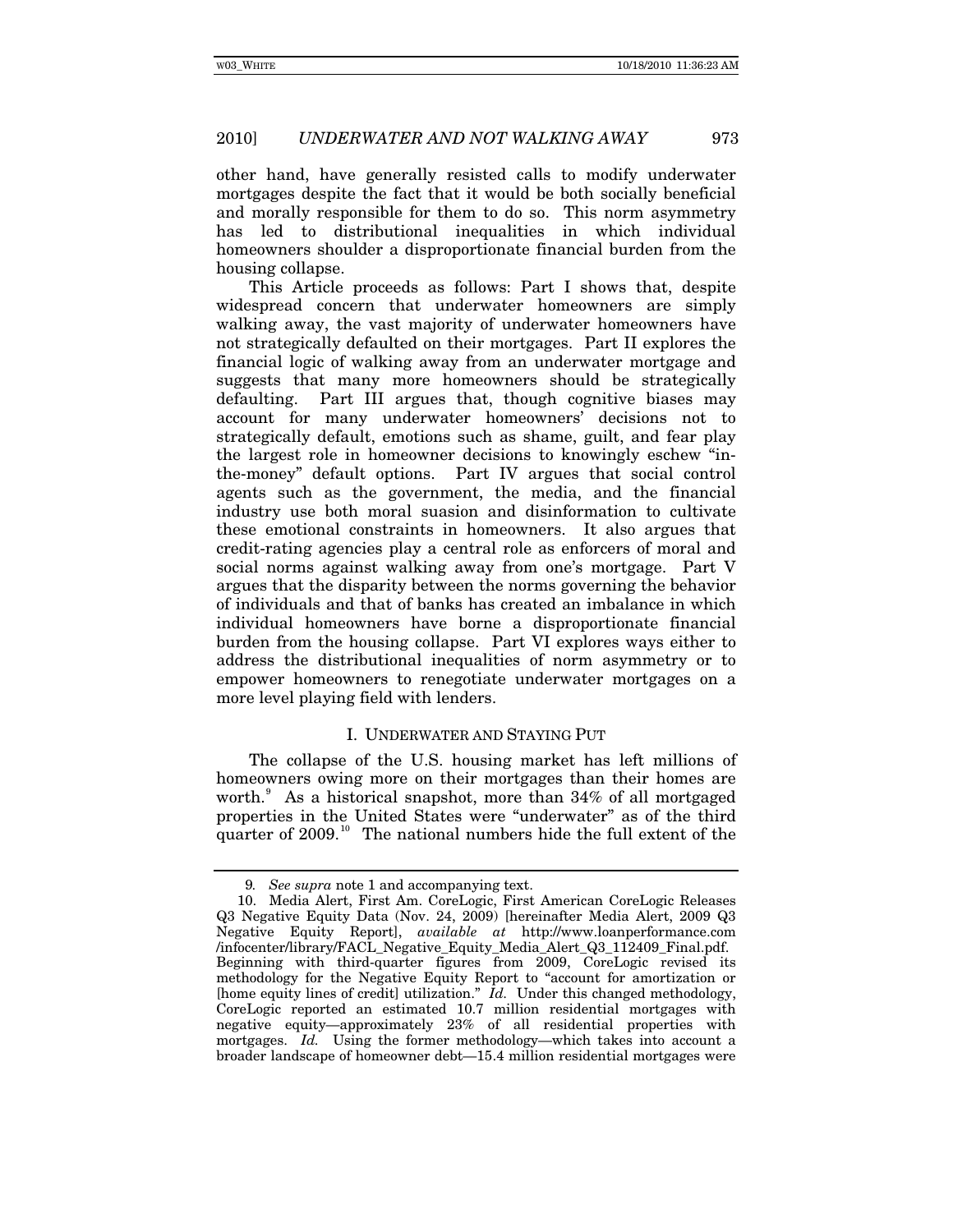problem, however, as the percentage of underwater mortgages has been much higher in the regions suffering the worst price declines. Again, as a snapshot, by the end of 2009, 65% of mortgage borrowers in Nevada were already underwater,<sup>[11](#page-3-0)</sup>  $48\%$  of homeowners were underwater in Arizona, 45% were underwater in Florida, 37% were underwater in Michigan, and 35% were underwater in California.<sup>[12](#page-3-1)</sup> The percentage of underwater mortgages was higher still in the hardest-hit metropolitan areas as the table below shows:

underwater, or nearly 34% of homes. *Id.*

This percentage is expected to increase to 48% by the first quarter of 2011. DEUTSCHE BANK, DROWNING IN DEBT—A LOOK AT "UNDERWATER" HOMEOWNERS 5 (2009), *available at* http://www.virtualbroker.com/pdf/2009 /mtgreportdeutschebank82009.pdf. In addition, "41% of prime conforming borrowers and 46% of prime jumbo borrowers will be underwater," by which time national housing prices are predicted to have dropped 42% from their peak. *Id.* at 4, 14.

<span id="page-3-0"></span><sup>11.</sup> Media Alert, 2009 Q3 Negative Equity Report, *supra* note 10. Outstanding Nevadan mortgage debt values were almost sixteen billion dollars, or 14% greater than the underlying property values these loans secured. *Id.* While Nevada was the only state, as of 2009, with a loan-to-value ratio over 100% (signifying negative net homeowner equity), residents of Arizona (91%), Florida (87%), and Michigan (84%) had negative net equity with loan-to-value ratios close to 100%. *Id.*

<sup>12</sup>*. Id.*

<span id="page-3-2"></span><span id="page-3-1"></span><sup>13.</sup> DEUTSCHE BANK, *supra* note 10, at 10. This chart uses data from the end of 2009's first quarter as a historical snapshot of the mortgage crisis. *Id.* at 13. While the percentage of underwater homeowners may fluctuate from quarter to quarter, the crucial point is that millions of homeowners across the country are underwater, including the vast majority of homeowners in many communities.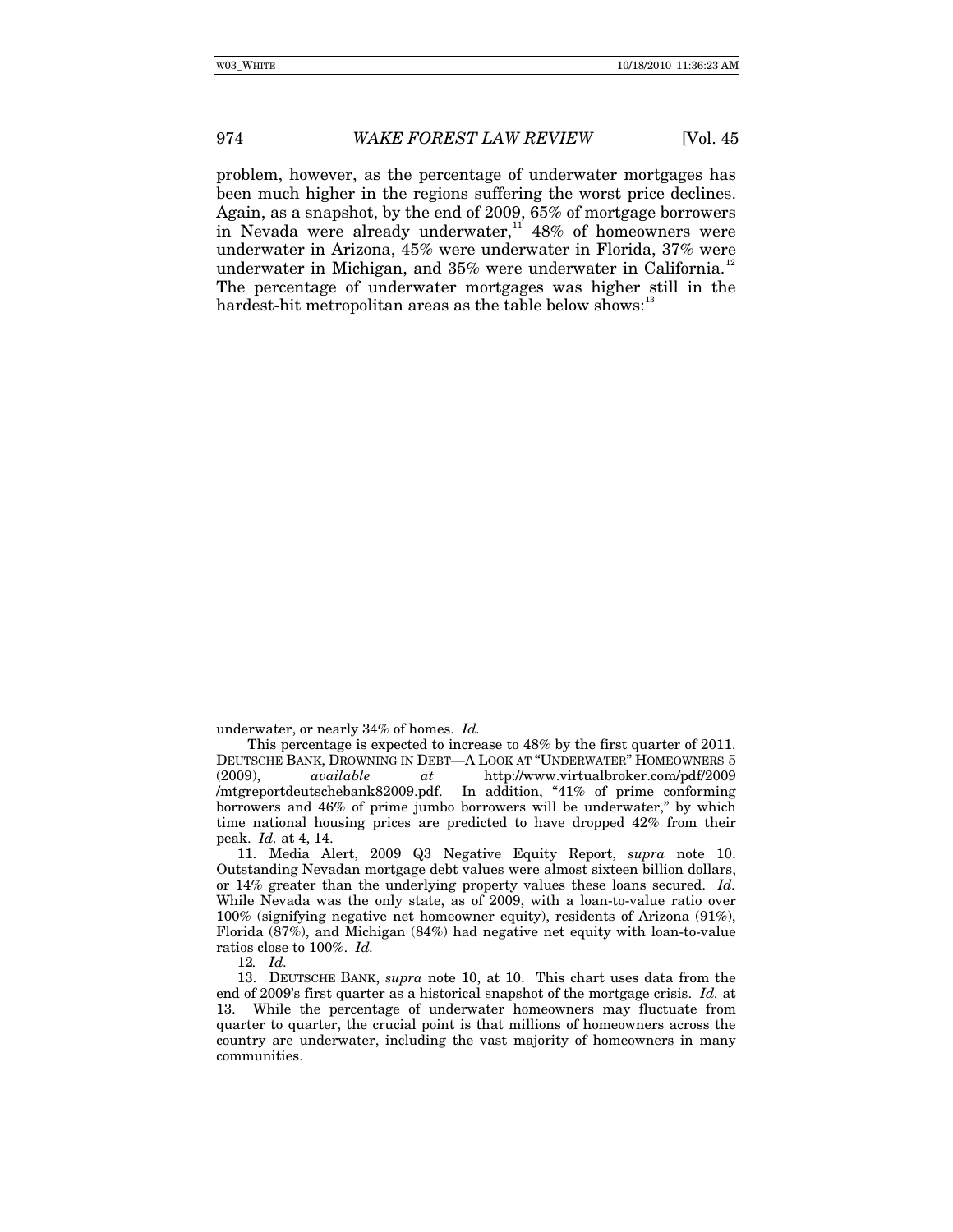| METROPOLITAN STATISTICAL AREA        | <b>CURRENT PERCENT</b> |  |
|--------------------------------------|------------------------|--|
|                                      | UNDERWATER             |  |
| Merced, CA                           | 85%                    |  |
| El Centro, CA                        | $85\%$                 |  |
| Modesto, CA                          | 84%                    |  |
| Las Vegas-Paradise, NV               | $81\%$                 |  |
| Stockton, CA                         | 81%                    |  |
| Bakersfield, CA                      | 79%                    |  |
| Port St. Lucie, FL                   | 79%                    |  |
| Riverside-San Bernardino-Ontario, CA | 78%                    |  |
| Cape Coral-Fort Myers, FL            | $76\%$                 |  |
| Yuba City, CA                        | 73%                    |  |
| Madera, CA                           | $72\%$                 |  |
| Fresno, CA                           | 72%                    |  |
| Orlando-Kissimmee, FL                | $71\%$                 |  |
| Visalia-Porterville, CA              | 70%                    |  |
| Miami-Miami Beach-Kendall, FL        | 70%                    |  |
| Palm Bay-Melbourne-Titusville, FL    | $69\%$                 |  |
| Lakeland-Winter Haven, FL            | 69%                    |  |
| Phoenix-Mesa-Scottsdale, AZ          | $68\%$                 |  |

Not only are significant numbers of homeowners underwater, but many are underwater by substantial amounts. By the second quarter of 2009, for example, over 16% of homeowners had negative equity exceeding 20% of their home's value, and over 22% of homeowners had negative equity exceeding 10% of their home's value.<sup>[14](#page-4-0)</sup> Again, however, the situation was worse in the hardest-hit markets. For example, 47% of homeowners in Nevada had negative equity exceeding 25% of their home's value, as did 30% of homeowners in Florida, 29% in Arizona, and 25% in California.<sup>[15](#page-4-1)</sup> Moreover, given the high median home prices at the peak within these markets, a large percentage of these homeowners were underwater by hundreds of thousands of dollars.<sup>[16](#page-4-2)</sup>

<sup>14</sup>*. See Second Quarter Negative Equity Summary*, *supra* note 1.

<sup>15</sup>*. Id.*

<span id="page-4-2"></span><span id="page-4-1"></span><span id="page-4-0"></span><sup>16</sup>*. Id.* For example, a homeowner who bought a home in 2006 in Salinas, California—where home prices have dropped 70% from the peak—has on average \$214,000 in negative equity. Luigi Guiso, Paola Sapienza & Luigi Zingales, *Moral and Social Constraints to Strategic Default on Mortgages* 2 (European Univ. Inst., Working Paper No. ECO 2009/27, 2009), *available at* http://www.nber.org/papers/w15145.pdf?new\_window=1. Moreover, given that the average home price reached over \$605,000 in Salinas at the peak of the market, homeowners who bought even slightly better-than-average homes could easily have negative equity exceeding \$300,000. *See Salinas Home Prices and Home Values*, ZILLOW.COM, http://www.zillow.com/local-info/CA-Salinas-home -value/r\_54288/ (last visited Oct. 9, 2010) The story is similar, of course, in other California metro areas, including Los Angeles, Modesto, El Centro, Merced, Riverside, and Redding. *See, e.g.*, *Los Angeles Home Prices and Home*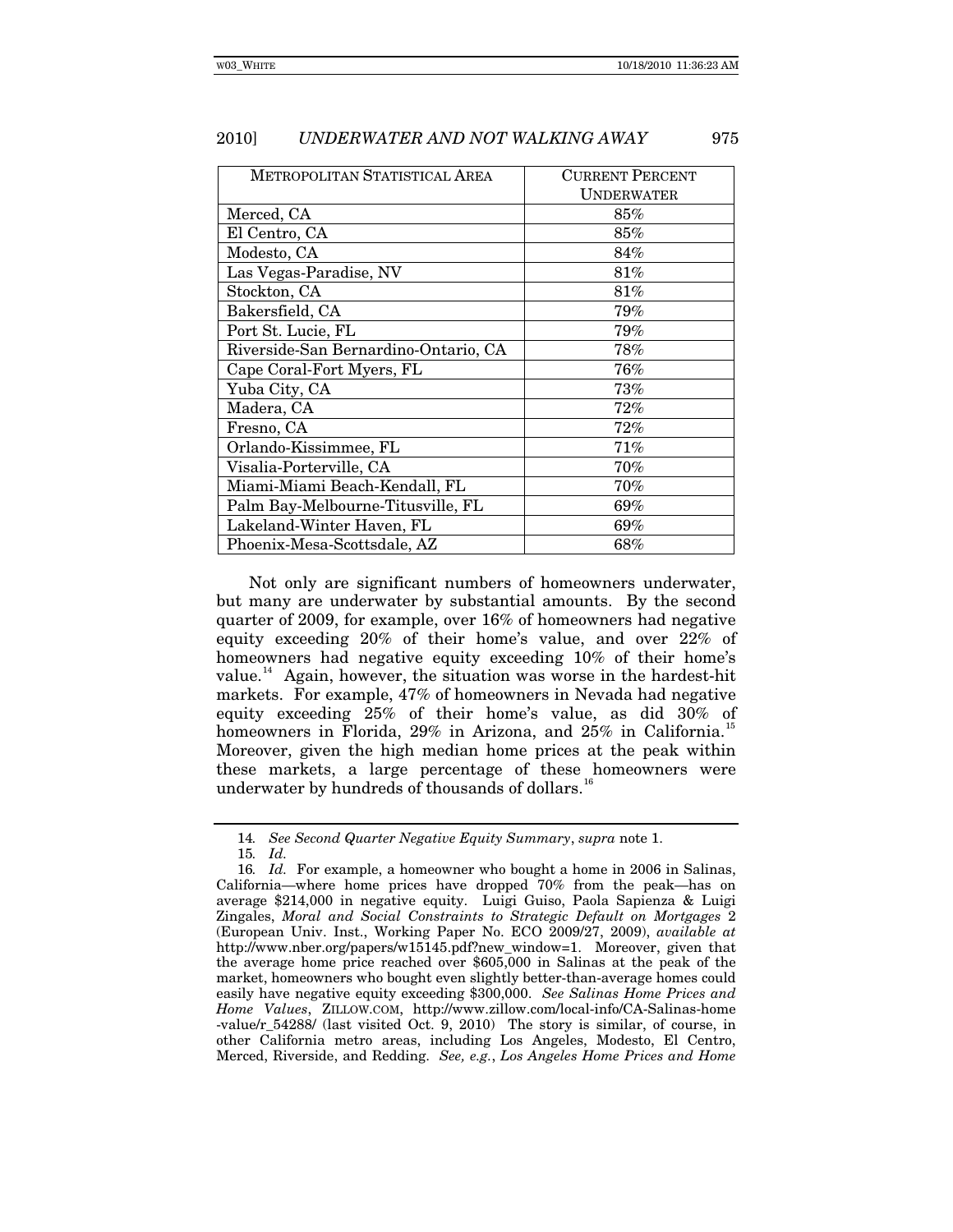This negative equity was a significant contributing factor to a combined foreclosure and thirty-plus-day delinquency rate that exceeded 14% for home mortgages in the third quarter of 2009, a historic high.<sup>[17](#page-5-0)</sup> However, the high foreclosure and delinquency rate has not been caused by large percentages of homeowners voluntarily walking away from their homes, even though these homeowners can afford the payments. To the contrary, less than one-fourth of homeowner defaults have been strategic,<sup>[18](#page-5-1)</sup> with the other threefourths triggered by job loss, divorce, or other financial difficulty, which when combined with negative equity give homeowners no option but to let go of their homes.<sup>[19](#page-5-2)</sup> In other words, for the vast

*Values*, ZILLOW.COM, http://www.zillow.com/local-info/CA-Los-Angeles-homevalue/r\_12447/ (last visited Oct. 9, 2010). The situation is also dire outside of California. A homeowner who bought an average home near the price peak in Las Vegas for example—where prices have dropped 58% as of October 2010 would likely have negative equity in excess of \$140,000. *See Las Vegas Home Prices and Home Values*, ZILLOW.COM, http://www.zillow.com/local-info/NV-Las -Vegas-home-value/r\_18959/ (last visited Oct. 9, 2010). The situation is the same in Miami, where prices are down 52%, *see Miami Home Prices and Home Values*, ZILLOW.COM, http://www.zillow.com/local-info/FL-Miami-home-value /r\_12700/ (last visited Oct. 9, 2010), and in Phoenix, where prices have dropped 56*%. See Phoenix Home Prices and Home Values*, ZILLOW.COM, http://www.zillow.com/local-info/AZ-Phoenix-home-value/r\_40326/ (last visited Oct. 9, 2010). Furthermore, with such significant price decreases in each of these markets, it stands to reason a large number of individuals who bought more-expensive-than-average homes could easily have negative equity exceeding somewhere around \$200,000 to \$300,000.

<span id="page-5-0"></span><sup>17.</sup> As of the third quarter of 2009, the foreclosure rate was 4.47% and the delinquency rate (meaning here loans that were thirty-plus days delinquent) was 9.64%, for a combined rate of 14.36%. MORTG. BANKERS ASS'N, NATIONAL DELINQUENCY SURVEY: THIRD QUARTER 2009, at 2–3 (2009), *available at* http://media.oregonlive.com/frontporch/other/NDS\_Q309.pdf. "The delinquency rate includes loans that are at least one payment past due but does not include loans somewhere in the process of foreclosure." Press Release, Mortg. Bankers Ass'n, Delinquencies Continue To Climb in Latest MBA National Delinquency Survey (Nov. 19, 2009), *available at* http://www.mbaa.org/NewsandMedia /PressCenter/71112.htm. Some commentators have referred to the role that negative equity plays in causing foreclosures as "overwhelming" and "incontrovertible." *See, e.g.*, Christopher L. Foote et al., *Reducing Foreclosures* 5 (Fed. Reserve Bank of Boston Pub. Policy Discussion Papers, Paper No. 09–2, 2009), *available at* http://www.bos.frb.org/economic/ppdp/2009/ppdp0902.pdf.

<span id="page-5-1"></span><sup>18</sup>*. See* EXPERIAN & OLIVER WYMAN, EXPERIAN-OLIVER WYMAN MARKET INTELLIGENCE REPORT: UNDERSTANDING STRATEGIC DEFAULT IN MORTGAGES PART I, at 8 (2009) (finding a strategic default rate of 17% based on a review of credit histories of homeowners in default); Guiso, Sapienza & Zingales, *supra* note 16, at 1 (estimating based on surveys of homeowners that nearly a quarter of defaults are strategic).

<span id="page-5-2"></span><sup>19</sup>*. See* News Release, Fed. Hous. Fin. Agency, FHFA Reports Fannie Mae and Freddie Mac Foreclosure Prevention Efforts for May (Aug. 3, 2009), *available at* http://www.fhfa.gov/webfiles/14723/MayForeclosure \_Prevention8309.pdf (noting that the top five reasons for delinquency are income loss (34%), excessive obligations (20%), unemployment (8%), illness of principal mortgagor (6%), and marital difficulties (4%)).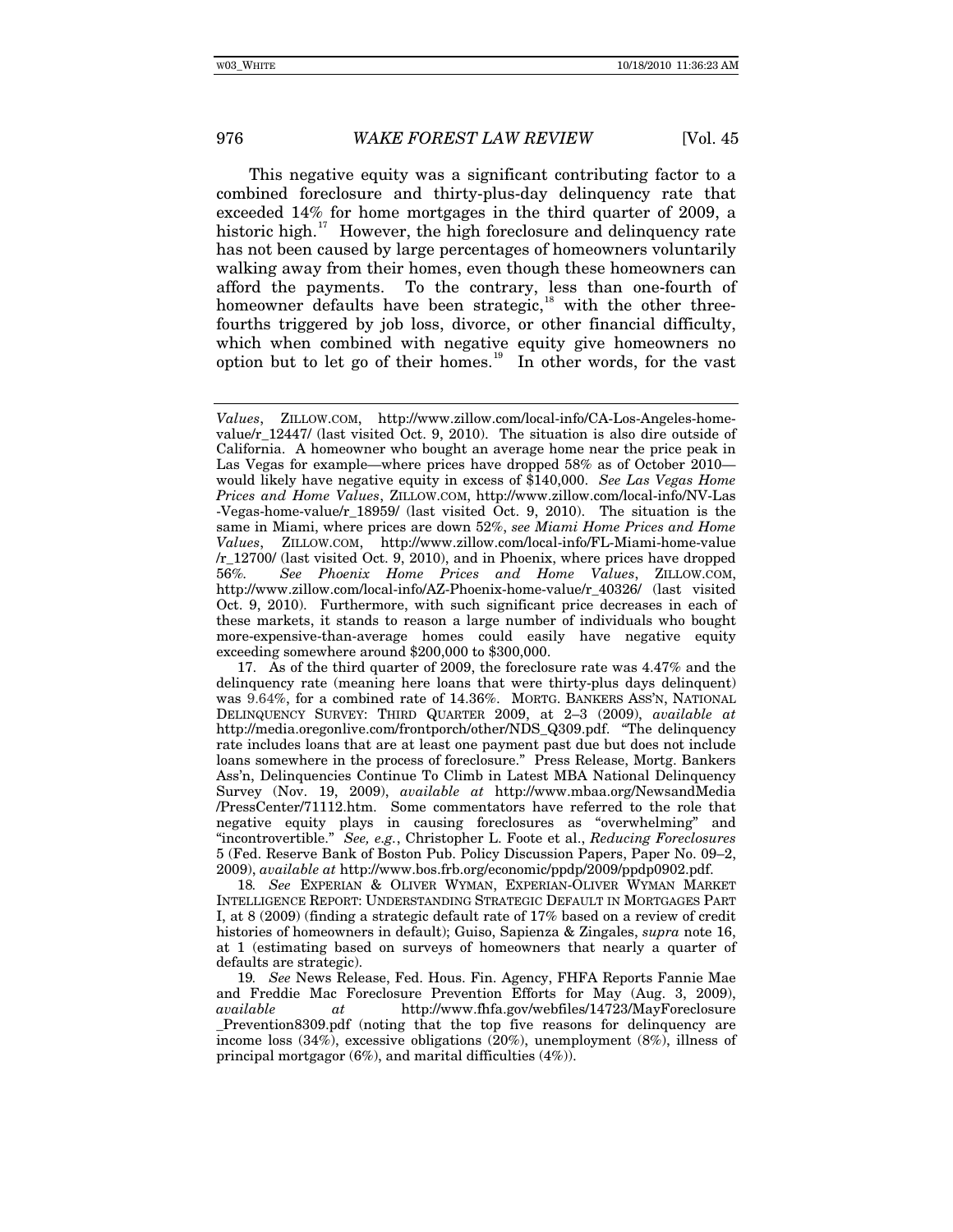majority of homeowners, negative equity is a necessary but not sufficient condition for default.<sup>[20](#page-6-0)</sup> Indeed, though nearly  $34\%$  of U.S. homeowners were underwater on their mortgages by the end of the third quarter of  $2009$ ,<sup>[21](#page-6-1)</sup>, the overall strategic default rate among all homeowners was only 2.5% to 3.5%.<sup>[22](#page-6-2)</sup>

As further evidence that relatively few homeowners strategically default solely because they have negative equity, housing markets with a sharply higher percentage of underwater homeowners as compared to the national average have not experienced sharply higher default rates. For example, although almost 51% of Arizona homeowners were underwater (compared to  $32\%$  nationally) in the second quarter of  $2009<sup>33</sup>$  the combined foreclosure and thirty-plus-day deficiency rate in Arizona was 16.3%—only slightly above the national average of approximately  $13\%$ .<sup>[24](#page-6-4)</sup> As the chart below illustrates, this pattern of relatively low default rates compared to the percentage of underwater mortgages has held true almost universally across the hardest-hit markets, with the default rate much more closely resembling the

23*. See Second Quarter Negative Equity Summary*, *supra* note 1.

<span id="page-6-0"></span><sup>20.</sup> Moreover, the vast majority of defaults have involved subprime or Alternative A-Paper ("Alt-A") loans—with over 47% of subprime loans nonperforming as of the second quarter of 2009. LAURIE GOODMAN ET AL., AMHERST MORTGAGE INSIGHT, HOUSING OVERHANG/SHADOW INVENTORY = ENORMOUS PROBLEM 9 (2009), http://matrix.millersamuel.com/wp-content /3q09/Amherst%20Mortgage%20Insight%2009232009.pdf; *see also* MORTG. BANKERS ASS'N, NATIONAL DELINQUENCY SURVEY: SECOND QUARTER 2009, at 1–2 (2009), *available at* http://media.spokesman.com/documents/2009/08/Q209 \_NDS.pdf (finding a delinquency rate of 25.35% and a foreclosure rate of 15.05% for subprime loans). In contrast, the default rate for prime loans was much lower. *See* MORTG. BANKERS ASS'N, *supra*, at 1–2 (finding a delinquency rate of 6.41% and a foreclosure rate of 3% for prime loans). However, as the subprime crisis has mostly run its course, prime fixed-rate loans now account for one in three foreclosure starts. *See* Kevin G. Hall, *Fixed-Rate Mortgage Foreclosures Rising: First-Quarter Numbers Offer Troubling Forecast*, SPOKESMAN-REV. (May 20, 2010), http://www.spokesman.com/stories/2010/may/20/fixed-rate-mortgage -foreclosures-rising/ (reporting the Mortgage Bankers Association's finding that prime-fixed mortgages accounted for nearly 37% of new foreclosures started in the first three months of 2010).

<sup>21.</sup> Media Alert, 2009 Q3 Negative Equity Report, *supra* note 10.

<span id="page-6-3"></span><span id="page-6-2"></span><span id="page-6-1"></span><sup>22.</sup> This range is calculated by multiplying the default rate of 14% by 17% and 25%, which are estimates of the percentage of defaults that are strategic. *See supra* note 18 and accompanying text. For a historical comparison, see DEUTSCHE BANK, *supra* note 10, at 14 (noting that 7% of homeowners with negative equity defaulted during the housing bust in Boston in the 1980s and 1990s).

<span id="page-6-4"></span><sup>24.</sup> MORTG. BANKERS ASS'N, *supra* note 20, at 4.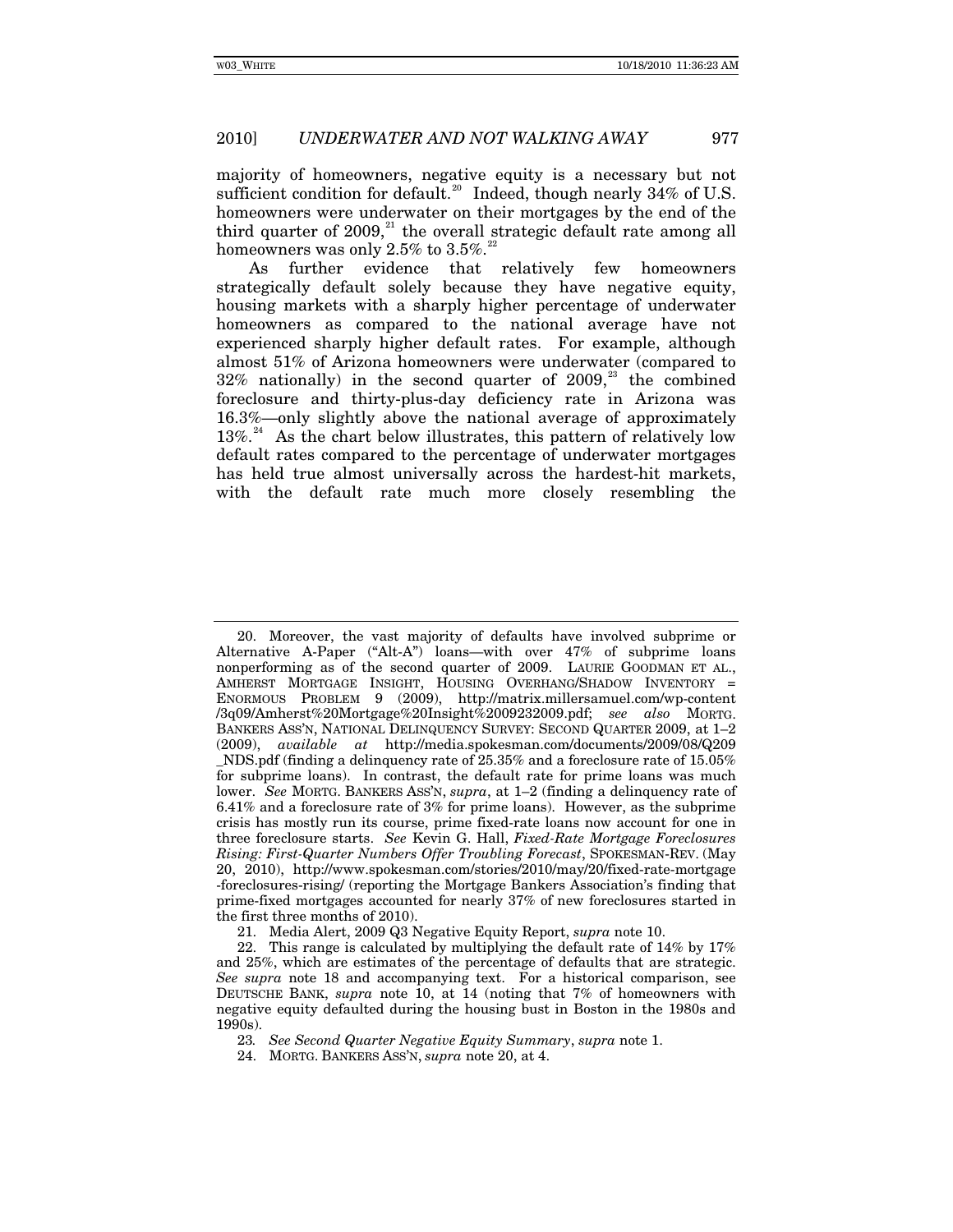| <b>METROPOLITAN</b>                                   | <b>PERCENT</b>          | <b>SERIOUS</b>    | <b>UNEMPLOYMENT</b> |
|-------------------------------------------------------|-------------------------|-------------------|---------------------|
| <b>STATISTICAL</b>                                    | UNDERWATER <sup>a</sup> | DELINQUENCY       | RATE <sup>c</sup>   |
| AREA                                                  |                         | RATE <sup>b</sup> |                     |
| Merced, CA                                            | 85%                     | 18.99%            | 17.5%               |
| Modesto, CA                                           | 84%                     | 15.10%            | $16.1\%$            |
| Las Vegas-<br>Paradise, NV                            | 81%                     | 15.53%            | 11.3%               |
| Stockton, CA                                          | 81%                     | 16.20%            | 15.5%               |
| Bakersfield, CA                                       | $79\%$                  | 11.92%            | $13.9\%$            |
| Port St. Lucie,<br>FL                                 | 79%                     | 17.30%            | 14.1%               |
| Riverside-San<br>Bernardino-<br>Ontario, CA           | 78%                     | 15.19%            | 13.7%               |
| Orlando-<br>Kissimmee, FL                             | 71%                     | 16.63%            | 10.7%               |
| Palm Bay-<br>Melbourne-<br>Titusville, FL             | 69%                     | $10.92\%$         | 11.1%               |
| Lakeland-<br>Winter Haven,<br>FL                      | 69%                     | 14.05%            | 11.9%               |
| Phoenix-Mesa-<br>Scottsdale, AZ                       | 68%                     | $10.09\%$         | 7.7%                |
| Tampa-St.<br>Petersburg-<br>Clearwater, FL            | $65\%$                  | 11.71%            | 11.2%               |
| West Palm<br>Beach-Boca<br>Raton-Boynton<br>Beach, FL | 64%                     | 15.28%            | 11.2%               |
| Salinas, CA                                           | $51\%$                  | 12.62%            | 11.7%               |

## unemployment rate than the underwater percentage:

<sup>a</sup> The underwater percentages are derived from DEUTSCHE BANK, DROWNING IN DEBT—A LOOK AT "UNDERWATER" HOMEOWNERS 10 (2009), *available at* http://www.virtualbroker.com/pdf/2009/mtgreportdeutschebank 82009.pdf.

The serious delinquency rate for each locality is the combined percentage of mortgages that more than ninety days delinquent or in foreclosure. Paul S. Calem et al., *Spatial Patterns of Mortgage Delinquency in Major U.S. Metropolitan Areas*, MARKETPULSE, June 2009, at 12, *available at* http://www.corelogic.com/uploadedFiles/Pages/About\_Us/ResearchTrends/mp %2009%20june%20full%20issue%20cl.pdf.

 $\degree$  The unemployment rates are listed in DEUTSCHE BANK, UPDATE: THE OOK FOR U.S. HOME PRICES 24–26 (2009), available at OUTLOOK FOR U.S. HOME PRICES 24-26 (2009), *available* http://www.docstoc.com/docs/document-preview.aspx?doc\_id=7719243.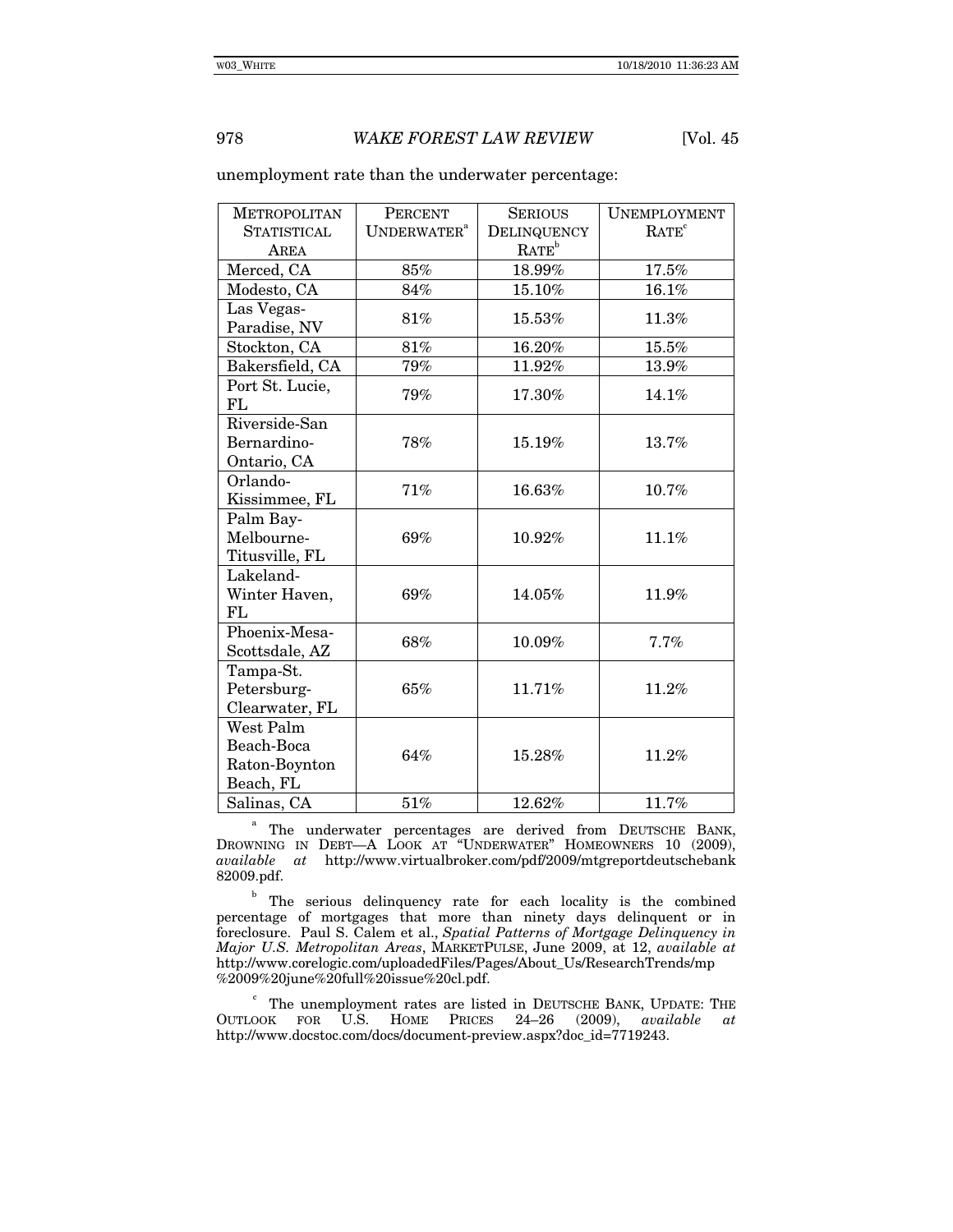These numbers strongly suggest that factors other than strategic defaults have been driving the delinquency rate, with unemployment the most likely culprit.<sup>[25](#page-8-0)</sup> Indeed, given the striking disparity between the percentage of underwater homeowners and the percentage of defaults, the real mystery is not—as media coverage has suggested—why large numbers of homeowners have been walking away, but why, given the percentage of underwater mortgages, more homeowners have not been.<sup>[26](#page-8-1)</sup>

## II. THE FINANCIAL LOGIC OF WALKING AWAY

Before examining why more underwater homeowners have not been strategically defaulting, it might be helpful to explore why they should. A textbook premise of economics is that the value of a home—even an owner-occupied one—is "the current value of the rent payments that could be earned from renting the property at market prices."<sup>[27](#page-8-2)</sup> In other words, when the net cost of buying a home exceeds the net cost of renting, one is better off renting. The

<span id="page-8-1"></span>26. For examples of the media hype regarding the purported walk-away phenomenon, see *supra* note 2.

<span id="page-8-0"></span><sup>25</sup>*. See* CONG. OVERSIGHT PANEL, *supra* note 1, at 19–21 (discussing "fifth wave" of foreclosures caused by unemployment); DEUTSCHE BANK, UPDATE: THE OUTLOOK FOR U.S. HOME PRICES: BEYOND THE BUBBLE 9 (2009) (discussing the role of unemployment as the primary risk factor for default); Alan Zibel, *Foreclosures Rise 5 Percent from Summer to Fall*, ABC NEWS, Oct. 15, 2009, http://abcnews.go.com/US/wireStory?id=8832354 ("Unemployment is the main reason homeowners are falling into trouble. While the economy is likely out of recession, the unemployment rate—now at a 26-year high of 9.8%—isn't expected to peak until the middle of next year.").

Information for the Miami-Fort Lauderdale area is excluded from this chart due to the high concentration of non-owner-occupied investment properties in the Miami-Fort Lauderdale area, which has resulted in a deficiency rate more than double the unemployment rate. *See* Kate Berry, *Wary of Default, Banks Curtail Loans to Investors*, AM. BANKER (Oct. 9, 2009), http://www.americanbanker.com/news/wary\_of\_default\_banks\_curtail\_loans\_to \_investors-1002848-1.html (noting that, many real estate investors "in secondhome markets" such as Miami, Las Vegas, and Phoenix, "simply turned in their keys [to banks], defaulting on scores of second homes and investment properties that they had intended to flip"); *see also* DEUTSCHE BANK, *supra* note 10, at 10 (listing underwater percentage for the Miami metropolitan statistical area ("MSA") of 70%, and 69% for the Fort Lauderdale MSA); DEUTSCHE BANK, UPDATE: THE OUTLOOK FOR U.S. HOME PRICES 24–25 (2009), *available at* http://www.docstoc.com/docs/document-preview.aspx?doc\_id=7719243 (listing unemployment rate in Miami of 8.5%, and 9.3% in the Fort Lauderdale MSA); Paul S. Calem et al., *Spatial Patterns of Mortgage Delinquency in Major U.S. Metropolitan Areas*, MARKETPULSE, June 2009, at 12, *available at* http://www.corelogic.com/uploadedFiles/Pages/About\_Us/ResearchTrends/mp %2009%20june%20full%20issue%20cl.pdf (listing serious delinquency rate for the Miami MSA of 22.14%, and 18.12% for the Fort Lauderdale MSA*)*.

<span id="page-8-2"></span><sup>27.</sup> HYE JIN RHO ET AL., THE CHANGING PROSPECTS FOR BUILDING HOME EQUITY: AN UPDATED ANALYSIS OF RENTS AND THE PRICE OF HOUSING IN 100 METROPOLITAN AREAS 3 (2008), *available at* http://www.cepr.net/documents /publications/Changing\_Prospects\_for\_Building\_Home\_Equity\_2008\_10.pdf.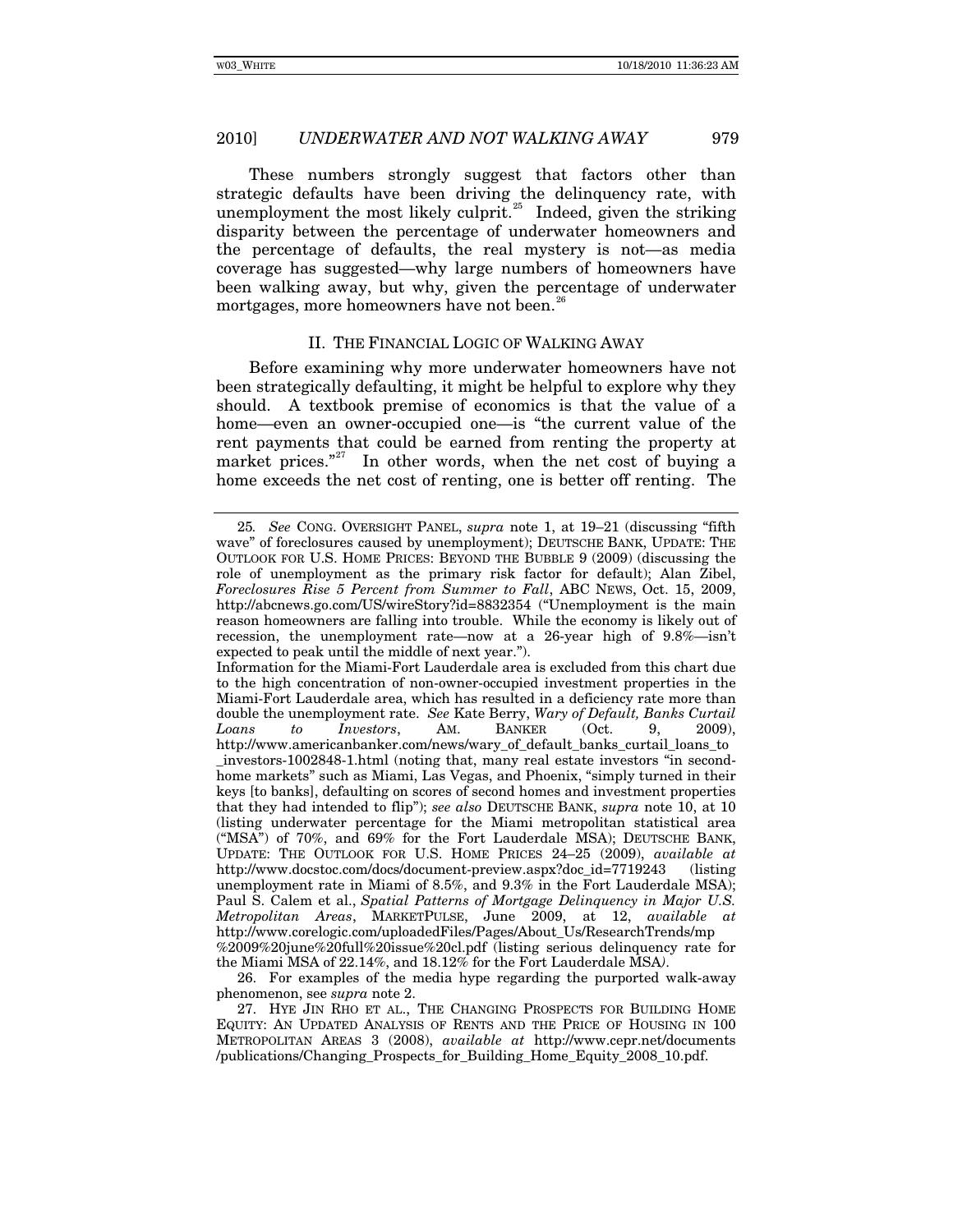equation is not as simple, however, as comparing total mortgage payments to rent payments because home ownership carries certain benefits, including tax breaks and the potential for appreciation.<sup>2</sup> Additionally, assuming a nondepreciating market, the portion of the mortgage payment that goes to principal rather than to interest will eventually inure to the homeowner at the time of sale.<sup>[29](#page-9-1)</sup> On the flip side, homeownership carries significant costs that renting does not, including maintenance, homeowner's insurance, and substantial transaction costs upon selling.

In calculating whether to buy or to rent, a potential homebuyer should compare the net cost of owning a home to the net cost of renting a similar home over the expected period of occupancy. The cost of owning includes the interest-only portion of the loan payment, property taxes, maintenance costs, homeowner's insurance, and transaction costs upon selling, minus the expected appreciation and cumulative tax savings over the planned period of ownership. As a rule of thumb, a potential homebuyer is generally better off renting when the home price exceeds fifteen or sixteen times the annual rent for comparable homes.<sup>[31](#page-9-3)</sup>

The calculation for a rational homeowner in deciding whether to strategically default on a home mortgage is similar to that for buying; the base calculation is still the cost of renting versus the cost of continuing to own. $32$  However, the underwater homeowner has additional considerations, including existing negative equity on the one hand and the costs of foreclosure on the other.<sup>[33](#page-9-5)</sup> Even

<span id="page-9-1"></span> 29. This is because in the traditional mortgage design each installment paid by the borrower compensates the lender both for the full impact of inflation on the outstanding loan balance and for the real interest and some of the real principal. *See* Michael S. Knoll, *Taxation, Negative Amortization and Affordable Mortgages*, 53 OHIO ST. L.J. 1341, 1346 (1992).

<span id="page-9-2"></span>30*. See* Luke Mullins, *12 Hidden Costs of Homeownership*, U.S. NEWS & WORLD REP. (Apr. 8, 2010), http://money.usnews.com/money/personal -finance/real-estate/articles/2010/04/08/12-hidden-costs-of-homeownership.html.

<span id="page-9-3"></span>31. RHO ET AL., *supra* note 27, at 4. Historical home prices have hewed to a price-to-annual-rent ratio of roughly fifteen to one—except during bubbles. *Id.* at 4 & n.3.

<span id="page-9-4"></span>32. As a caveat, for homeowners with sufficient resources to purchase another home before bailing on the first, the calculation might actually be the cost of buying a new home (rather than renting) versus continuing to own their current home. *See* Nick Timiraos, *Some Buy a New Home To Bail on the Old*, WALL ST. J., June 11, 2008, at A3.

<span id="page-9-5"></span>33*. See* JOSH ROSNER, GRAHAMFISHER, HOUSING IN THE NEW MILLENNIUM: A HOME WITHOUT EQUITY IS JUST A RENTAL WITH DEBT 13 (2001), *available at* http://ssrn.com/abstract=1162456 (discussing how lack of equity changes the default calculation).

<span id="page-9-0"></span><sup>28.</sup> *See* Bradford P. Anderson, *Welcome to My Flipperhood: A Call To Repair the Residential Real Estate Tax Swindle*, 7 GEO. J.L. & PUB. POL'Y 415, 420–22 (2009) (discussing tax benefits for residential real properties); Jeffrey T. Lawyer, Note, *Vacation Homes, Section 280A and* Bolton v. Commissioner*: The Right Result for the Wrong Reasons*, 1985 DUKE L.J. 793, 810 n.102 (noting that homes have the potential for appreciation).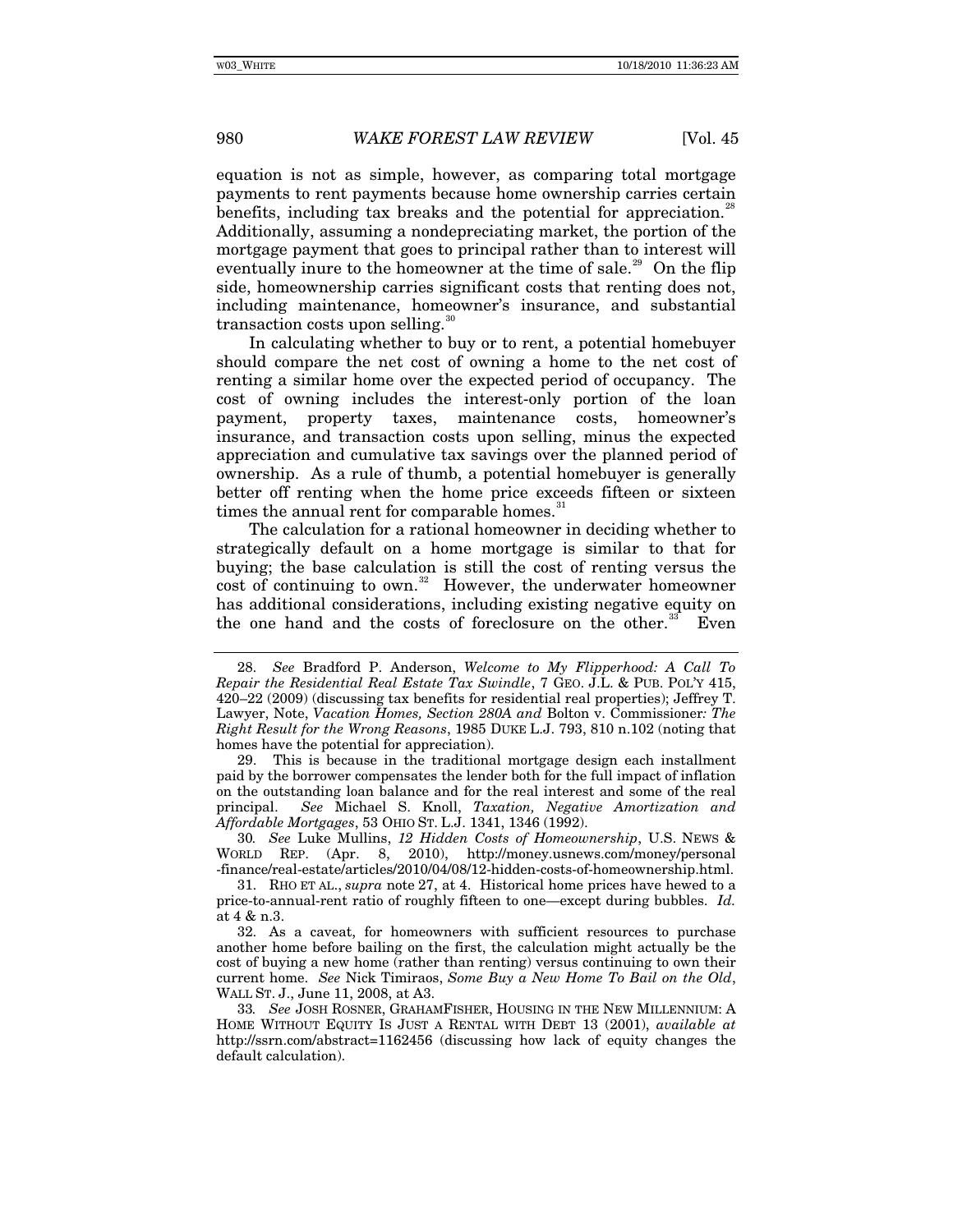leaving aside foreclosure costs, the calculation as to whether one is financially better off defaulting requires one to consider several additional variables for which one may not have wholly reliable information. These variables include a reasonable estimate of the current value of one's home, the cost to rent a similar home, an idea of how long one intends to stay in the home, and an estimate of the average appreciation or depreciation one's home is likely to experience over that period of time. While each variable requires some guessing, there is a wealth of information available to assist homeowners in making rational estimates, should they endeavor to  $do$  so. $34$ 

With these estimates in hand, homeowners also need to know the current principal balance on their mortgage(s); the cost of the monthly interest-only portion of their mortgage(s); the cost of monthly mortgage insurance, if any; the amount of monthly taxes, insurance, and homeowners' association dues, if any; and their annual tax savings from owning versus renting. A rational homeowner can then make relatively simple calculations as to how much money he would save or lose by walking away, both on a monthly basis and over time. He can also predict how long it will take to recover their equity.<sup>3</sup>

Consider, for example, Sam and Chris, a young professional couple with two small children, who stretched to buy their first home—an average three-bedroom, 1380-square-foot house in

http://claritree.com/us-home-appreciation-rates (finding a historical

<span id="page-10-0"></span><sup>34.</sup> For example, both the Home Price Calculator and Zillow.com can provide most homeowners with a reasonably accurate estimate of their home's value. *See HPI Calculator*, FED. HOUSING FIN. AGENCY, http://www.fhfa.gov /Default.aspx?Page=86 (last visited Oct. 9, 2010); ZILLOW.COM, http://www.zillow.com (last visited Oct. 9, 2010). Or, if a home is particularly unique, one can have the home appraised by a professional appraiser. Similarly, one could have a real estate management company give an estimate as to how much one's home would rent for, or simply look in the newspaper and online to see what similar homes are renting for. Moreover, there are considerable amounts of market-specific research available on the Internet that can help rational individuals predict the amount of appreciation or depreciation their home is likely to experience over a given period of time. *See, e.g.*, Peter C. Beller, *Why Housing Hasn't Bottomed,* FORBES.COM (Oct. 15, 2009), http://www.forbes.com/2009/10/15/real-estate-ownership-markets-equities -renting.html; Francesca Levy, *Where Home Prices Are Hitting Bottom*, FORBES.COM (Sept. 18, 2009), http://www.forbes.com/2009/09/18/home -prices-bottoming-lifestyle-real-estate-home-prices.html. Or a rational individual in a nondepreciating market might simply count on appreciation at around the historical home appreciation rate of 3–4% per year. *See* ClariTree Team, *U.S. Home Appreciation Rates*, CLARITREE (Oct. 27, 2009),

<span id="page-10-1"></span>appreciation rate between 3% and 4%). 35. For the mathematically challenged, there are online calculators, such as the one at YouWalkAway.com, that do these calculations automatically. *See, e.g.*, *Does It Make Financial Sense to Walk Away & Rent?*, YOUWALKAWAY.COM, http://www.youwalkaway.com/output24/InterectiveFlashCalculator.html (last visited Oct. 9, 2010).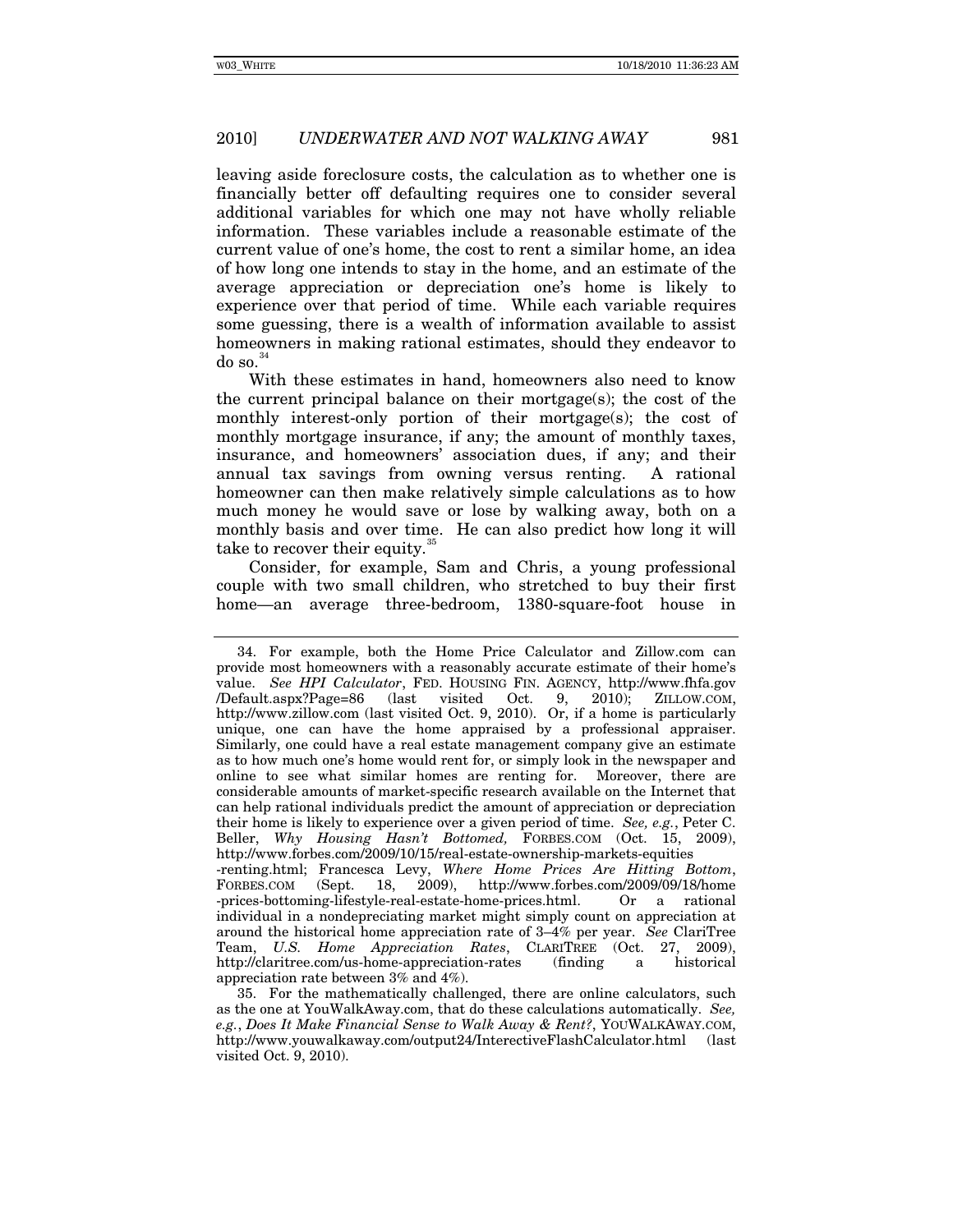Salinas, California—for  $$609,000$  in January of  $2006$ .<sup>[36](#page-11-0)</sup> Sam and Chris had excellent credit and a solid income, and were thus able to qualify for a thirty-year fixed-interest loan with nothing down. At an interest rate of 6.5%, their total monthly payment is approximately  $$4450$ ,<sup>[37](#page-11-1)</sup> which is just under  $31\%$  of their gross monthly income, and within the payment-to-income ratio considered "affordable" by most lenders.<sup>[38](#page-11-2)</sup> However, after paying for taxes, health insurance, student loans, childcare, automobiles, food, and other necessities, Sam and Chris do well to break even each month. At the time they bought their home, they were not overly concerned about this, as they saw their mortgage payment itself as an investment in their own and their children's futures.

Unfortunately for Sam and Chris, the housing market began to collapse in 2007.<sup>[39](#page-11-3)</sup> Though they still owe about \$578,000 on their home, $40$  it is now only worth about \$236,000.<sup>[41](#page-11-5)</sup> Sam and Chris could rent a similar house in the neighborhood for about \$1800, compared to the  $$4450$  they currently pay.<sup>4</sup>

Assuming they intend to stay in their home for ten years, Sam and Chris could save approximately \$310,000 by walking away, including a monthly savings of at least \$2120 by renting rather than making mortgage payments, even after factoring in the mortgage interest tax deduction. The financial gain for Sam and Chris from walking away could be even more substantial if they took their monthly savings and put it into an investment account. If they stay in their home, on the other hand, it will take Sam and Chris over forty years just to recover their equity—assuming, of course, that

<span id="page-11-0"></span><sup>36.</sup> This example is a hypothetical based on the peak cost of an averagepriced and average-sized home in Salinas in January 2006. *See Salinas Home Prices and Home Values*, *supra* note 16 (listing \$609,000 as the average Salinas home price in January 2006).

<span id="page-11-1"></span><sup>37.</sup> This calculation assumes a loan of \$609,000 at an annual interest rate of 6.5%, monthly mortgage insurance of \$233, monthly taxes of \$250, and monthly homeowner's insurance of \$120.

<span id="page-11-2"></span><sup>38</sup>*. See, e.g.*, *How Much House Can You Afford?*, CNNMONEY.COM, http://cgi.money.cnn.com/tools/houseafford/houseafford.html (last visited Oct. 9, 2010); *Home Affordable Modification*, BANK OF AM., http://homeloanhelp.bankofamerica.com/en/home-affordable-modification.html (last visited Oct. 9, 2010).

<span id="page-11-3"></span><sup>39</sup>*. See* Steven Gjerstad & Vernon L. Smith, Opinion, *From Bubble to Depression?*, WALL ST. J., Apr. 6, 2009, at A15.

<span id="page-11-4"></span><sup>40.</sup> This calculation is based on amortization at fifty-four months, with approximately \$730 going toward principal each month. The remaining \$3720 of the payment is interest, taxes, and insurance.

<span id="page-11-5"></span><sup>41.</sup> This price is based on Zillow data for average home values in Salinas, California on July 1, 2010. *See Salinas Home Prices and Home Values*, *supra* note 16 (indicating that the average home price reached \$609,000 in January 2006 and that the average home was worth only \$236,000 in July 2010).

<span id="page-11-6"></span><sup>42.</sup> This is based on prices of homes currently listed for sale on Zillow.com in Salinas, California, *id.*, and average rent identified in RHO ET AL., *supra* note 27, at 11.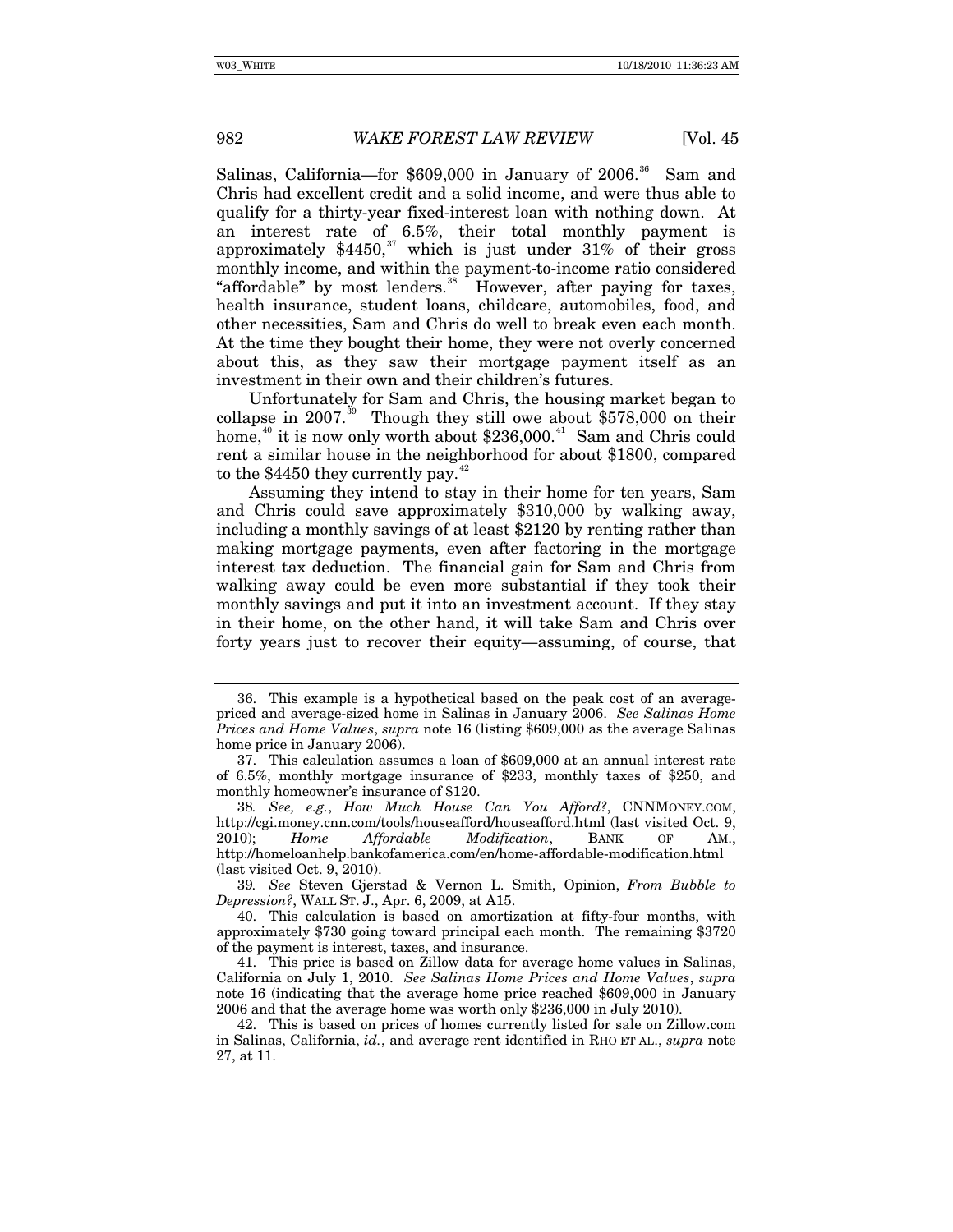they live that long, that the market in Salinas has indeed hit bottom, and, optimistically, that their home appreciates at the historical appreciation rate of approximately 3.5%.

Millions of homeowners who bought homes in the last five years are in situations similar to that of Sam and Chris, particularly in the hardest-hit states of California, Florida, Nevada, and Arizona. For example, a homeowner who bought an average home in Miami at the peak of the housing market would have paid around  $$360,000.<sup>44</sup>$  $$360,000.<sup>44</sup>$  $$360,000.<sup>44</sup>$  That home would now be worth only about \$159,000, and, assuming a 5% down payment, the homeowner would have approximately \$170,000 in negative equity.[45](#page-12-2) Assuming he intended to live in the house for five years, he could save approximately  $$147,000$  by walking away and renting a comparable home.<sup>[46](#page-12-3)</sup> Or, he could stay and take twenty-five years just to recover lost equity—all the while throwing away \$1420 a month in net savings that he could invest elsewhere. The advantage of walking away is even more starkly evident for the large percentage of individuals who bought more-expensive-than-average homes in the Miami area—or in any bubble market for that matter<sup> $47$ </sup>—in the last five years. Millions of U.S. homeowners could save hundreds of thousands of dollars by strategically defaulting on their mortgages.<sup>[48](#page-12-5)</sup>

Homeowners should be walking away in droves. But they aren't. And it's not because the financial costs of foreclosure outweigh the benefits. To be sure, foreclosure comes with costs, including a significant negative impact on one's credit rating.<sup>[49](#page-12-6)</sup> But

47. See RHO ET AL., *supra* note 27, at 14–17 (listing "bubble markets").

<span id="page-12-0"></span><sup>43</sup>*. See* ClariTree Team, *supra* note 34 (indicating that historical appreciation rates for home prices have been between 3% and 4%).

<sup>44</sup>*. See Miami Home Prices and Home Values*, *supra* note 16.

<span id="page-12-2"></span><span id="page-12-1"></span><sup>45</sup>*. Id.* (assuming 5% down with an interest rate at the national average of 6.5% for June 2007).

<span id="page-12-3"></span><sup>46.</sup> This assumes monthly interest of \$1824, mortgage insurance of \$219, taxes of \$250, and homeowner's insurance of \$100, with a balance of \$329,830 remaining on the mortgage. This also assumes that a comparable home could be rented for \$1000. For the mortgage insurance estimate, see *PMI Calculator*, GOODMORTGAGE.COM, http://www.goodmortgage.com/Calculators/PMI.html (last visited Oct. 9, 2010).

<span id="page-12-5"></span><span id="page-12-4"></span><sup>48.</sup> Average national numbers show that home prices have declined 25% nationally from \$240,000, at the peak, to \$189,000 in June of 2009. *See Real Estate Market Reports*, ZILLOW.COM, http://www.zillow.com/local-info/#metric =mt%3D34%26dt%3D1%26tp%3D5%26rt%3D14%26r%3D102001 (last visited Oct. 9, 2010).

<span id="page-12-6"></span><sup>49.</sup> Just how much impact a foreclosure has on one's credit is unclear because the Fair Isaac Corporation will not share this information. But generally, one can expect a 100 to 140 point hit to his or her credit as a result of a foreclosure, and additional hits for each late payment, which are generally reported separately from the foreclosure itself. *See* Dave Dinkel, *How Does Foreclosure Impact Your Credit Report*, ARTICLESBASE.COM (Oct. 13, 2007), http://www.articlesbase.com/real-estate-articles/how-does-foreclosure-impact

<sup>-</sup>your-credit-report-234979.html. The total hit from late payments and a foreclosure could be as much as 300 to 400 points. *See* Nina Silberstein, *How*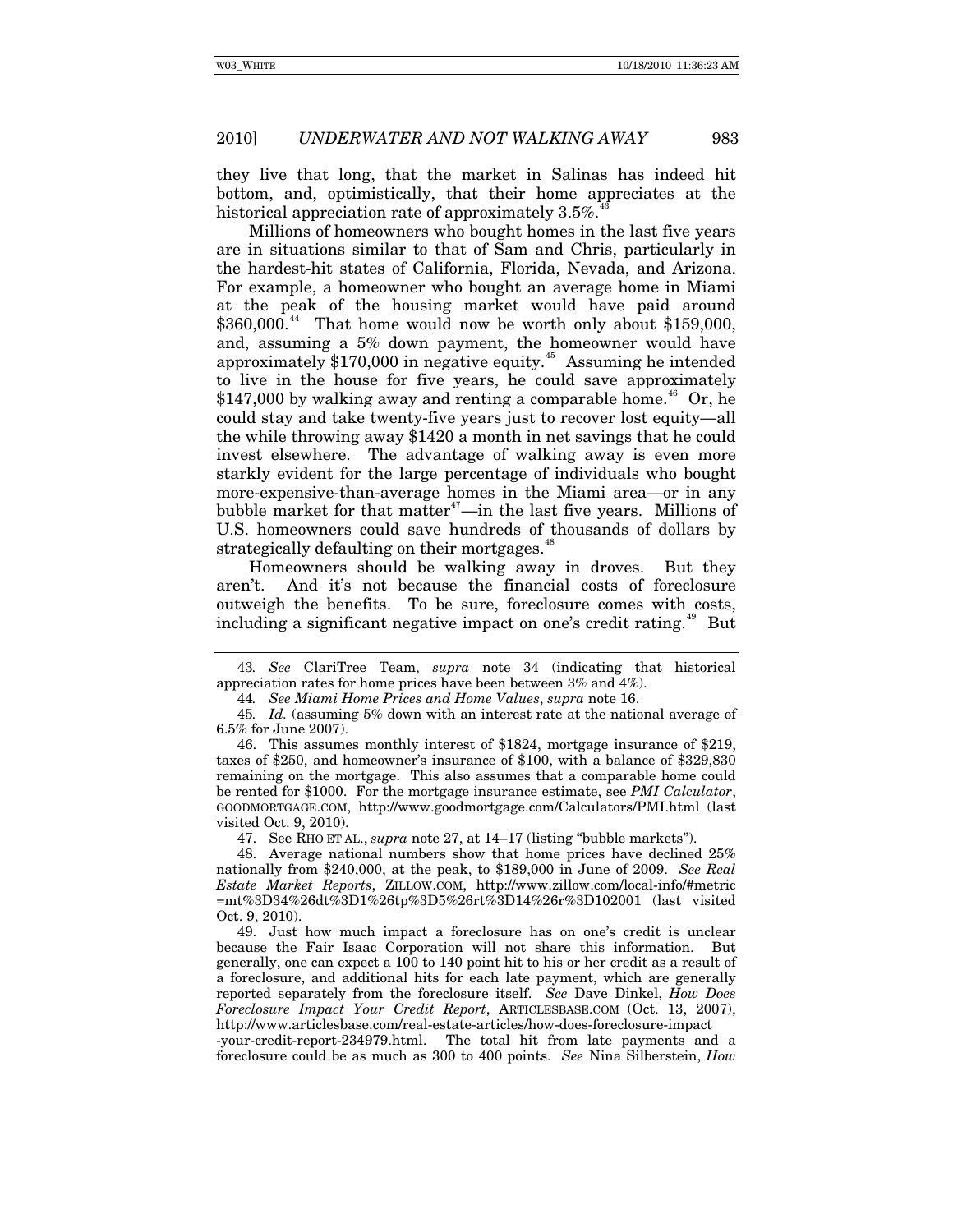assuming one had otherwise good credit and continues to meet other credit obligations, one can have a good credit rating again—meaning above 660—within two years after a foreclosure.<sup>[50](#page-13-0)</sup> Additionally, one can qualify for a federally insured Federal Housing Administration ("FHA") loan to purchase another home in as little as three years if the foreclosure was caused by unemployment or other extenuating circumstances, and in five years absent such a precipitating event.<sup>5</sup>

While the actual financial cost of having a poor credit score for a few years may be hard to quantify, it is not likely to be significant

<span id="page-13-0"></span>50*. See* Mike Clover, *Mortgage Fixes and Your Credit Scores*, CREDITSCOREQUICK.COM (Aug. 5, 2009, 8:55 PM), http://www.creditscorequick.com/blog/2009/08/05/mortgage-fixes-and-your

-credit-scores/ (noting that credit scores can improve within two years after foreclosure if other credit accounts are kept current); Mike Clover, *Revive Credit Report After Foreclosure*, CREDITSCOREQUICK.COM (Mar. 17, 2008, 12:20 AM), http://www.creditscorequick.com/blog/2008/03/17/revive-credit-report-after

-foreclosure/ ("Your credit report might recover quickly as long as you have other good standing credit reporting on your credit report."); Marilyn Kennedy<br>Melia, *Life After Foreclosure*, BANKRATE.COM (Sept. 4, 2009), After Foreclosure, BANKRATE.COM (Sept. 4, 2009), http://www.bankrate.com/finance/mortgages/life-after-foreclosure-1.aspx ("If a foreclosure is an isolated event on an otherwise good credit record, consumers may be able to rehabilitate their record and garner better loans and card rates in 24 months.").

<span id="page-13-1"></span>51*. See* Kenneth R. Harney*, The Nation's Housing: Walking Away from a Mortgage*, WASH. POST, Nov. 28, 2009, at E01 (suggesting, contrary to the FHA website, that a homeowner who walks away can only obtain a new FHA loan within three years if he or she demonstrates extenuating circumstances; otherwise the homeowner must wait five years); *100 Questions & Answers About Buying a New Home*, U.S. DEPARTMENT HOUSING & URB. DEV., http://www.hud.gov/offices/hsg/sfh/buying/buyhm.cfm#How (last visited Oct. 9, 2010) (outlining FHA loan qualification in questions 71–81). Because banks are often much more willing to negotiate a short sale once it becomes clear that a homeowner intends to default, it need not result, and often does not result, in a foreclosure. *See* Sharlene Hensrud, *Foreclosure Piece of Market Pie Continues To Shrink*, HOMESMSP REAL EST. BLOG (Apr. 30, 2010), http://www.homesmsprealestateblog.com/2010/04/foreclosure-piece-of-market -pie-continues-to-shrink.html. The negative effect of a short sale on one's credit is significantly less severe than a foreclosure and depends on the negotiated agreement between the borrower and the lender. For example, if the lender agrees to report the loan as "paid," there is no negative impact, whereas if the lender reports it "settled," the negative impact can be quite significant. *See Short Sales vs. Foreclosures – The Real Deal*, AOL REAL EST. (July 11, 2008), http://realestate.aol.com/article/\_a/short-sales-vs-foreclosures-the-real /20080710013009990001.

*Foreclosure Affects Your Credit Score and Your Life*, AOL REAL EST., http://realestate.aol.com/article/credit/\_a/how-foreclosure-affects-your-credit

<sup>-</sup>score/2009041001 (last visited Oct. 9, 2010) (recognizing credit-score drops of up to 300 points following foreclosure); Elizabeth Weintraub, *Should You Choose a Shortsale over a Foreclosure?*, ABOUT.COM, http://homebuying.about.com/od/foreclosures/f/072509\_Short-Sale-vs

<sup>-</sup>Foreclosure.htm (last visited Oct. 9, 2010) (reporting anecdotal evidence of 200 to 400 point credit score drops following foreclosure). Additionally, one must wait seven years before the foreclosure disappears from one's credit report entirely*.* Dinkel*, supra*.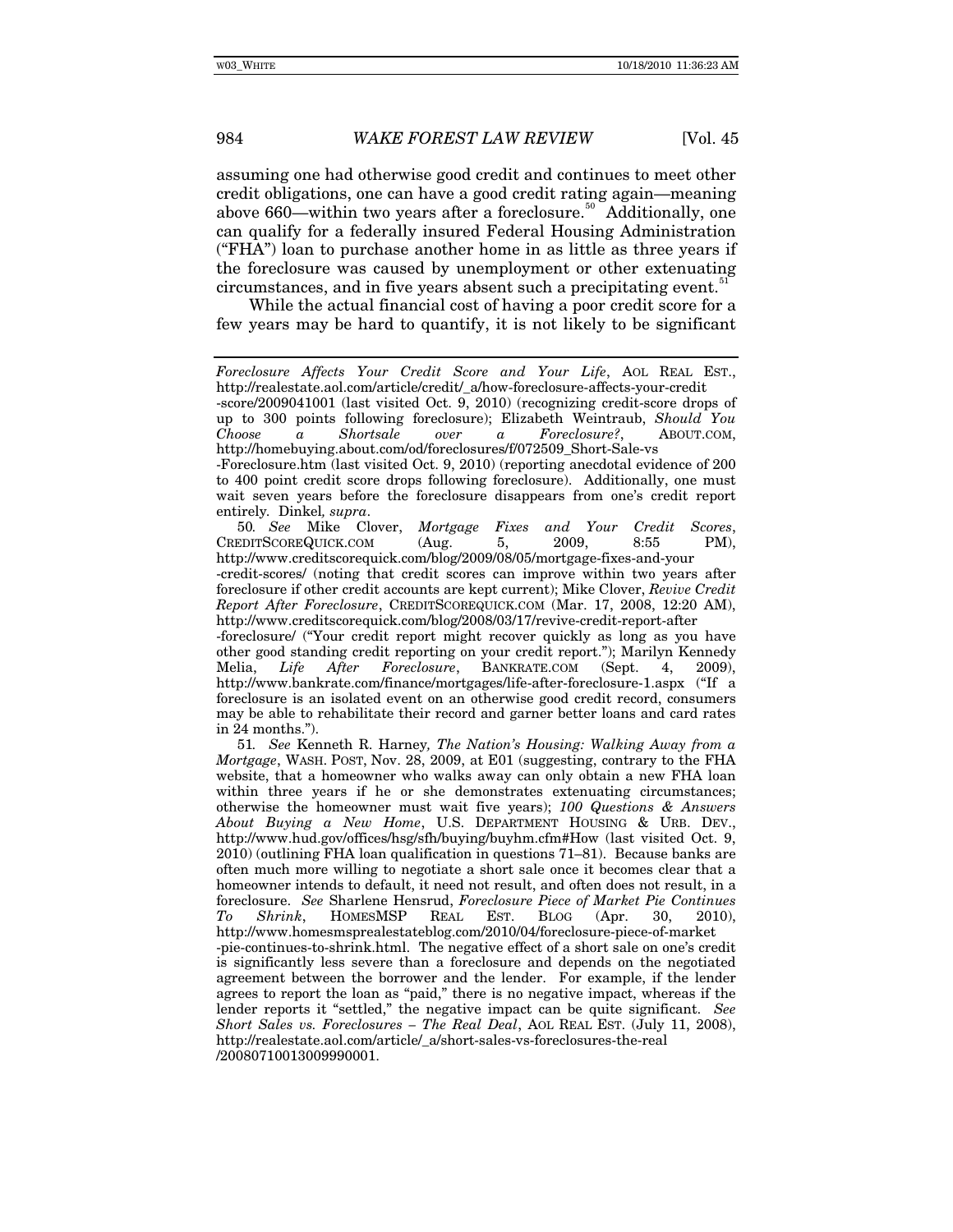for most individuals—especially not when compared to the savings achieved by walking away from a seriously underwater mortgage. Whereas a good credit score might save an average person tens of thousands of dollars over the course of a *lifetime*, a few years of poor credit shouldn't cost more than few thousand dollars. Moreover, one who plans to strategically default can take steps to minimize even this marginal cost. For example, one could purchase a new vehicle, secure a new home to rent, or even purchase a new house before beginning the process of defaulting on one's mortgage. Most individuals should be able to plan in advance for a few years of limited credit.

There are, of course, costs to foreclosure other than temporarily poor credit. These include moving costs and possible transportation costs if one is required to live farther from work or school. But again, these costs are minimal when compared to the savings from shedding a home that is hundreds of thousands of dollars underwater. The most significant financial risk from a foreclosure is the risk of a deficiency judgment or, in the alternative, tax liability for the unsatisfied portion of one's loan upon foreclosure. But even these potential costs are significantly less than one might expect. First, a number of states—including many of those with the biggest declines in home values—are nonrecourse states, meaning states where lenders may not pursue homeowners for a deficiency judgment if the home was their primary residence.<sup>[52](#page-14-0)</sup> Second, even in recourse states, lenders rarely pursue borrowers for deficiency judgments unless they have special reason to suspect the borrower has means to pay it.<sup>[53](#page-14-1)</sup> This is particularly true when the home is in a state where lenders are overwhelmed with foreclosures.<sup>[54](#page-14-2)</sup> Third, tax regulations have recently changed to waive taxes on the unpaid portion of a mortgage upon foreclosure, which was previously classified as income to the borrower if the lender reported it as  $such.<sup>55</sup>$  $such.<sup>55</sup>$  $such.<sup>55</sup>$ 

<span id="page-14-0"></span><sup>52</sup>*. See* Grant S. Nelson, *Confronting the Mortgage Meltdown: A Brief for the Federalization of State Mortgage Foreclosure Law*, 37 PEPP. L. REV. 583, 631–32 (2010) (noting that in twenty-one states, including California, Arizona, and North Carolina, most home mortgage loans are nonrecourse).

<span id="page-14-1"></span><sup>53</sup>*. See* Oren Bar-Gill, *The Law, Economics and Psychology of Subprime Mortgage Contracts*, 94 CORNELL L. REV. 1073, 1113 (2009) (finding that even in recourse states, deficiency actions are often not cost-effective for the lender, thus turning recourse loans into de facto nonrecourse loans).

<span id="page-14-2"></span><sup>54</sup>*. See* Peter S. Goodman, *A Plan To Stem Foreclosures, Buried in a Paper Avalanche*, N.Y. TIMES, June 29, 2009, at A1 (recognizing the lack of lender capacity to address the number of foreclosures).

<span id="page-14-3"></span><sup>55.</sup> The Mortgage Forgiveness Debt Relief Act of 2007 excludes income from the discharge of debt on principal residences. Mortgage Forgiveness Debt Relief Act of 2007, Pub. L. No. 110-142, § 2, 121 Stat. 1803, 1803–04 (2007) (codified as amended in scattered sections of 26 U.S.C.). Debt reduced through mortgage restructuring, as well as mortgage debt forgiven in connection with a foreclosure, qualifies for relief. *See The Mortgage Forgiveness Debt Relief Act*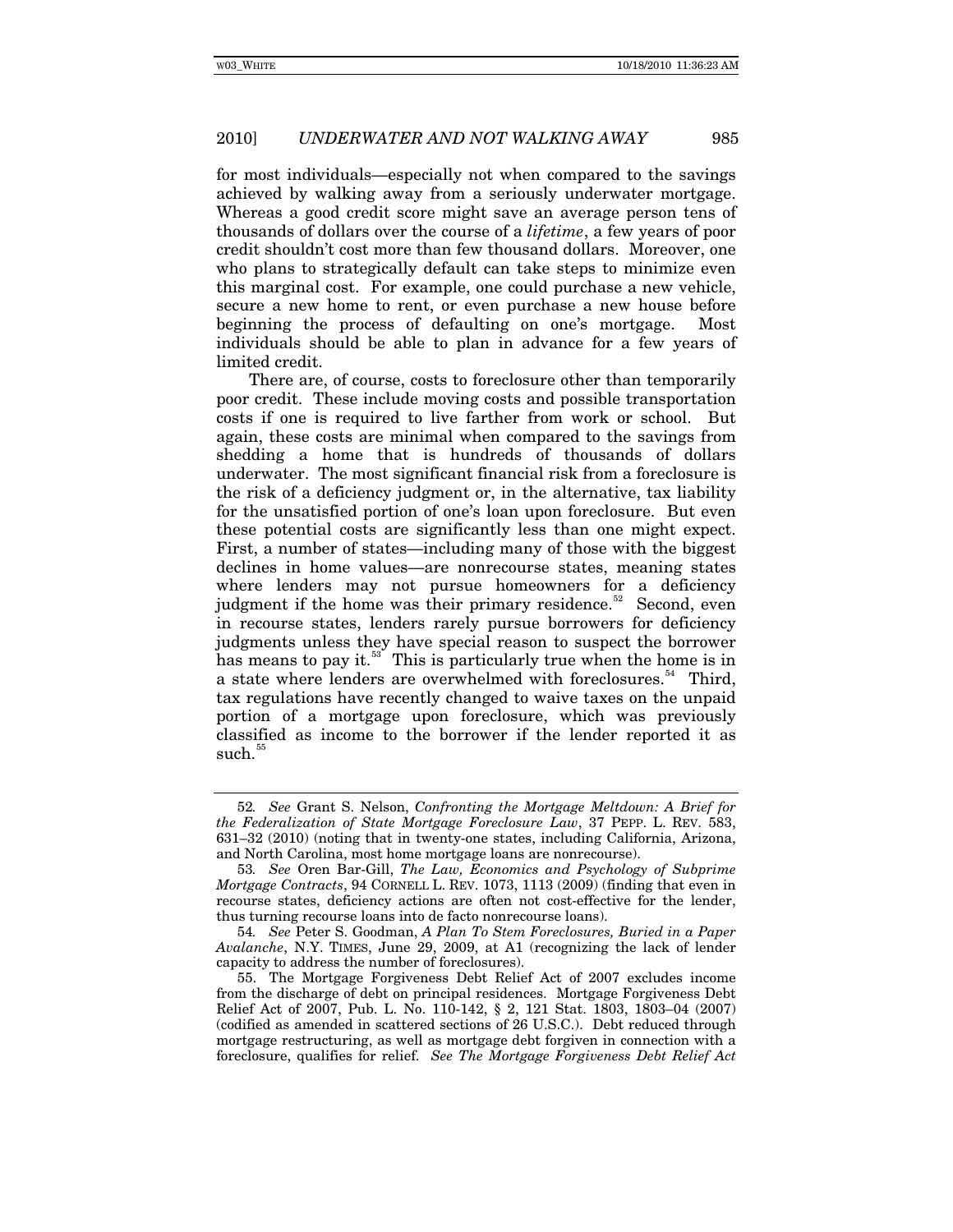In short, the financial costs of foreclosure, while not insignificant, are minimal compared to the financial benefit of strategic default, particularly for seriously underwater homeowners.<sup>[56](#page-15-0)</sup> For many, default is the "in-the-money" option by any objective measure. Yet most seriously underwater homeowners aren't walking away, even as they sink deeper into negative equity.

### III. EXPLAINING HOMEOWNER CHOICES

It might be tempting to label such underwater homeowners "woodheads," a term sometimes applied in economic literature to individuals who choose not to act in their own self-interest.<sup>[57](#page-15-1)</sup> But labeling such behavior irrational does little to explain its existence. One possible explanation is that the low rate of strategic default is not the result of irrational decision making at all, but rather the result of utility-maximizing calculations by homeowners. In other words, it could be that underwater homeowners generally understand that they could save hundreds of thousands of dollars by defaulting on their mortgages, but they simply value their homes (in which they may have "made large financial, emotional, and psychological investments") more than the market does.<sup>[58](#page-15-2)</sup> The "market value" of a home may be, for example, \$198,000, but it could be worth \$355,000 to the homeowner—indeed why else would he pay that much for it in the first place?<sup>[59](#page-15-3)</sup> Additionally, homeowners as a class may be risk-averse, meaning that they value the security of their good credit and the knowledge that they will not suffer a deficiency judgment or a large tax bill (even if the risk of either is low) more than they value the money that they could save by

<span id="page-15-0"></span>56. As discussed above, a significant portion of homeowners fall into the "seriously underwater" category. For example, 47% of homeowners in Nevada had negative equity exceeding 25% of their home's value, as did 30% of homeowners in Florida, 29% in Arizona, and 25% in California. *Second Quarter Negative Equity Summary*, *supra* note 1. Given the high median home prices at the peak within these markets, a large percentage of these homeowners are underwater by hundreds of thousands of dollars.

57*. See, e.g.*, Deng & Quigley, *supra* note 6, at abstract.

<span id="page-15-2"></span><span id="page-15-1"></span>58. Lauren Ross, The Internal Costs of Foreclosure: A Qualitative Study Exploring Issues of Trust, Insecurity, and Self in the Face of Foreclosure 9 (Aug. 31, 2009) (unpublished M.A. thesis, George Washington University) (on file with author).

<span id="page-15-3"></span>59*. See* Paul Krugman, *How Did Economists Get It So Wrong?*, N.Y. TIMES, Sept. 6, 2009, (Magazine), at MM36 (discussing a general belief among neoclassical economists "that bubbles just don't happen" and quoting Eugene Fama, "the father of the efficient-market hypothesis," as follows: "'[T]he word 'bubble' drives me nuts . . . . Housing markets are less liquid, but people are very careful when they buy houses. It's typically the biggest investment they're going to make, so they look around very carefully and they compare prices. The bidding process is very detailed'").

*and Debt Cancellation*, IRS.GOV, http://www.irs.gov/individuals/article/0,,id  $=179414,00.$ html (last visited Oct. 9, 2010). This provision applies to debt forgiven in calendar years 2007 through 2012*. Id.*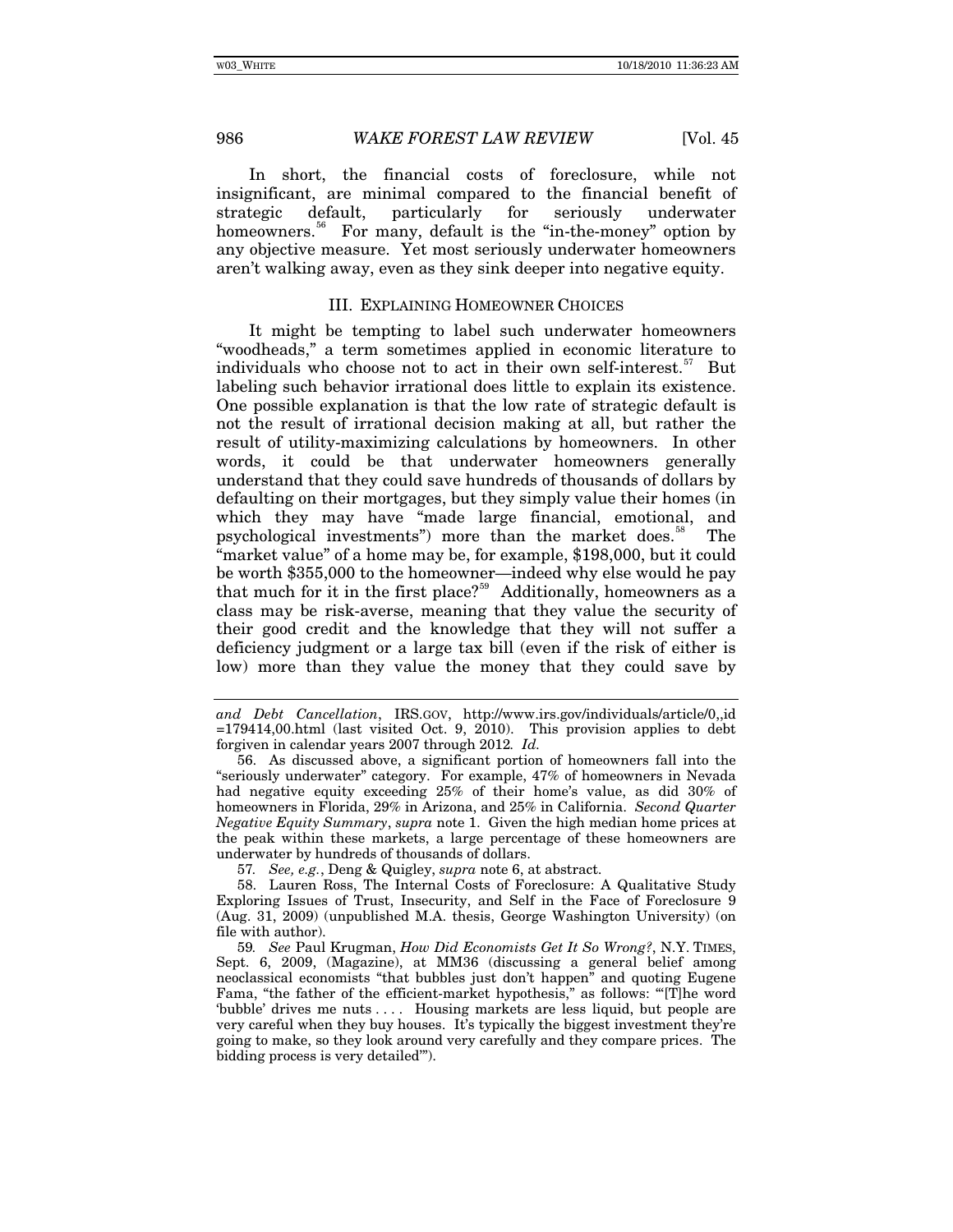defaulting. Finally, homeowners as a class may value not having to move more than they value the thousands of dollars they could save by walking away and renting.<sup>[60](#page-16-0)</sup> As one economist has argued, "The so-called 'underexercise' of the default option, therefore, is actually rational behavior without transaction costs . . . . "<sup>[61](#page-16-1)</sup>

This explanation naïvely—or deliberately—ignores much of what the cognitive sciences tell us about how humans actually make decisions. As behavioral economists understand, humans make decisions in ways that are less than fully rational but are understandable given the ways that humans (mis)perceive and  $(mis)$ process information. $62$  On a basic level, most humans have difficulty doing mathematical calculations and are easily overwhelmed, for example, by the variety of factors that one must consider in deciding the financial benefits and costs of strategically defaulting.<sup>[63](#page-16-3)</sup> Humans are also susceptible to what behavioral economists call the status quo bias—the tendency to keep one's head in the sand. $64$  This bias means that even those humans who could do complex calculations if they wanted, usually don't. Moreover, humans suffer from other cognitive biases such as myopia, or the tendency to overvalue up-front cost and undervalue long-term gain.[65](#page-16-5) Thus, most underwater homeowners may fail to cognitively grasp the full benefit of strategic default.

Additionally, like all human beings, homeowners suffer from selective perception, $66$  which causes them to fail to see evidence,

<span id="page-16-0"></span><sup>60.</sup> For support of such a suggestion, see Ross, *supra* note 58, at 10 (discussing the ontological security of homeownership and arguing that "the home offer[s] individuals a sense of order, continuity, and place or physical belonging").

<span id="page-16-1"></span><sup>61.</sup> Kerry D. Vandell, *Handing Over the Keys: A Perspective on Mortgage Default Research*, 21 J. AM. REAL EST. & URB. ECON. ASS'N 211, 236 (1993).

<span id="page-16-2"></span><sup>62</sup>*. See, e.g*., Bar-Gill, *supra* note 53, at 1122 (discussing the effects of human limitations on attention, memory, and processing ability, which lead to less-than-rational decisions, such as simply ignoring critical details in mortgage contracts when confronted with complex calculations).

<span id="page-16-3"></span><sup>63</sup>*. See, e.g.*, Ubel, *supra* note 7 (positing that human nature, when confronted with financial decisions involving detailed mathematics, is to disregard legitimate financial fears and follow the advice of others, such as real estate agents).

<span id="page-16-4"></span><sup>64</sup>*. See* Mario J. Rizzo & Douglas Glen Whitman, *Little Brother Is Watching You: New Paternalism on the Slippery Slopes*, 51 ARIZ. L. REV 685, 686 (2009) (attributing human irrationality in part to status quo bias). *See generally* William Samuelson & Richard Zeckhauser, *Status Quo Bias in Decision Making*, 1 J. RISK & UNCERTAINTY 7 (1988).

<span id="page-16-5"></span><sup>65</sup>*. See generally* R.H. Strotz, *Myopia and Inconsistency in Dynamic Utility Maximization*, 23 REV. ECON. STUD. 165 (1956) (discussing myopia); Lester C. Thurow, *Cash Versus In-Kind Transfers*, 64 AM. ECON. REV. 190 (1974) (discussing cognitive biases). *See* Barak Y. Orbach, *Unwelcome Benefits: Why Welfare Beneficiaries Reject Government Aid*, 24 LAW & INEQ. 107, 122 (2006) (discussing myopia in welfare recipients, resulting in a preference for cash equivalents over noncash benefits).

<span id="page-16-6"></span><sup>66.</sup> Ubel, *supra* note 7 (labeling the human susceptibility to selective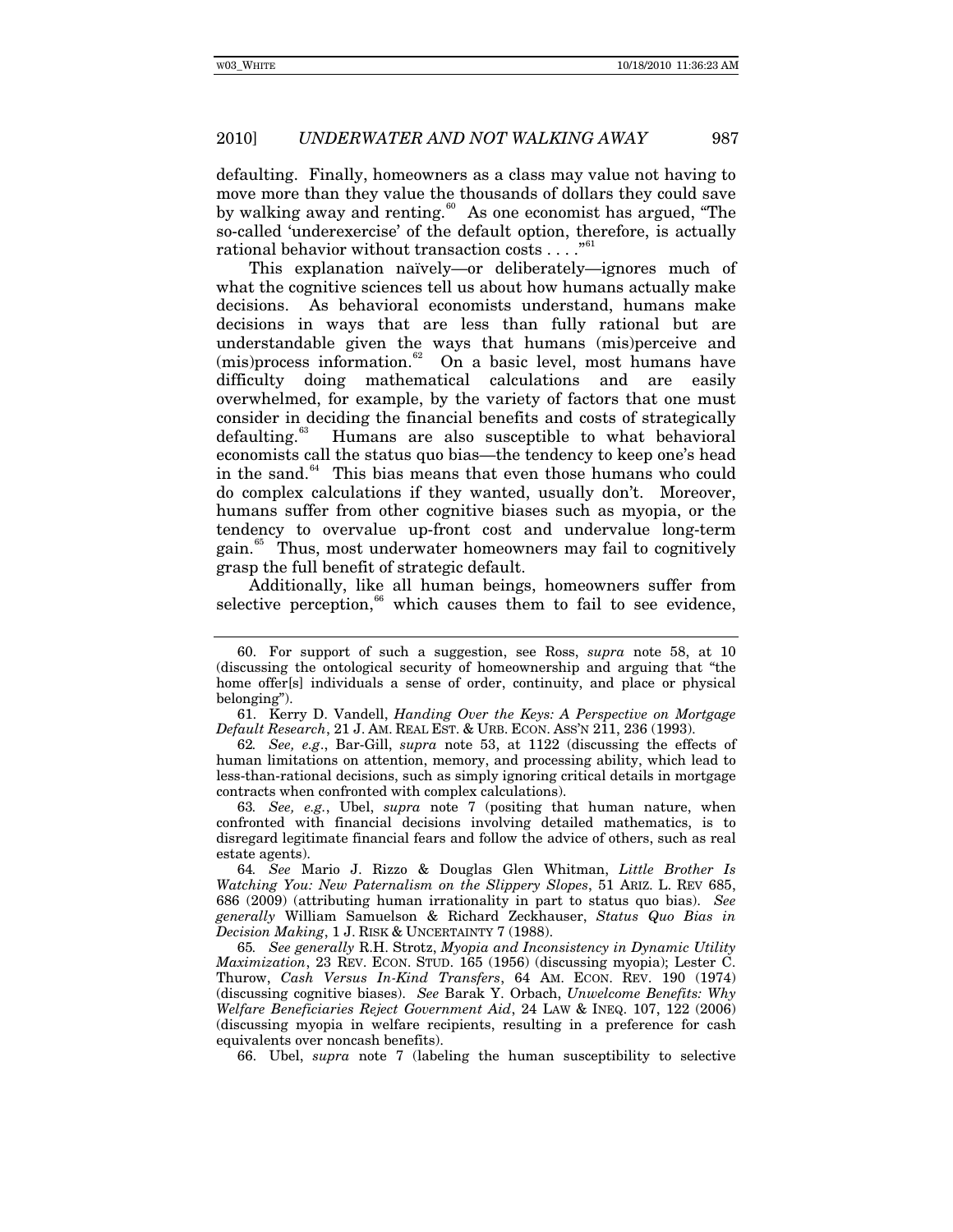such as actual prices of sold homes in their neighborhood, that would suggest a steep fall in their home's value.<sup>[67](#page-17-0)</sup> Instead, they see contrary indicators such as the list prices of overpriced homes in their neighborhood, which, taken out of context, suggest that prices have not fallen significantly. Selective perception also causes homeowners to fail to attend to estimates on websites such as Zillow.com or fhfa.gov that show that their home is declining in value and to discount media reports of steep price declines as somehow inapplicable to their unique home or to their special neighborhood.<sup>[68](#page-17-1)</sup> Relatedly, homeowners tend toward optimistic overconfidence<sup>[69](#page-17-2)</sup>—believing, for example, that home prices will bounce back in a few years and that their homes will soon be worth more than they paid.<sup>[70](#page-17-3)</sup> Indeed, selective perception may have caused many homebuyers to ignore signs of the impending housingmarket collapse in the first place, and optimistic overconfidence may have caused many homeowners to take out interest-only adjustablerate mortgages ("ARMs") in the misplaced belief that they would have better salaries in a few years or would refinance as their home's value grew exponentially.

There is certainly much in this behavioral economic account that helps explain the choices of underwater homeowners. Many homeowners do tend to overvalue their homes, particularly if they bought them during booms.<sup>[72](#page-17-5)</sup> Many homeowners also have their

perception as "unrealistic optimism").

<span id="page-17-0"></span><sup>67</sup>*. See* Chris Dillow, *Housing Over-Confidence*, INVESTORS CHRON. (Apr. 27, 2009), http://www.investorschronicle.co.uk/MarketsAndSectors/Markets/article /20090427/52772fa2-331a-11de-8f90-00144f2af8e8/Housing-overconfidence.jsp ("On hearing that a neighbour's house has sold for a low price, our reaction is often: 'But our house is much more presentable than theirs.' Everyone thinks they are Sarah Beeny. But they are not  $\dots$ .").

<span id="page-17-1"></span><sup>68</sup>*. See id.* (discussing the fact that, due to optimistic overconfidence, sellers generally fail to adequately take price declines into account when setting list prices).

<span id="page-17-2"></span><sup>69</sup>*. See* Ubel, *supra* note 7 (noting that due to "unrealistic optimism," homeowners overestimated the future growth of their salaries and home values).

<span id="page-17-3"></span><sup>70.</sup> An analogy here would be the reluctance of many investors to sell a share that drops significantly in value after they bought it and wait in hopes that the share will climb back up to the initial purchase price, even though there may be little hope of it doing so. *See* Whitney Tilson, *Never Too Late To Sell*, MOTLEY FOOL (Mar. 20, 2001), http://www.fool.com/news/foth/2001 /foth010320.htm (discussing investor reluctance to sell underperforming stock in the overoptimistic hope of recouping their original investment).

<span id="page-17-4"></span><sup>71</sup>*. See* Dillow, *supra* note 67 (discussing the distorting effect on prices of the irrational belief that house prices would continue to rise).

<span id="page-17-5"></span><sup>72</sup>*. See id.* ("[T]he average person over-estimates the price of their house by between five and ten per cent. But there's variation around this average. Whereas people who bought in recessions tend to value their houses accurately, those who bought in booms are even more over-optimistic, overvaluing their properties by up to 20 per cent. . . . There are strong cognitive biases causing this—and not just plain wishful thinking. One is the availability heuristic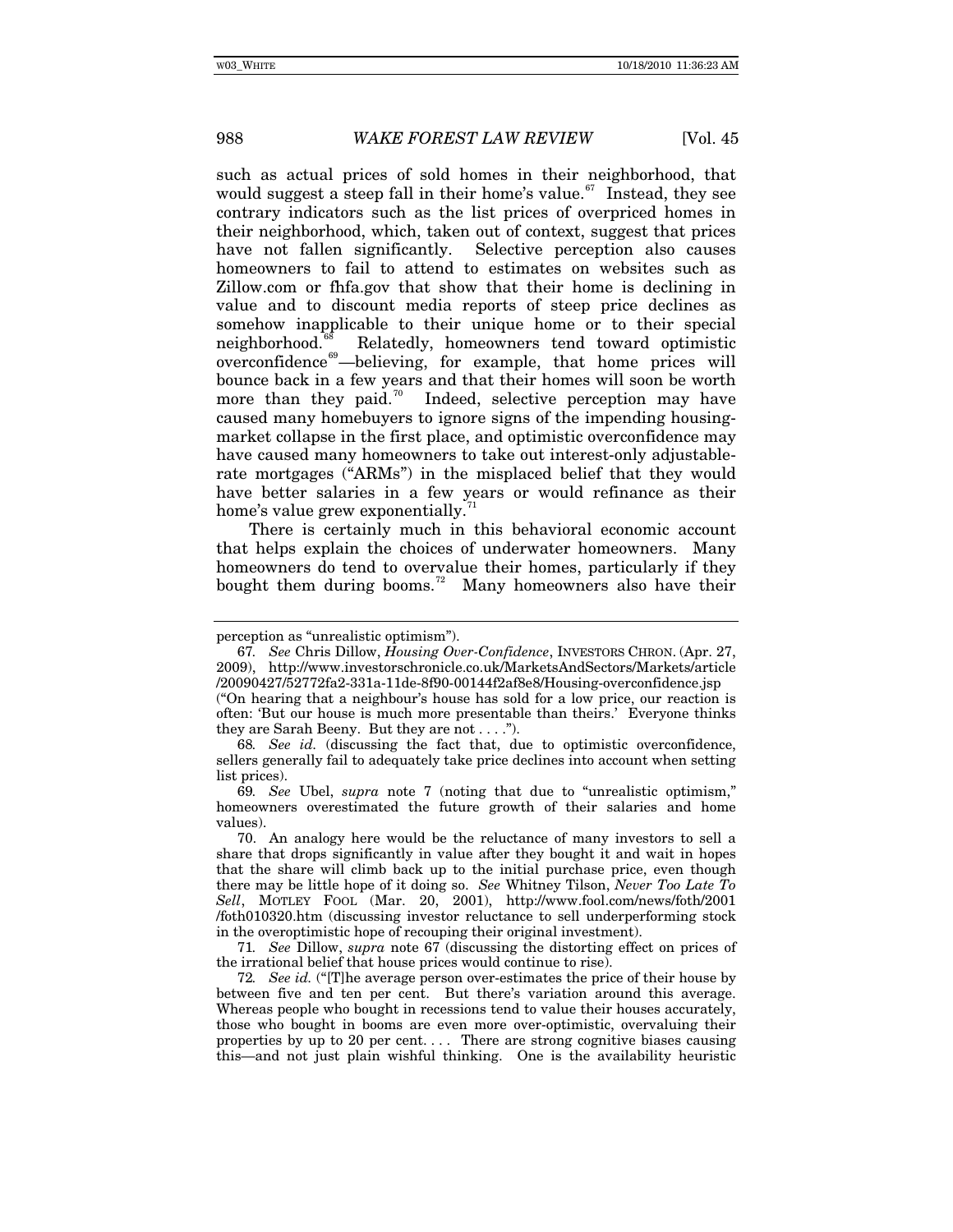heads in the sand, preferring to focus on things that they believe they can control rather than things that they believe they cannot.<sup>13</sup>

On the other hand, labeling the status quo bias, selective perception, and optimistic overconfidence as "cognitive biases" doesn't account for the way in which emotions unconsciously color the perceptions of individuals who want, or need, to believe something—including, for example, that their houses were worth what they paid.<sup>[74](#page-18-1)</sup> As a large body of work in the neurosciences has revealed, much of what passes for cognitive bias is actually emotional bias, reached through no cognitive process whatsoever.

<span id="page-18-0"></span>73*. See supra* note 64 and accompanying text. If one accepts that homeowner decisions are the result of cognitive biases, the solution to helping homeowners make better decisions—should policy makers or others actually wish to encourage rational economic behavior by underwater homeowners—is to help homeowners think better. This means providing better information, helping homeowners calculate the benefits and costs of default, and pointing out the cognitive biases that cloud their thinking. Under this line of thinking, homeowners just need a little help in order to behave more rationally.

<span id="page-18-1"></span>74*. See* Christoph Merkle, Emotion and Finance—An Interdisciplinary Approach to the Impact of Emotions on Financial Decision Making 14–15 (Feb. 28, 2007) (unpublished manuscript), *available at* http://ssrn.com/abstract =1097131 ("[F]eelings act as a selective attentional filter for incoming stimuli. The strong immediate experience of emotion may lead to a crowding out of other goals. Secondly emotion influences the retrieval of information and knowledge from memory." (internal quotation marks omitted)); *see also* R.B. Zajonc, *Feeling and Thinking: Preferences Need No Inferences*, 35 AM. PSYCHOLOGIST 151, 157 (1980) (discussing the strength of emotional judgment).

<span id="page-18-2"></span>75*. See, e.g.*, John A. Bargh & Tanya L. Chartrand, *The Unbearable Automaticity of Being*, 54 AM. PSYCHOLOGIST 462, 476 (1999) (concluding that most human action is not the result of cognitive thought but rather of nonconscious reaction); Ralph D. Ellis & Natika Newton, *Introduction*, *in*  CONSCIOUSNESS & EMOTION: AGENCY, CONSCIOUS CHOICE, AND SELECTIVE PERCEPTION, at ix, x–xi (Ralph D. Ellis & Natika Newton eds., 2005) (summarizing collected papers addressing the influence of emotion on perception); Zajonc, *supra* note 74, at 155 (positing that most consumer behavior is emotional); *see also* Milton Lodge, Charles Taber & Christopher Weber, *First Steps Toward a Dual-Processing Accessibility Model of Political Beliefs, Attitudes, and Behavior*, *in* FEELING POLITICS: EMOTION IN POLITICAL INFORMATION PROCESSING 11, 28 (David P. Redlawsk ed., 2006) (explaining that emotion "may indeed, be the primary vehicle implicated in motivated reasoning, leading to selective attention, information distortions, and recall biases"); Terry A. Maroney, *Emotional Competence, "Rational Understanding," and the Criminal Defendant*, 43 AM. CRIM. L. REV. 1375, 1404 (2006) ("First, emotion can influence both which stimuli are perceived and how they are perceived. This is first seen through the mechanism of attention. Because emotionally salient stimuli tend to be the ones of greatest significance to one's thriving, they will be attended to disproportionately." (footnote omitted)); Merkle, *supra* note 74, at 14–15 ("Attention is focused on aspects of a situation that are consistent with the prevailing emotion, what [sic] may result in different estimations of

effect. If your biggest exposure to housing market economics came when you bought during a boom—and of course, many more people buy in booms than slumps—rapid house price appreciation will loom large in your mind. This will cause you to over-estimate its size and frequency, and so over-estimate your own house price.").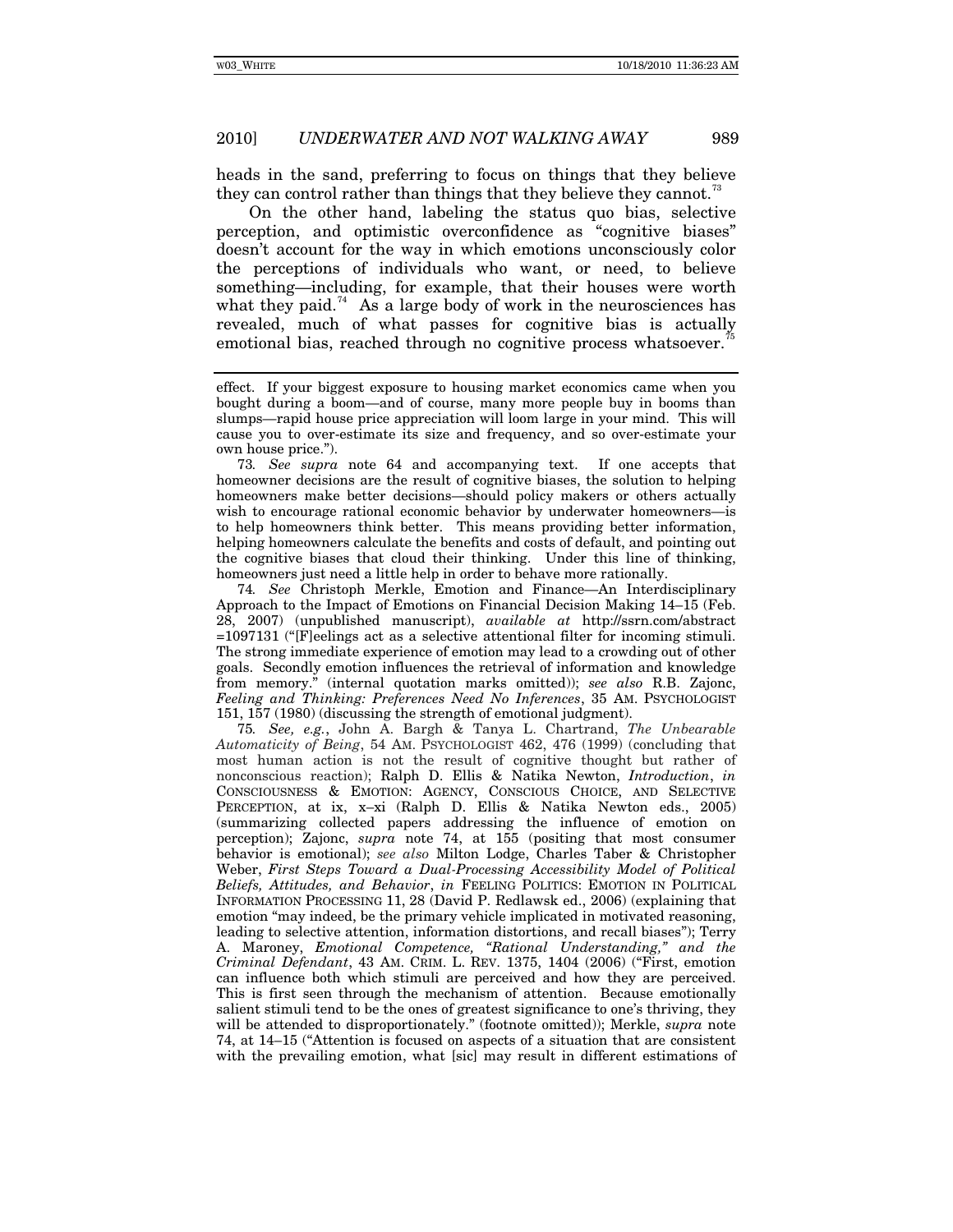In other words, when one is consciously or unconsciously motivated to reach a certain conclusion, the brain's emotion systems focus awareness on information that is congruent with one's emotional need and directs the conscious to ignore, reinterpret, or discount incongruent information.<sup>[76](#page-19-0)</sup> As such, if a homeowner is not emotionally receptive to the idea that his home is worth thousands less than he paid, it may be next to impossible to convince him that he is underwater in the first place, much less that it will take twenty years just to recover lost equity.<sup>[77](#page-19-1)</sup> Similarly, if a homeowner places great emotional stock in his credit score, it may be futile to try to convince him that a few years of poor credit is not a big deal. Indeed, trying to persuade the homeowner that he is wrong is likely to make him stick even more firmly to his prior beliefs.<sup>18</sup>

Thus, if one is to understand how homeowners think, one must understand how they feel. Most mortgage default risk modeling fundamentally fails to appreciate this point and more generally does not account for the primacy of emotion in driving human behavior and decision making. This may not matter if the goal is to merely describe or model observable human behavior, but it does matter to the extent that policy makers and others are interested in encouraging individuals to make different choices—or to continue to make the same choices for that matter. In most studies of homeowner decision making, however, emotions are treated as an Xfactor to be calculated *around* in figuring out how other varying factors affect individual choice and market behavior.<sup>[79](#page-19-3)</sup> Emotion is rarely considered in and of itself as a primary factor motivating both people and markets. For example, default-risk analysts have studied the relationships between initial loan-to-value ratios and mortgage default,<sup>[80](#page-19-4)</sup> current equity and mortgage default,<sup>8</sup>

<span id="page-19-2"></span>78. David P. Redlawsk, *Feeling Politics: New Research into Emotion and Politics*, *in* FEELING POLITICS: EMOTION IN POLITICAL INFORMATION PROCESSING, *supra* note 75, at 1, 1–2 (explaining that individuals often end up feeling stronger in their beliefs than they did before being confronted with information that would have been expected, under rational models of belief formation, to cause them to reassess their existing beliefs).

<span id="page-19-3"></span>79*. See* Vandell, *supra* note 61, at 224 (observing that pricing models "all assumed ruthless default whenever the value of the mortgage dropped beneath the value of the property" and ignored "psychological costs"). *But see* Foote et al., *supra* note 17, at 5 (explaining that in their default prediction model the probability of default, guilt, shame, and reduced access to future credit were included in the calculation).

<span id="page-19-4"></span>80*. See, e.g.*, Yongheng Deng, John M. Quigley & Robert Van Order, *Mortgage Terminations, Heterogeneity and the Exercise of Mortgage Options*, 68 ECONOMETRICA 275, 280 (2000) (showing that higher default risk is related to

<span id="page-19-5"></span>probabilities for certain events or a different rating of an alternative's global attractiveness.").

<sup>76</sup>*. See* Lodge, Taber & Weber, *supra* note 75, at 28–29.

<span id="page-19-1"></span><span id="page-19-0"></span><sup>77</sup>*. See* Ross, *supra* note 58, at 38 ("Many individuals are reluctant to acknowledge that the housing and mortgage markets have significantly changed and are no longer wholly sustainable or lucrative investments.").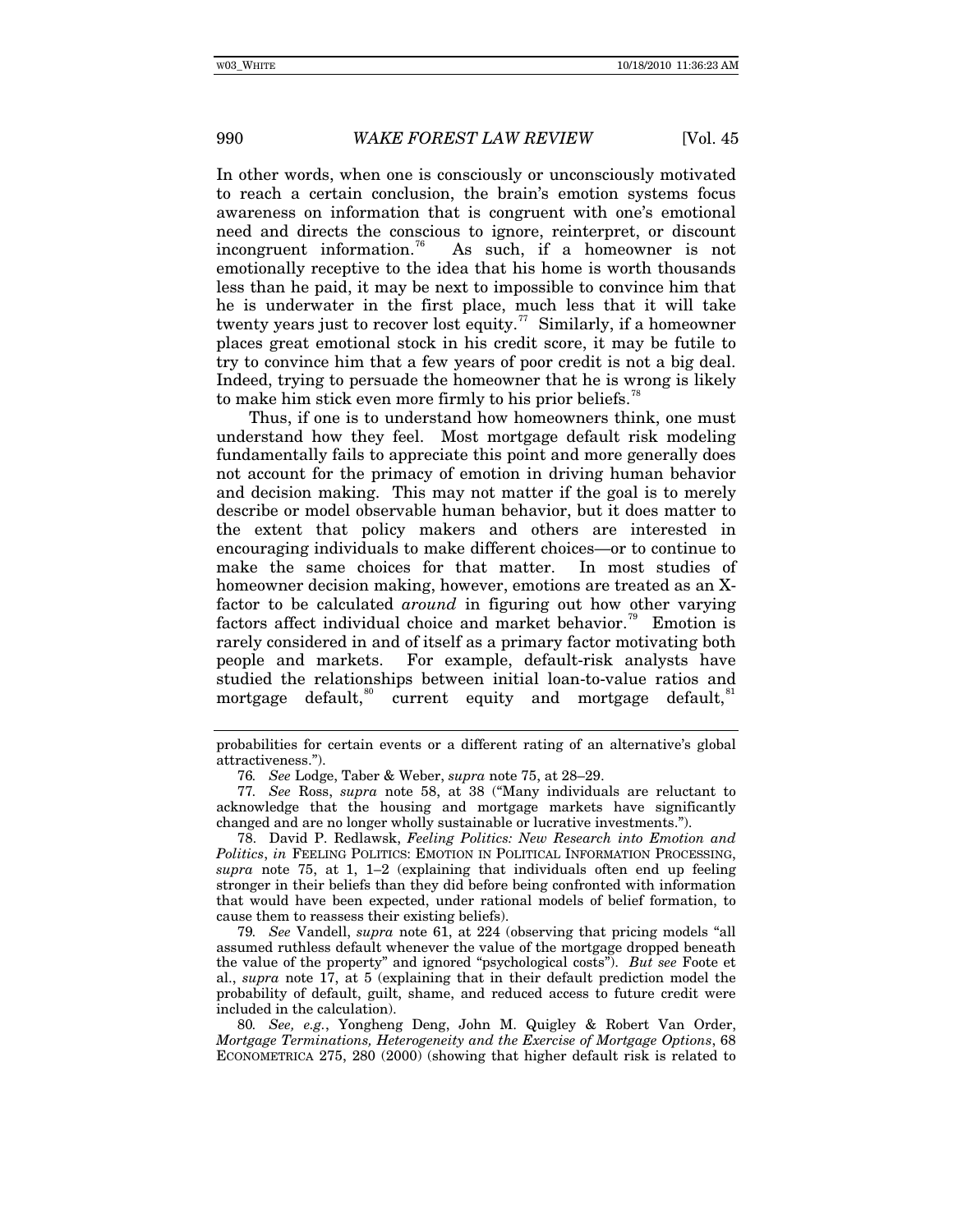affordability and mortgage default, $s<sup>2</sup>$  credit scores and mortgage default,<sup>[83](#page-20-1)</sup> geography and mortgage default,<sup>[84](#page-20-2)</sup> and unemployment and mortgage default<sup>[85](#page-20-3)</sup>—to name a few. But researchers have shown little interest in the relationship between guilt and mortgage default.<sup>[86](#page-20-4)</sup> Nor have they shown any interest in the relationship between fear and mortgage default.

The neglect of emotion is particularly intriguing given Luigi Guiso, Paola Sapienza, and Luigi Zingales's recent work, which found that 81% of homeowners believe that it is immoral to default on a mortgage and that homeowners who hold this attitude are 77% less likely to declare their intention to default than those who do not.<sup>[87](#page-20-5)</sup> Indeed, once the equity shortfall exceeds  $10\%$  of a home's value, the study found that "moral and social considerations" are the "most important variables in predicting the likelihood of a strategic default."<sup>[88](#page-20-6)</sup> So strong are these variables, in fact, that only 17% of homeowners indicated that they would default if the equity shortfall reached  $50\%$ .<sup>[89](#page-20-7)</sup> On the other hand, the study found that people who know someone who has strategically defaulted are 82% more likely to declare their intention to default.<sup>[90](#page-20-8)</sup> The authors thus caution that "a policy aimed at helping people in arrears with their mortgage could have devastating effects on the incentives to strategically default of people who can afford to pay their mortgage if it is perceived to bail out people unjustly and thus undermine the moral

higher initial loan-to-value loans).

<sup>81</sup>*. See generally, e.g.*, Neil Bhutta, Jane Dokko & Hui Shan, Depth of Negative Equity and Mortgage Default Decisions (Div. of Research & Statistics & Monetary Affairs Fed. Reserve Bd., Fin. & Econ. Discussion Series, Paper No. 2010-35, 2010), *available at* http://www.federalreserve.gov/pubs/feds/2010 /201035/201035pap.pdf.

<sup>82</sup>*. See, e.g.*, Foote et al., *supra* note 17, at 3–13.

<span id="page-20-1"></span><span id="page-20-0"></span><sup>83</sup>*. See generally* Satyajit Chatterjee, Dean Corbae & José-Víctor Ríos-Rull, A Theory of Credit Scoring and Competitive Pricing of Default Risk (Sept. 2007) (unpublished manuscript), *available at* http://pier.econ.upenn.edu/Events /scorevictor.pdf.

<sup>84</sup>*. See, e.g.*, Deng, Quigley & Van Order, *supra* note 80, at 294–303.

<span id="page-20-3"></span><span id="page-20-2"></span><sup>85</sup>*. See, e.g.*, *id.* at 290 (finding that trigger events, such as unemployment and divorce, have a significant impact on homeowners' exercise of the default option).

<span id="page-20-4"></span><sup>86.</sup> While it may seem obvious that one who feels guilty about the idea of defaulting will be less likely to do so, it is equally obvious that those with high loan-to-value ratios, the unemployed, and individuals with low credit scores will be more likely to default. But economists study these things anyway in order to determine how much they matter and how predictive they are of mortgage default. Such information is used by economists to assist lenders in assessing risk and pricing mortgages, but it also informs public policy by purporting to illuminate the most efficient ways to reduce foreclosures.

<span id="page-20-5"></span><sup>87.</sup> Guiso, Sapienza & Zingales, *supra* note 16, at 19, 21.

<sup>88</sup>*. Id.* at 18–19.

<span id="page-20-7"></span><span id="page-20-6"></span><sup>89</sup>*. Id.* at 21.

<span id="page-20-8"></span><sup>90</sup>*. Id.* at 21–22.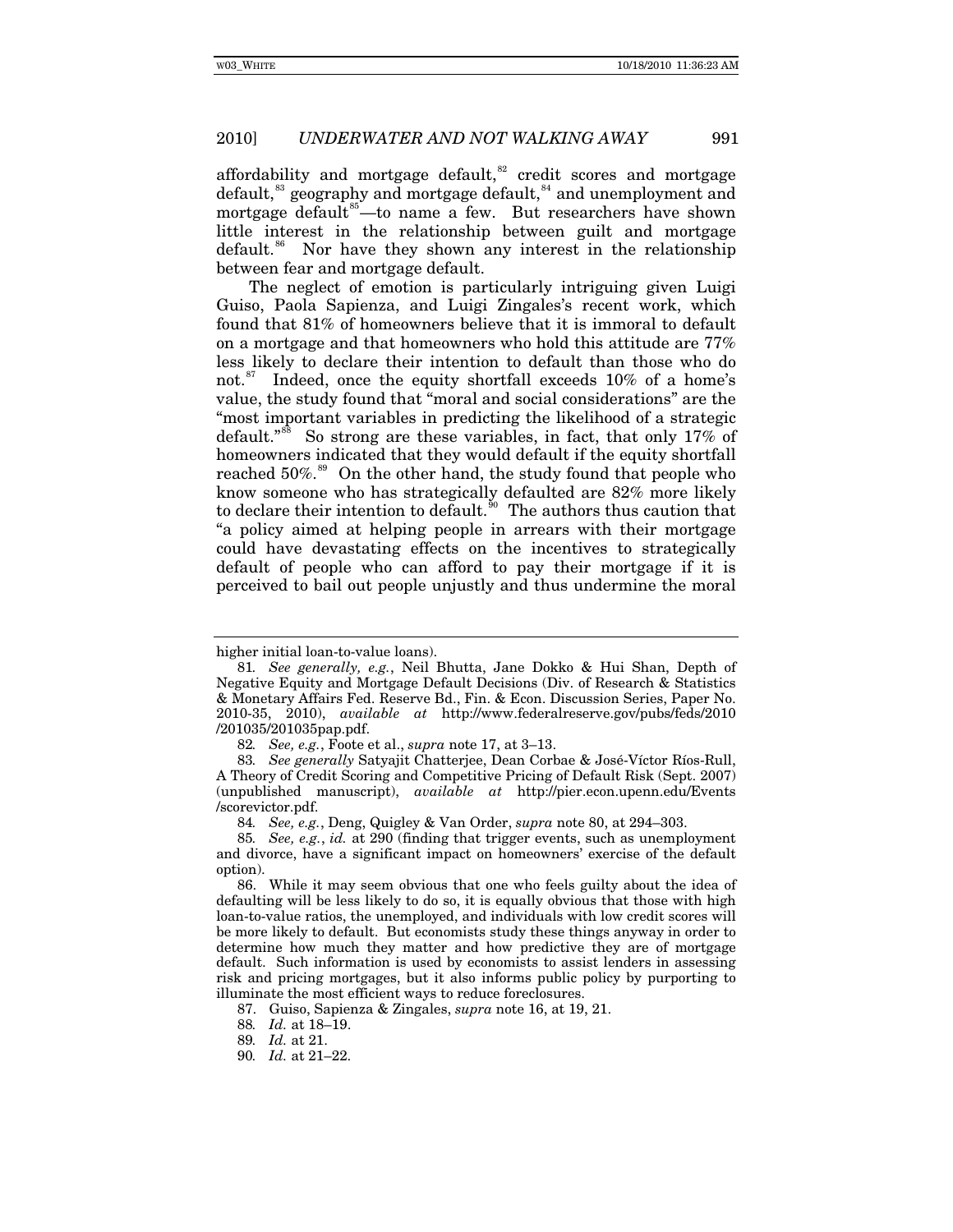commitment to pay."<sup>[91](#page-21-0)</sup>

While the study sheds important light on the role of social and moral constraints in the default decision, its conclusion also highlights the problem with crafting public policy on the basis of studies that do not try to understand *why* people act the way that they do. Perhaps the authors are right; perhaps people will respond to loan modification programs for those who can no longer afford their mortgages by defaulting on their own mortgages, but there is no evidence to suggest that this is the case. One might just as easily assert that the failure of banks to modify loans for individuals in need, while banks themselves have been bailed out by the federal government, will cause individuals to conclude that they should forget about morals and just look out for their own self-interests.<sup>32</sup> In order to know whether either of these assertions is true, one needs to understand how moral beliefs and attitudes are formed, and one needs to understand how humans make decisions. As evidence from the cognitive sciences convincingly demonstrates, emotion is primary to both.<sup>9</sup>

The Guiso, Sapienza, and Zingales study does, however, confirm something that policy makers and lenders already know and use to their advantage: people are less likely to default if doing so will make them feel like immoral or irresponsible persons, and are especially unlikely to default if they believe others will think of them as immoral or irresponsible persons. $94$  Guilt and shame are powerful motivators,<sup>[95](#page-21-4)</sup> and there is no doubt that many people who

93*. See supra* notes 75–76 and accompanying text.

<span id="page-21-4"></span>95*. See* Danielle Einstein & Kevin Lanning, *Shame, Guilt, Ego Development, and the Five-Factor Model of Personality*, 66 J. PERSONALITY 555, 556 (1998) (explaining that guilt and shame are negative affective states that

<span id="page-21-0"></span><sup>91</sup>*. Id.* at 3. Indeed, one thrust of the paper is that President Barack Obama's administration's plan to encourage modification of loans to make them more affordable is misguided and likely to backfire. *Id.* at 21.

<span id="page-21-1"></span><sup>92.</sup> For an example of one individual who feels this way, see LSerbanescu, Comment to *Mortgage Defaults in America: Can Pay, Won't Pay: It Is Easier to Dump a Home Loan If a Friend Has Done So Too*, ECONOMIST (June 27, 2009, 10:02 PM), http://www.economist.com/businessfinance/displayStory.cfm?story \_id=13905502&mode=comment&#commentStartPosition ("The financial system created the house market bubble, putting everyone that wanted a house in the uncomfortable position of paying inflated prices. The financial establishment made tons of money in the process. . . . Now that ditching a mortgage makes economic sense for a homeowner, The Economist discovers that such behavior is immoral. . . . [W]hy should anyone be morally obliged to continue to pay [inflated home prices] at a loss?").

<span id="page-21-3"></span><span id="page-21-2"></span><sup>94.</sup> Guiso, Sapienza & Zingales, *supra* note 16, at 3 ("Moral norms, if widespread, may strongly mitigate the likelihood that American households will default on their mortgage . . . ."). Research in social psychology has shown that humans invest significant emotional stake in "face"—or their claimed identity as a competent, intelligent, or moral person—and will go to great lengths to avoid actions that publicly threaten this identity. *See, e.g.*, Holley S. Hodgins & Elizabeth Liebeskind, *Apology Versus Defense: Antecedents and Consequences*, 39 J. EXPERIMENTAL SOC. PSYCHOL. 297, 297 (2003).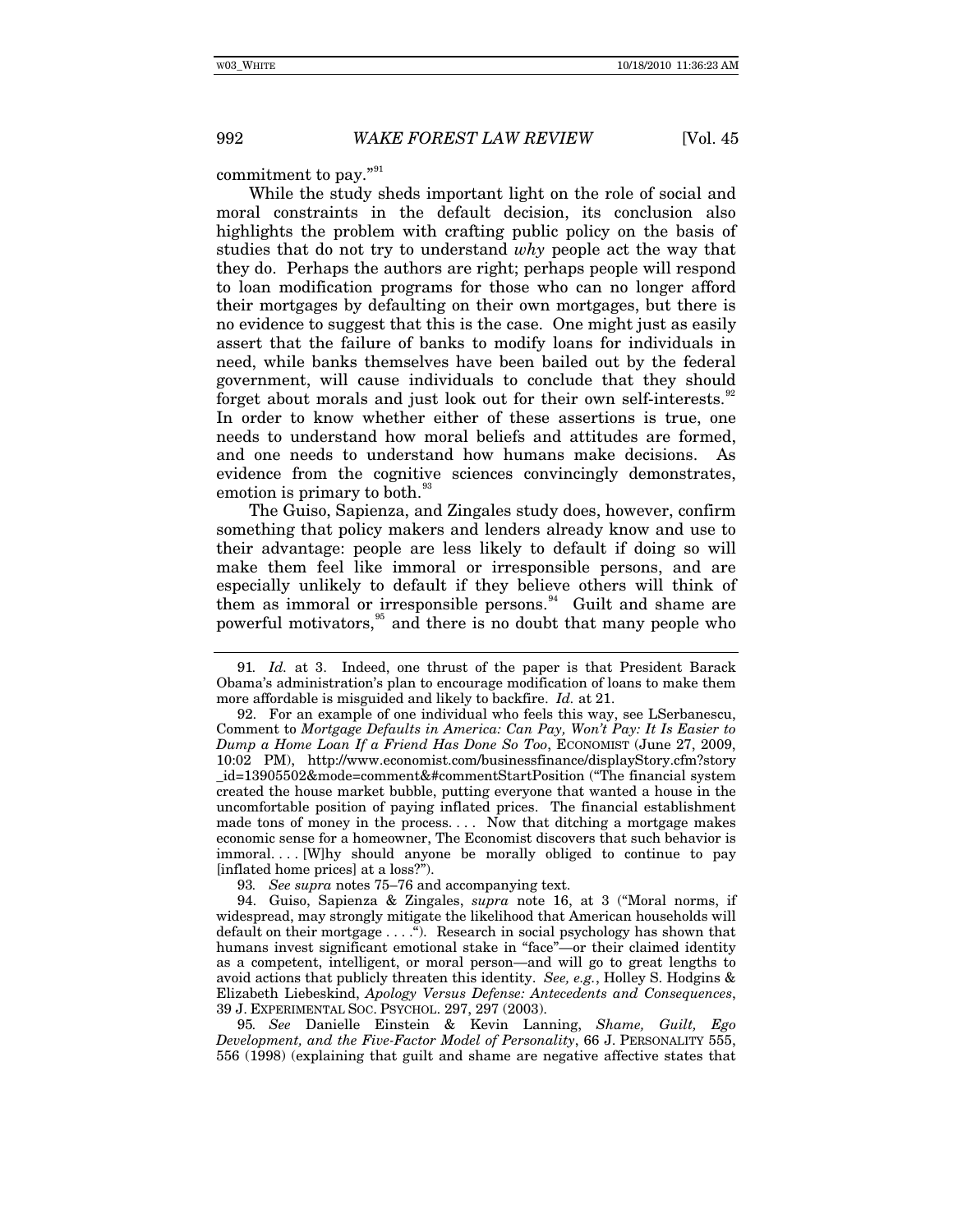have faced foreclosure feel a great deal of both.<sup>[96](#page-22-0)</sup>

As Linda, a single mom in Tampa, explained, "As a mom, I feel like I let my children down .... It's a terrible embarrassment, and it's humiliating."<sup>97</sup> Linda is not alone: a recent qualitative Linda is not alone: a recent qualitative sociological study of the internal costs of foreclosure found that feelings of personal failure, shame, and embarrassment dominated the accounts of individuals who had lost their homes to foreclosure.<sup>88</sup> Moreover, such feelings predominated even when individuals were not at fault for their predicament, but were victims of the declining economy or unethical practices by mortgage brokers.<sup>[99](#page-22-3)</sup> And, as further evidence of the shame and guilt felt by those who experience foreclosure, large damage awards for humiliation are common features of successful suits against lenders for wrongful  $forcelosure.<sup>100</sup>$  $forcelosure.<sup>100</sup>$  $forcelosure.<sup>100</sup>$ 

<span id="page-22-1"></span>97. Judi Hasson, *Homeowners Who Just Walk Away*, MSN MONEY (Apr. 9, 2008), http://articles.moneycentral.msn.com/Banking/HomeFinancing /HomeownersWhoJustWalkAway.aspx.

98. Ross, *supra* note 58, at 37–38.

<span id="page-22-3"></span><span id="page-22-2"></span>99*. See id.* at 35–38. One woman in the study described her sense of "utmost responsibility to make her monthly payments on time" saying, "I made a commitment to pay my loan and I want to pay my loan. I'm a hard working person and I want to make good on my loan, but there's no way I possibly can in the situation the economy's in right now." *Id.* at 35. Others expressed concern over being perceived as "irresponsible citizens" or "burdens on society":

And um so I'm just, I'm kind of interested in the public perception. You know I don't want to be a burden on the rest of society because I'm not paying my mortgage. Now there's this big giant bailout and I'm involved in that. You know, my mortgage was one of the mortgages not being paid.

*Id.*

act as moral voices guiding social activity of individuals).

<span id="page-22-0"></span><sup>96</sup>*. See* Ross, *supra* note 58, at 37 ("The notion of guilt ascription was also central to these findings. Although many individuals recounted the exact ways in which they were 'misled' in their loan negotiations, they often returned to the idea of being personally responsible for their actions.").

<span id="page-22-4"></span><sup>100</sup>*. See, e.g.*, Carter v. Countrywide Home Loans, No. 3:07CV651, 2009 WL 1010851, at \*4 (E.D. Va. Apr. 14, 2009) (allowing claims for humiliation and damage to reputation due to wrongful foreclosure under the Real Estate Settlement Procedures Act ("RESPA") and the Fair Debt Collection Practices Act ("FDCPA")); Brannon v. Bridge Capital Corp., No. 1:06cv996-MHT, 2008 WL 2225791, at  $*2$  (M.D. Ala. May 27, 2008) (discussing plaintiff's claim that "foreclosure publishings caused him embarrassment and humiliation"); Lee v. Javitch, Block & Rathbone, LLP, No. 1:06-cv-585, 2008 WL 1886178, at \*2 (S.D. Ohio Apr. 25, 2008) (noting that claim for humiliation from wrongful foreclosure is recoverable under the FDCPA), *rev'd on other grounds*, 601 F.3d 654 (6th Cir. 2010); Clark v. West, 395 S.E.2d 884, 885 (Ga. Ct. App. 1990) (holding mortgagor's obtaining cancellation of foreclosure sale in equitable action did not bar her from pursuing separate claim of damages for humiliation and emotional distress for the alleged intentional, wrongful foreclosure by mortgagees); Levine v. First Nat'l Bank of Commerce, 917 So. 2d 1235, 1243–45 (La. Ct. App. 2005) (holding evidence was sufficient to support award to mortgagor of \$150,000 for humiliation and embarrassment and \$150,000 for mental anguish); Cushing & Dolan, PC v. Nat'l Lenders, Inc., No. 0105215, 2004 WL 2712208, at \*2 n.4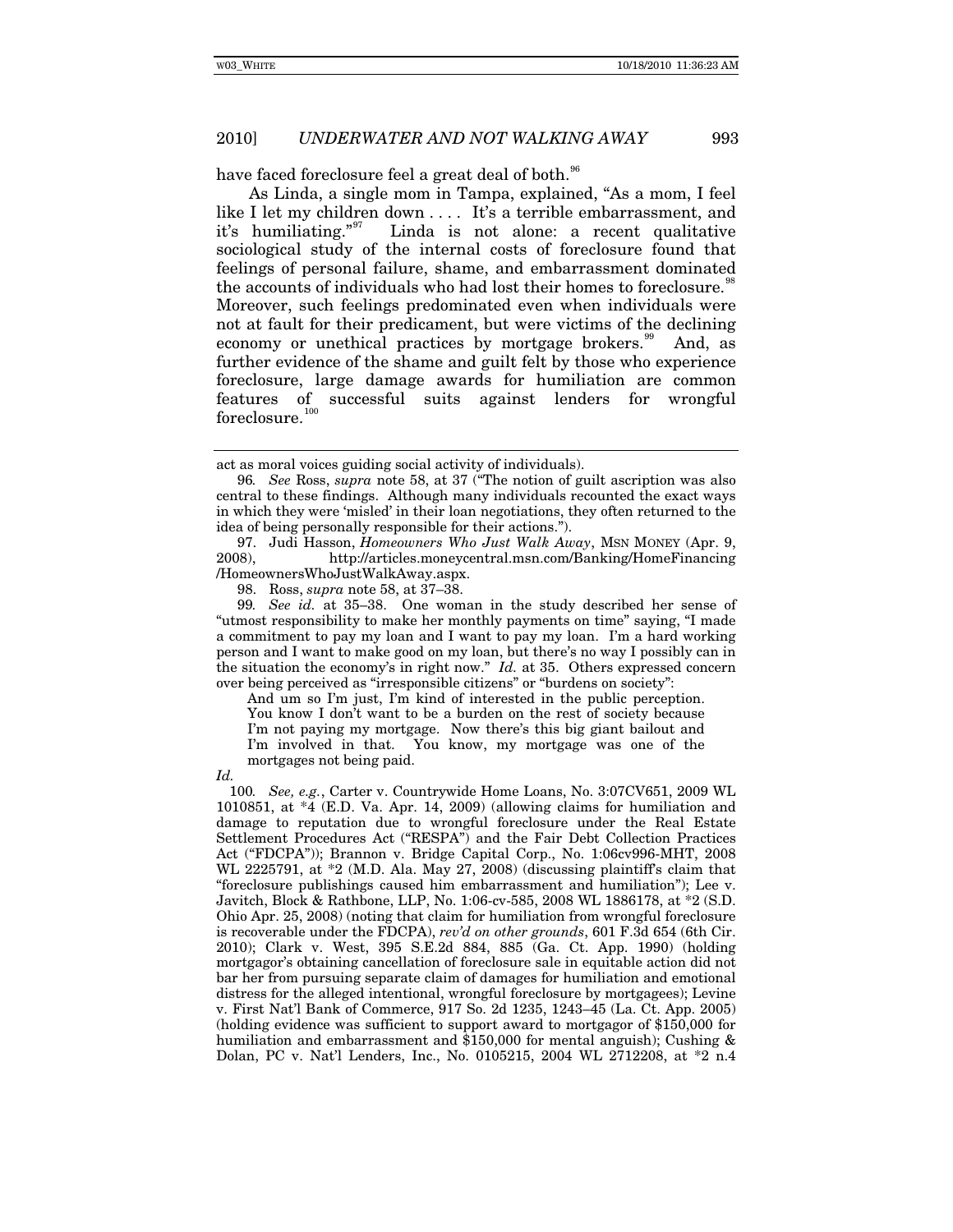While no study to date has sought to quantify the role of the desire to avoid guilt and shame in underwater homeowners' decisions not to strategically default, more general studies on the role of guilt and shame in motivating human behavior suggest that there is a significant impact.<sup>[101](#page-23-0)</sup> The desire to avoid guilt and shame cannot, however, completely explain the reluctance of homeowners to default. Indeed, the Guiso, Sapienza, and Zingales study found that only 41% of individuals with no moral issue with strategic default would strategically default at  $$100,000$  in negative equity.<sup>1</sup> The question is thus: What keeps the other 59% from walking? Guiso, Sapienza, and Zingales theorize that even "amoral" people may be deterred from defaulting by the social stigma that comes with foreclosure.<sup>[103](#page-23-2)</sup> They are probably right—up to a point. But their study did not actually ask these "amoral" individuals what keeps them from walking away. At some point—if not \$100,000 then \$200,000 (where 41% of the "amoral" individuals still would not walk)<sup>[104](#page-23-3)</sup>—social stigma alone becomes an unconvincing explanation.

Moreover, foreclosure rates are considerably lower than would be suggested by the Guiso, Sapienza, and Zingales study, as the percentage of people who actually default is much lower than the percentage that indicated they would default in the survey, moral qualms or not. For example, the study found that 26% of individuals would default at \$100,000 in negative equity and 41%

<sup>(</sup>Mass. Super. Ct. Nov. 1, 2004) (recognizing claim for "humiliation" due to "public notices of foreclosure on their home and the inspection of their home by potential buyers, lawyers, and auctioneers"); Volk v. Wis. Mortg. Assurance Co., 474 N.W.2d 40, 44 (N.D. 1991) (recognizing plaintiff's claim for damage to "personal reputation, credit rating, [and] financial reputation, [and injuries as a result of] unfavorable publicity, embarrassment, humiliation, and ridicule caused by the foreclosure action"); Union Fed. Sav. Bank v. Hale, Nos. 16209, 16211*,* 1993 WL 488399, at \*5 (Ohio Ct. App. Nov. 17, 1993) (reciting defendant's allegations that "as a result of Plaintiff's wrongful refusal to accept the aforementioned mortgage payments, I have suffered damage to my credit rating and reputation; emotional distress, anxiety, embarrassment, humiliation and worry"); Mason v. Chase Bank, N.A., No. 05-07-01513-CV, 2008 WL 3412212, at \*1 (Tex. Ct. App. Aug. 13, 2008) (noting plaintiff's claim for damages for humiliation from attempted foreclosure).

<span id="page-23-0"></span><sup>101</sup>*. See, e.g.*, CARROLL E. IZARD, HUMAN EMOTIONS 421–52 (1977) (explaining that guilt is the primary motivational factor in a mature conscience); Damien Arthur & Pascale Quester, *Who's Afraid of That Ad? Applying Segmentation to the Protection Motivation Model*, 21 PSYCHOL. & MARKETING 671 (2004) (demonstrating the importance of fear in determining behavior); Dwight Merunka et al., *Modeling and Measuring the Impact of Fear, Guilt and Shame Appeals on Persuasion for Health Communication: A Study of Anti-Alcohol Messages Directed at Young Adults* (Euromed Marseille Ecole de Management, Working Paper No. 04-2007, 2009), *available at* http://ssrn.com/abstract=963593 ("Shame motivates social behavior and leads to conformity to social norm.").

<span id="page-23-1"></span><sup>102.</sup> Guiso, Sapienza & Zingales, *supra* note 16, at 10.

<span id="page-23-2"></span><sup>103</sup>*. Id.* at 8–9.

<span id="page-23-3"></span><sup>104</sup>*. Id*. at 10.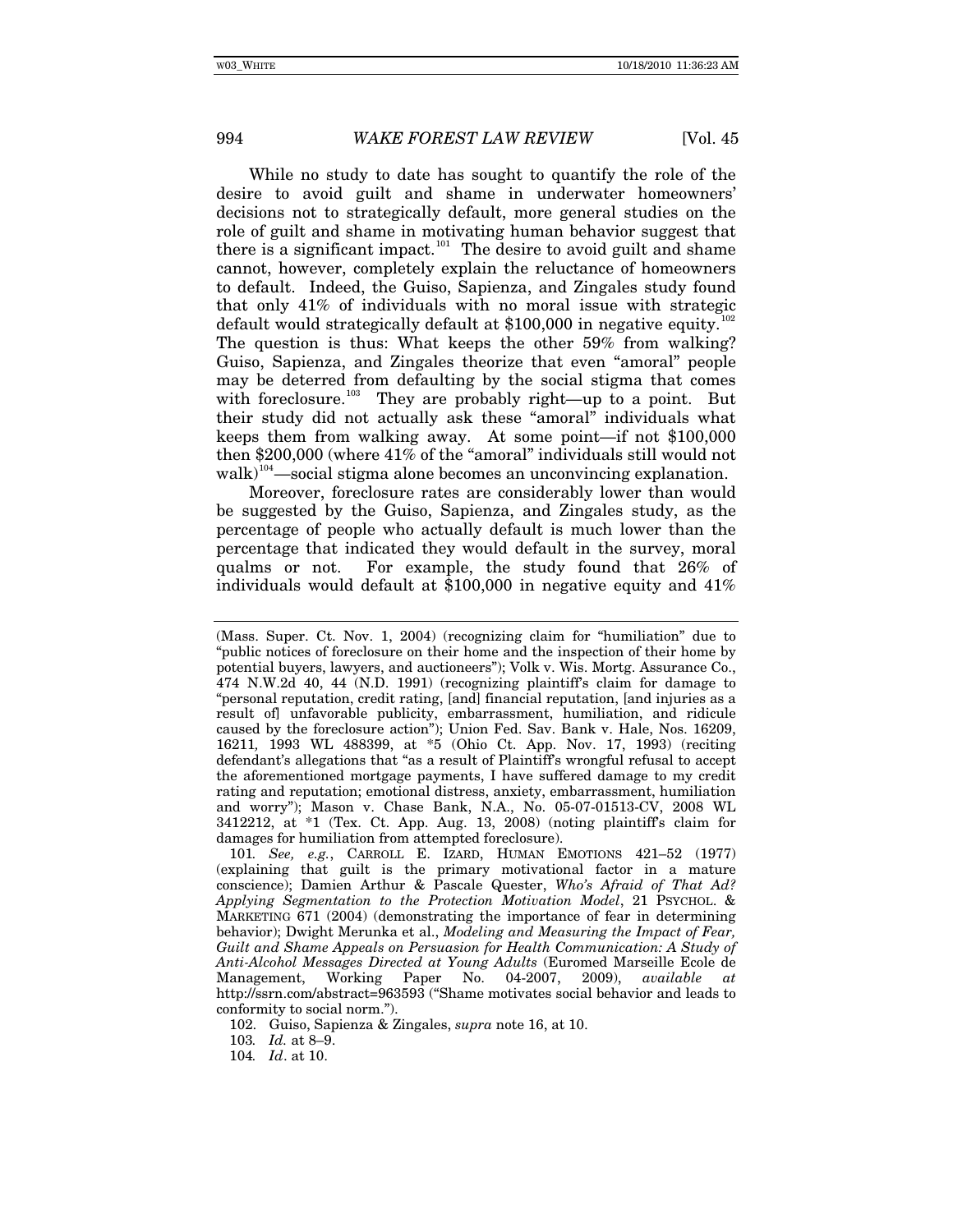would do so at  $$200,000$ .<sup>[105](#page-24-0)</sup> But given the number of homeowners who are significantly underwater, one would that expect foreclosure rates should be higher if this were the case.

The voices of those who have actually faced foreclosure suggest another powerful emotion that may be keeping homeowners from defaulting: fear. Indeed, the term commonly used to describe foreclosure by those who face it is "terrifying."<sup>[106](#page-24-1)</sup> As one commentator on foreclosure has noted, "Foreclosure is that terrifying word no homeowner ever wants to hear, let alone experience." $107$  People not only fear losing their homes, but also fear having ruined credit for life and not being able to find a decent place to live, to buy a car, to get a credit card, to get insurance, to ever buy a house, or even to get a job. Foreclosure is seen as the end of life as one knows it—financial suicide to be avoided at all costs.<sup>[108](#page-24-3)</sup> In short, fear, like shame and guilt, is a powerful motivator in homeowner decisions not to default.<sup>[109](#page-24-4)</sup>

Further empirical study is necessary to comprehend the statistical significance of shame, guilt, and fear in homeowner decisions to strategically default. But all three play a critical role in motivating human behavior and deserve further academic study in the mortgage default context.<sup>[110](#page-24-5)</sup> Academics and nonacademics alike, however, intuitively understand the power of these emotions to

<span id="page-24-3"></span>108. Of course, to argue that homeowner decisions not to default are motivated by fear is not to suggest that cognitive biases play no role. The two are not mutually exclusive but rather are mutually reinforcing. Much homeowner fear is driven by the misperception or overestimation of the future costs associated with foreclosure, and this fear in turn leads to further selective perception and wishful thinking about the probability of housing prices returning to previous levels.

<span id="page-24-4"></span>109*. See, e.g.*, Arthur & Quester, *supra* note 101, at 693 (confirming the positive relationship between fear and persuasion); Irving L. Janis & Seymour Feshbach, *Effects of Fear-Arousing Communications*, 48 J. ABNORMAL & SOC. PSYCHOL. 78, 78 (1953) (finding that appeals to fear influence attitudes and behavior); Michael S. LaTour & Herbert J. Rotfeld, *There Are Threats and (Maybe) Fear-Caused Arousal: Theory and Confusions of Appeals to Fear and Fear Arousal Itself*, 26 J. ADVERTISING 45, 47–50 (1997) (observing that fear motivates behavior).

<span id="page-24-5"></span>110. For studies of the role of guilt, shame, and fear in motivating behavior in other contexts, see generally, for example, Arthur & Quester, *supra* note 101 (demonstrating the power of negative emotions of fear, guilt, and shame in marketing); Ken Chapman, *Fear Appeal Research: Perspective and Application*, 3 AM. MARKETING ASS'N SUMMER EDUCATOR'S CONF. PROC. 1 (1992) (finding that negative emotional responses significantly influence individual behavior).

<sup>105</sup>*. Id.* at 17.

<span id="page-24-1"></span><span id="page-24-0"></span><sup>106</sup>*. See* John Leland, *Facing Default, Some Abandon Homes to Banks*, N.Y. TIMES, Feb. 29, 2008, at A1 (reporting homeowner terror of foreclosure); *Las Vegas Military Wife Fights To Save Home*, 8NEWSNOW.COM (Aug. 20, 2009), http://www.lasvegasnow.com/Global/story.asp?S=10965954 (describing "terrifying fight" to save home).

<span id="page-24-2"></span><sup>107.</sup> Jenny Greenleaf, *About Foreclosure Law*, EHOW, http://www.ehow.com /about\_4571547\_foreclosure-law.html (last visited Oct. 9, 2010).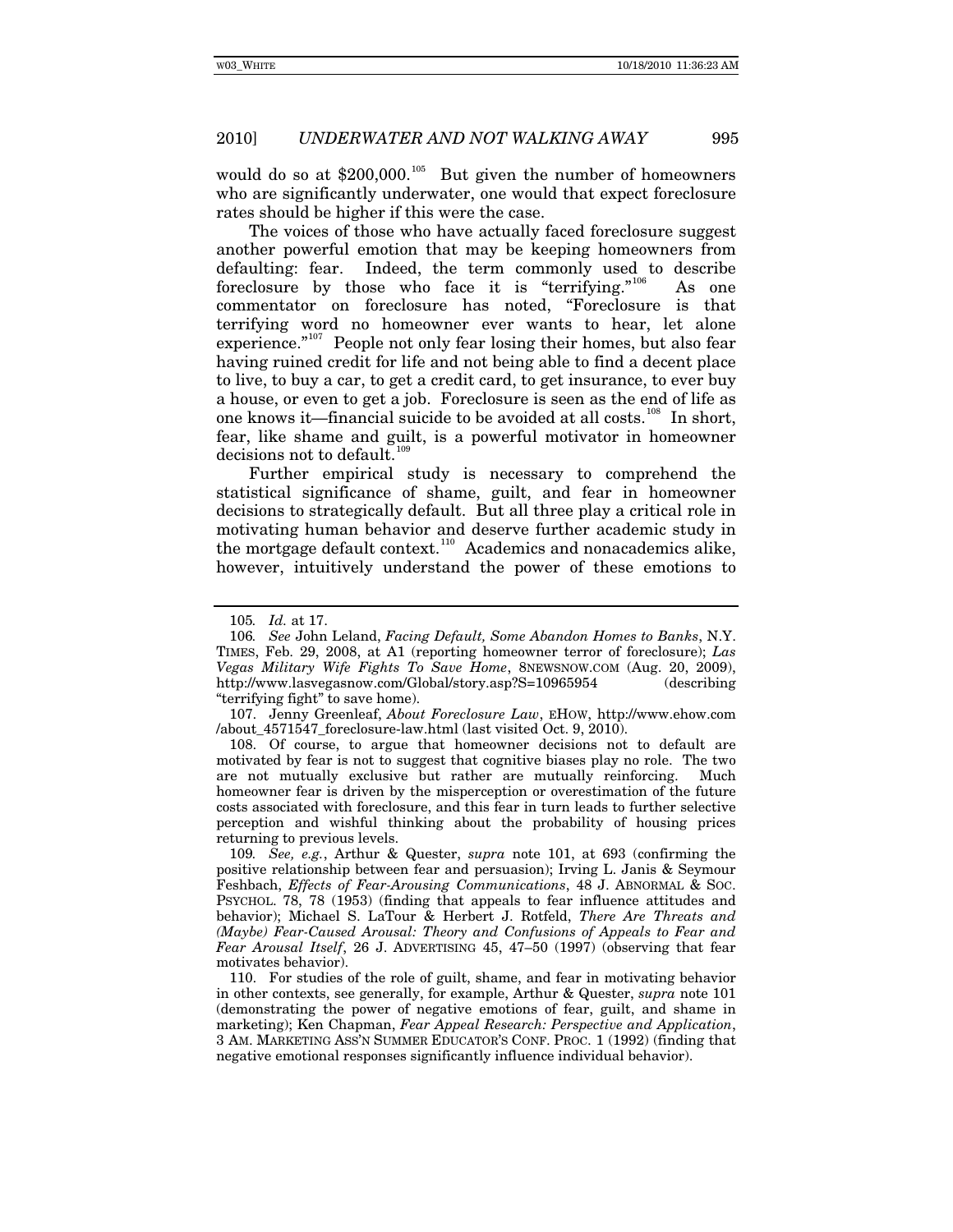control human behavior. As such, those who benefit from underwater homeowners' decisions not to default have not waited for statistical proof of the efficacy of those emotions to cultivate them.<sup>[111](#page-25-0)</sup>

## IV. THE SOCIAL CONTROL OF THE HOUSING CRISIS

A concern repeatedly voiced by policy makers, economists, and the media is that the "social pressure not to default" will weaken to the point that homeowners will begin to walk in droves.<sup>[112](#page-25-1)</sup> Of particular concern is the contagion effect—the notion that once a few people in a neighborhood walk, others will follow, until whole neighborhoods end up as empty wastelands.<sup>[113](#page-25-2)</sup> Indeed, geographical patterns already show that foreclosures cluster in neighborhoods,<sup>[114](#page-25-3)</sup> suggesting that once foreclosure is seen as acceptable within a given community, and an individual knows others who have survived foreclosure, there may be less reason to feel ashamed of one's decision to walk or to fear the consequences.

Alarmed by the possibility that foreclosures may reach a tipping point, formal federal policy has aimed to stem the tide of foreclosures through programs designed to "reduce household cash flow problems," such as the Making Home Affordable ("MHA") loan modification program<sup>[115](#page-25-4)</sup> and Hope for Homeowners.<sup>[116](#page-25-5)</sup> Implicit in this approach is the assumption that homeowners are unlikely to default on their mortgages if they can "afford" the monthly

<span id="page-25-0"></span><sup>111</sup>*. See* Rashmi Dyal-Chand, *Human Worth as Collateral*, 38 RUTGERS L.J. 793, 820 (2007) ("Credit card lenders . . . do seem to recognize the power of shaming their borrowers, though they may not explicitly describe it as such.").

<span id="page-25-1"></span><sup>112</sup>*. See* Guiso, Sapienza & Zingales, *supra* note 16, at 2, 22 (reporting that "strategic defaults may produce contagion effects" and that policy makers should worry that these contagion effects will weaken social pressure not to default and result in a higher rate of strategic default).

<span id="page-25-2"></span><sup>113</sup>*. See id.*; John P. Harding, Eric Rosenblatt & Vincent W. Yao, *The Contagion Effect of Foreclosed Properties*, 66 J. URB. ECON. 164, 174 (2009) (noting that "nearby distressed property has a significant, negative effect on the prices of nearby homes over and above the overall trend in market prices").

<sup>114</sup>*. See* Guiso, Sapienza & Zingales, *supra* note 16, at 6.

<span id="page-25-4"></span><span id="page-25-3"></span><sup>115</sup>*. See About Making Home Affordable*, MAKINGHOMEAFFORDABLE.GOV, http://makinghomeaffordable.gov/about.html (last visited Oct. 9, 2010) (explaining that the Making Home Affordable program "provides eligible homeowners the opportunity to modify their mortgages to make them more affordable").

<span id="page-25-5"></span><sup>116.</sup> The FHA website describes the Hope for Homeowners program as follows: "Under the program, certain borrowers facing difficulty with their mortgage will be eligible to refinance into FHA-insured mortgages they can afford. . . . [L]enders will be encouraged to write-down the outstanding mortgage principal balances to 90 percent of the new value of the property." Fact Sheet: FHA To Provide Additional Mortgage Assistance to Struggling *Homeowners*, U.S. DEPARTMENT HOUSING & URB. DEV., http://www.hud.gov /fha/home080730.cfm (last visited Oct. 9, 2010).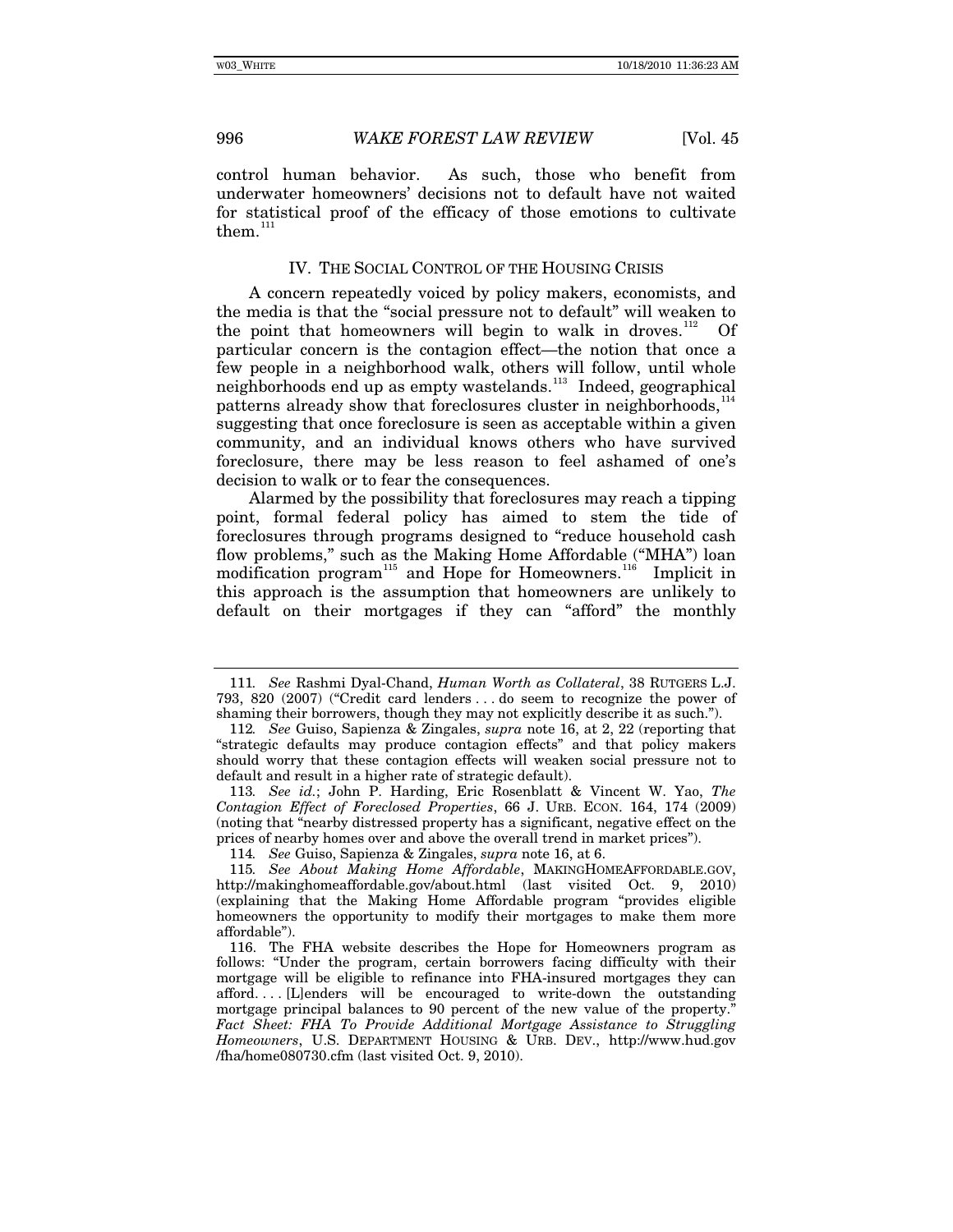payments.<sup>[117](#page-26-0)</sup> In other words, federal policy assumes that homeowners are—for the most part—not "ruthless" and won't walk away from their mortgages simply because they have negative equity.<sup>[118](#page-26-1)</sup> Most homeowners walk only when they can no longer afford to stay. As evidence of this fact, only 45% of homeowners said they would walk even if they had  $$300,000$  in negative equity.<sup>[119](#page-26-2)</sup> This percentage drops to 38% among the subset of individuals who believe it is immoral to strategically default on one's mortgage (a subset to which 87% of homeowners belong).<sup>12</sup>

These numbers suggest that the "moral constraint" is a powerful one indeed, and that, for most people, only the complete inability to afford their mortgage would push them to default. On the other hand, the fact that 63% of "amoral" individuals would default at \$300,000 in negative equity, and 59% would do so at  $$200,000$ ,<sup>[121](#page-26-4)</sup> suggests that federal policy can only proceed on the premise that affordability is the prime consideration as long as the moral and social constraints on foreclosure remain strong. The government, along with certain other economic and social institutions interested in limiting the number of foreclosures, thus has an incentive to cultivate guilt and shame in those who would contemplate walking away. Similarly, knowing that guilt and shame alone are not enough to prevent many individuals from defaulting once negative equity is extreme, these same institutions have an interest in increasing the perceived cost of foreclosure by cultivating fear of financial disaster for those who contemplate it.

This is not to say that there is a grand scheme to manipulate the emotions of homeowners, or even that the government and other institutions consciously cultivate these emotional constraints on default.<sup>[122](#page-26-5)</sup> But, to be sure, the predominant message of political, social, and economic institutions in the United States has functioned to cultivate fear, shame, and guilt in those who might contemplate foreclosure. These emotions in turn function as a form of internalized social control, encouraging conformity to the norm of

<span id="page-26-0"></span><sup>117</sup>*. See* Guiso, Sapienza & Zingales, *supra* note 16, at 19 (finding that 81% of respondents think that it is morally wrong for a homeowner to default on a mortgage when he or she can afford to make payments).

<span id="page-26-2"></span><span id="page-26-1"></span><sup>118</sup>*. See* Robert B. Avery et al., *Credit Risk, Credit Scoring, and the Performance of Home Mortgages*, 82 FED. RES. BULL. 621, 623 (1996) (noting that credit-risk models reflect the fact that few borrowers are ruthless).

<sup>119.</sup> Guiso, Sapienza & Zingales, *supra* note 16, at 27.

<sup>120</sup>*. Id.* at 10.

<sup>121</sup>*. Id.*

<span id="page-26-5"></span><span id="page-26-4"></span><span id="page-26-3"></span><sup>122.</sup> Social control is defined by most contemporary scholars "as attempts, whether intentional or not, by the state or social institutions to regulate or encourage conformity to a set or norms through socialization or through the threat of coercion, or both." K. Viswanath & David Demers, *Introduction: Mass Media from a Macrosocial Perspective*, *in* MASS MEDIA, SOCIAL CONTROL, AND SOCIAL CHANGE: A MACROSOCIAL PERSPECTIVE 3, 9 (David Demers & K. Viswanath eds., 1998).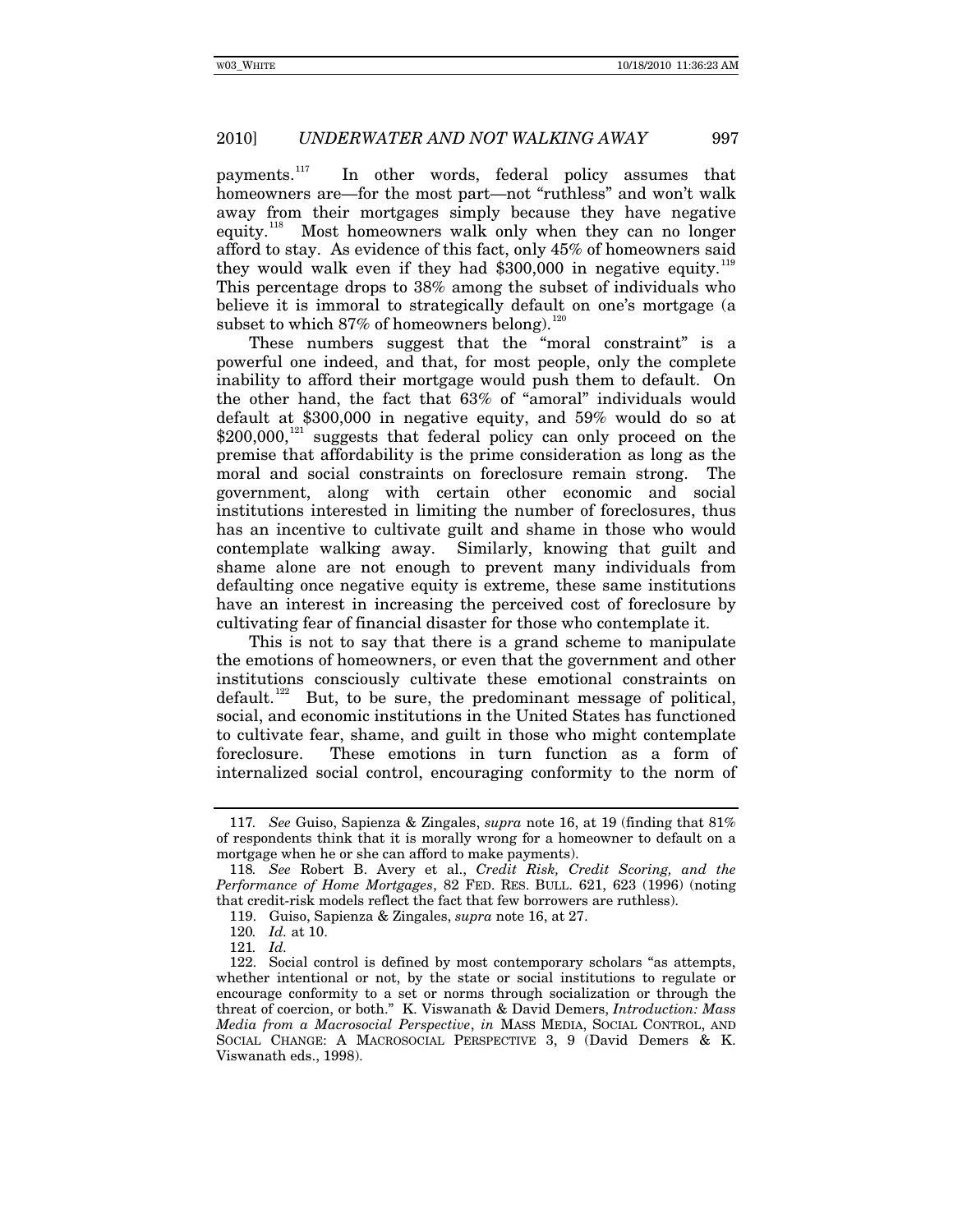meeting one's mortgage obligations as long as one can afford to do  $\text{SO}$ .<sup>[123](#page-27-0)</sup>

The clear message to American homeowners from nearly all fronts is that one has a moral responsibility to pay one's mortgage. The message is conveyed not only by political, social, and economic institutions, but by the majority of Americans who believe that voluntarily defaulting on a mortgage is immoral. At the political level, government spokespersons, including President Obama, have repeatedly emphasized the virtue of homeowners who have acted "responsibl[y]" in "mak[ing] their mortgage payments each month"<sup>[124](#page-27-1)</sup> and have lamented the erosion of "our common values" by, for example, those who irresponsibly borrowed beyond their means.<sup>1</sup> The worst criticism has been reserved, however, for those who would walk away from mortgages that they can afford. Typical of such criticism is that of Secretary of the Treasury Henry Paulson, who declared in a televised speech: "And let me emphasize, any homeowner who can afford his mortgage payment but chooses to walk away from an underwater property is simply a speculator— and one who is not honoring his obligations."<sup>[126](#page-27-3)</sup>

Paulson's comment is mild, however, compared to the media invective toward those who strategically walk from their mortgages. Such individuals are portrayed as unseemly, $127$  offensive,  $128$  and unethical,<sup>[129](#page-27-6)</sup> and likened to deadbeat dads who walk out on their children<sup>[130](#page-27-7)</sup> or to those who would have "given up" and just handed Europe over to the Nazis.<sup>[131](#page-27-8)</sup>

<span id="page-27-0"></span><sup>123</sup>*. See id.* (noting scholarly work that suggests that social control is most effective when "external control comes to be incorporated into the personality of the individual").

<span id="page-27-1"></span><sup>124.</sup> President Barack Obama, Remarks by the President on the Housing Mortgage Crisis at Dobson High School (Feb. 18, 2009), *available at* http://www.whitehouse.gov/the\_press\_office/Remarks-by-the-President-on-the -mortgage-crisis/.

<sup>125</sup>*. Id.*

<span id="page-27-3"></span><span id="page-27-2"></span><sup>126.</sup> Henry M. Paulson, Jr., Sec'y, U.S. Dep't Treasury, U.S. Housing and Mortgage Market Update Before the National Association of Business Economists (Mar. 3, 2008), *available at* http://www.ustreas.gov/press/releases /hp856.htm.

<span id="page-27-4"></span><sup>127</sup>*. Cavuto: The Deal: Walk Away From Your Home*, *supra* note 2 ("Seems something unseemly about that.... Everyone else in the country is trying to pay their mortgages and trying to get things done. They realize in many cases they are underwater. Their mortgage might be worth more than their home .... If you have obnoxious kids, walk away from your kids.... Seems kind of weird. Don't you think?").

<span id="page-27-5"></span><sup>128</sup>*. Id*. ("I know you are not looking at the ethics of this; you are a good savvy businessman. But do you find it even a tinge offensive that we are moving away from personal responsibility? If we can't hack it, we bail out of it.").

<span id="page-27-8"></span><span id="page-27-7"></span><span id="page-27-6"></span><sup>129</sup>*. The Mike Gallagher Show: Youwalkaway.com* (May 1, 2009) (transcript on file with author).

<sup>130</sup>*. Cavuto: The Deal: Walk Away From Your Home, supra* note 2.

<sup>131</sup>*. Id*. ("And you know when you enter into an agreement and everyone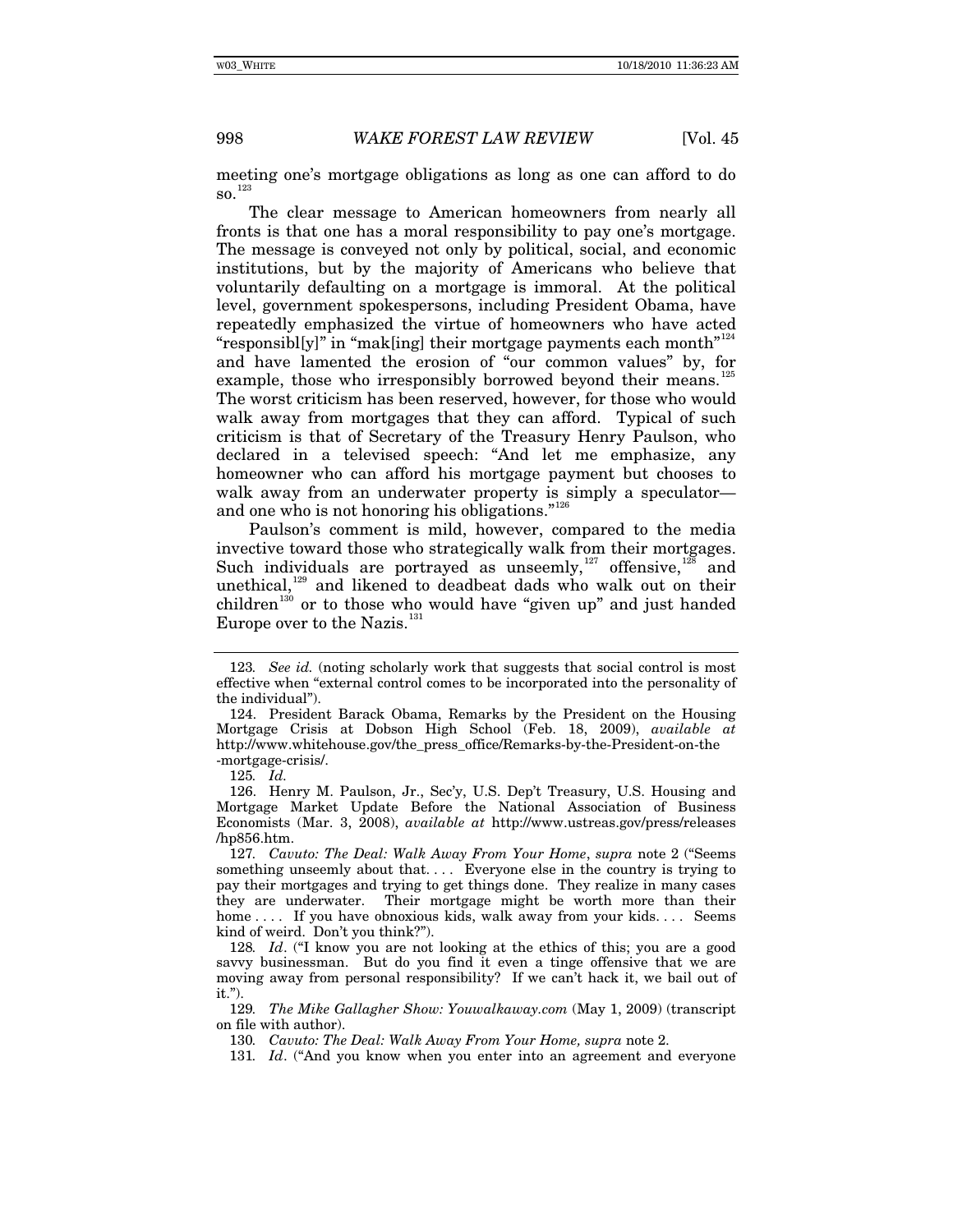There is similarly no shortage of moralizing about the responsibilities of mortgagors. Typical media messages include: "we need a culture of responsible consumers and homeowners"; $132$  "one should always honor financial obligations";<sup>[133](#page-28-1)</sup> "when you enter into a  $contract \dots that \text{ should mean} \text{ something}$ " "there was a time ... when people felt really bad about not paying off a debt";<sup>[135](#page-28-3)</sup> and, "money is more than a matter of numbers. There are ethics involved. Most people feel, or should feel, an obligation to pay their debts."<sup>[136](#page-28-4)</sup> Even sympathy for those who default because of predatory lending is frequently lacking: "We've read too many sob stories in the press about 'predatory lending'—a rare, misunderstood, and vastly exaggerated phenomenon. It's time for the poster children for irresponsibility to get some face time."<sup>[137](#page-28-5)</sup>

Indeed, a homeowner contemplating a strategic default would be hard-pressed to avoid the message that doing so would place him among the most despicable members of society. It is thus not surprising that a large number of media stories about individuals who walk on their mortgages indicate that these individuals ask that their "last name not be used" to protect their privacy.<sup>1</sup> Nobody wants to be indentified as a deadbeat—or, as one commentator describes them, "a blight on our society."<sup>[139](#page-28-7)</sup> Such individuals seek to protect their privacy for good reason, as it is not just the media and the government that act as norm enforcers, but also individuals, as can be seen in the frequent railings on Internet comment boards and blogs about strategic defaulters. In one typical example, "Bob Green," an individual enraged by the story of "Raam," who posted his own story of why he strategically defaulted on his mortgage, wrote:

Amazing. Simply amazing. The types of speculators like "Raam" and others should be tied to a tree and left to rot. It's these fine people who are going to walk away and leave the

136. Pulliam Weston, *supra* note 2.

137. Steven Spruiell, *Obama Pays Bail Money*, NAT'L REV. ONLINE (June 12,

<span id="page-28-5"></span><span id="page-28-4"></span><span id="page-28-3"></span><span id="page-28-2"></span>2008), http://article.nationalreview.com/?q=OWJkNGE3ZjIyYTAzOTg0MWJlY mViM2FlZGVjMjY4ZmY=.

just throws up the keys and says you know it's really tough this month, it's gonna be tough next month . . . declining real estate values, and we are just going to quit. Can you imagine if we all did that . . . going into World War II? . . . The Japanese just kicked our butt at Pearl Harbor, it just looks so overwhelming, and the odds are so daunting and Germany has just taken over all Europe. Man oh man, let's just cease and desist.").

<span id="page-28-1"></span><span id="page-28-0"></span><sup>132.</sup> Weiner, *supra* note 2.

<sup>133</sup>*. Id.*

<sup>134</sup>*. Cavuto: The Deal: Walk Away From Your Home*, *supra* note 2.

<sup>135</sup>*. 60 Minutes: The U.S. Mortgage Meltdown*, *supra* note 2.

<span id="page-28-7"></span><span id="page-28-6"></span><sup>138</sup>*. See, e.g.*, Jennifer Robison & Hubble Smith, *Buying & Bailing: Walking Away from 'Underwater' Mortgage Has Pitfalls*, LAS VEGAS REV.-J. (Aug. 30, 2009), http://www.lvrj.com/news/56171687.html.

<sup>139.</sup> Eckhouse, *supra* note 2.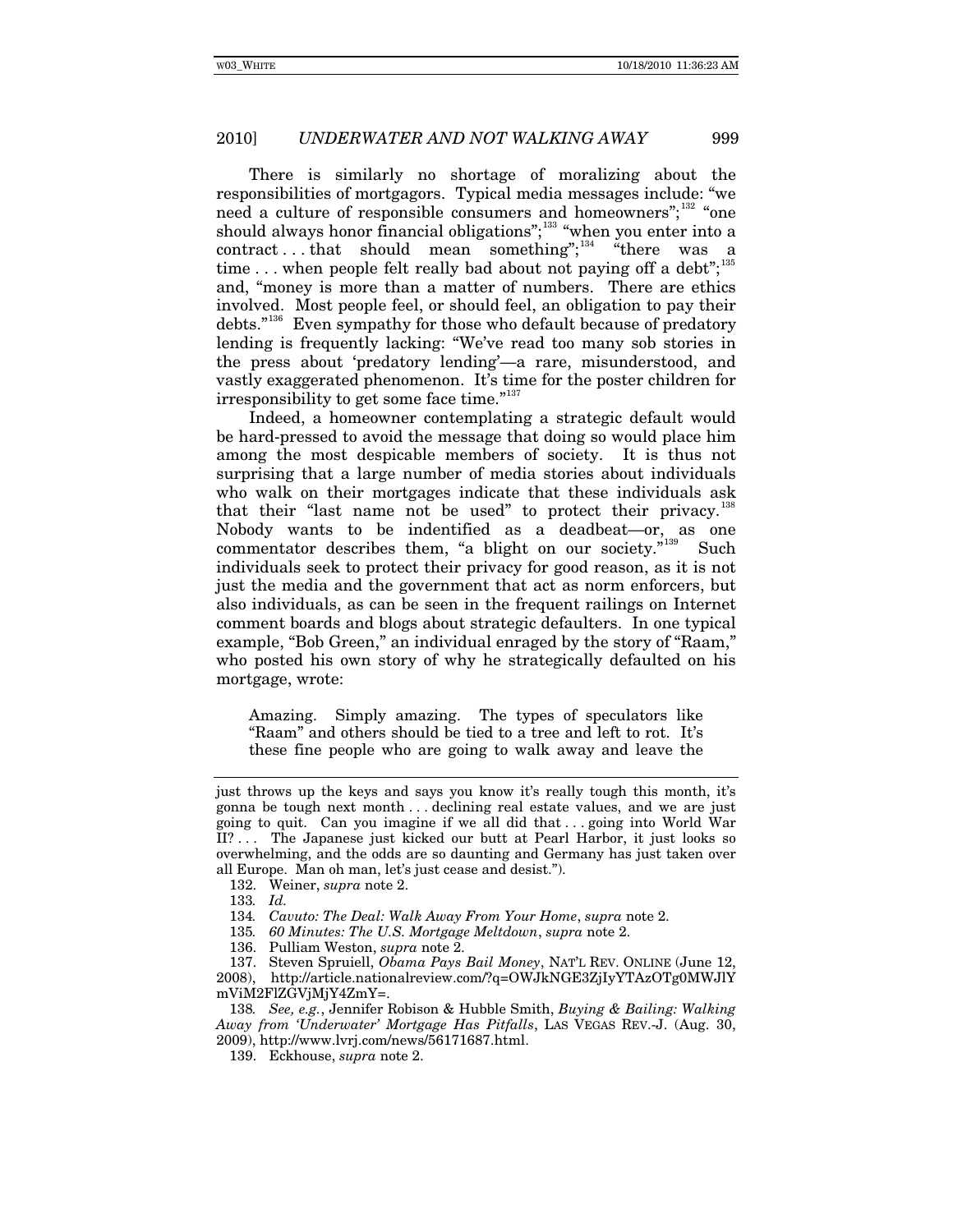societal [sic], writ large, on the hook for their problems. Good job Raam—way to take responsibility.<sup>1</sup>

Moreover, a homeowner who turned to any number of creditcounseling agencies would also find little sympathy—and much moralizing—should he announce his plan to walk on his "affordable" mortgage. Gail Cunningham of the National Foundation for Credit Counseling declared, for example, in an interview on NPR: "Walking away from one's home should be the absolute last resort. . . . However desperate a situation might become for a homeowner, that does not relieve us of our responsibilities."<sup>[141](#page-29-1)</sup> Indeed, the uniform message of both government and nonprofit counseling agencies (which are typically funded at least in significant part by the financial industry) is that "walking away" is not a responsible choice<sup>[142](#page-29-2)</sup> and should be avoided at all costs.<sup>[143](#page-29-3)</sup>

I purchased my first rental property at the age of 21. Everyone said I would make a killing and was really smart for investing so young. I wish I had done more research and seen that we were approaching an inevitable bubble. I bought my first property (a 2-family) for \$190k in 2003. Within a year it was valued at double that. After refinancing and putting money into the first property, I bought two more properties the following two years. I had 12 tenants total (being a landlord is no easy task!). The mortgage lenders were pushing ARM's like crazy . . . and they made sense to an investor like me. I needed the lowest monthly payment so I could take the little income left from the rent to put back into the properties. Plus, I could always just refinance my 2-year fixed/28 year adjustable mortgage before the 2 years-fixed were up (refinance to a conventional 30-year fixed) . . . right? Well, taxes went way up. I had a few tenants that cost me over \$15k in lost rent (damn tenant-rights laws!), unexpected property damage from frozen water pipes, a couple more bad tenants, and while all this was happening the value of my house secretly dropped below the amount I owed . . . oh sh\*t. Then I get a letter in the mail saying my monthly mortgage payments are going to increase by more than \$600 a month . . . but wait, I'm already dishing out over \$200 a month from my pocket to pay for the properties (assuming all the units are fully rented)! I can't refinance because the value of the property is less than what I owe. I can bust my ass for the next 5-10 years trying to keep up with the payments or I can let everything fall down, file for bankruptcy, and move on. I'm filing. And I'm damn glad. \$450k multi-family properties are now for sale at \$140k . . . less than I bought my first property in 2003. For me it's easy because they were investment properties, not houses my family lived in (I'm single). I'm renting now and saving as much money as I can, because when things start to turn around I want to be ready, not buried under a million dollars in debt.

<span id="page-29-3"></span>Raam, Comment to *Should You Walk Away From Your Home?*, *supra*.

141. Weiner*, supra* note 2.

<span id="page-29-2"></span><span id="page-29-1"></span>142*. See, e.g.*, *Foreclosure Prevention FAQs*, FANNIEMAE, http://www.fanniemae.com/kb/index?page=home&c=homeowners

<span id="page-29-0"></span><sup>140.</sup> Bob Green, Comment to *Should You Walk Away From Your Home?*, MINTLIFE (Jan. 3, 2009), http://www.mint.com/blog/finance-core/should-you -walk-away-from-your-home/. "Raam" tells his story as follows: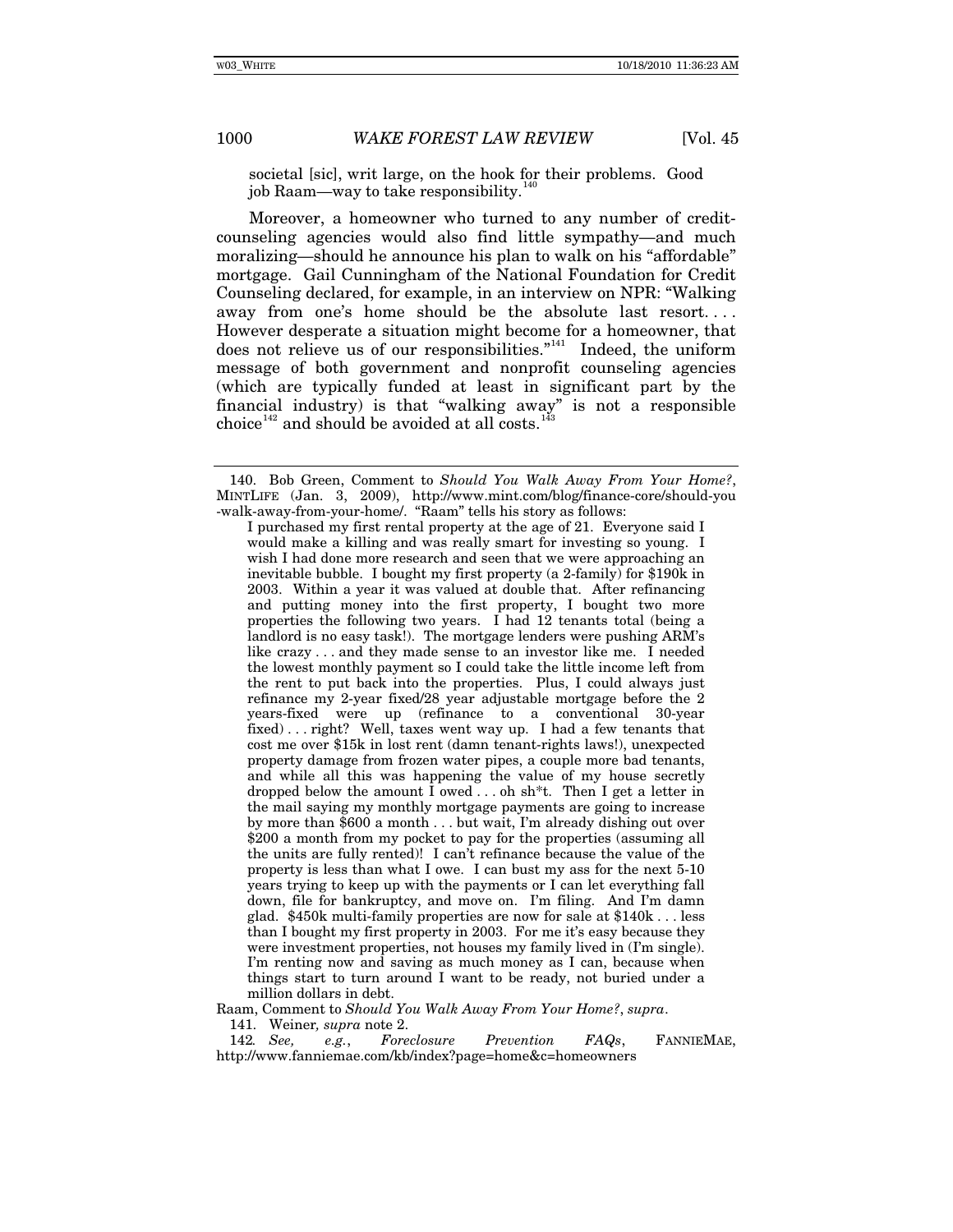What makes this moral suasion so effective is that major socializing agents in the United States tend to speak with one voice. Thus, when the government, or the credit industry, tells individuals that they have a responsibility to pay their mortgage even if they are seriously underwater, the message is seen as "echoing a deepseated American belief that one should always honor financial obligations,"[144](#page-30-0)—and not as an effort to saddle the primary burden of the housing meltdown on homeowners rather than on the financial industry or the government. More critically, because the media and nonprofit consumer-counseling agencies promote the same message, the government and the financial industry need not bear the primary burden of moral suasion—nor is the message ever identified with those political and economic institutions that have a vested interest in promoting "homeowner responsibility." The message rings true to the ear and, as such, most homeowners question neither the content of the message nor its source.<sup>[145](#page-30-1)</sup>

Social control of would-be defaulters is not limited to moral suasion, however. Predominant messages regarding foreclosure also frequently employ fear to persuade homeowners that strategic default is a bad choice:

What is real—and what is very much downplayed by these outfits [like YouWalkAway.com]—is how completely a foreclosure wrecks your finances. Near term, you might get slammed with a massive tax bill, since forgiven debt can be subject to income tax. Long term, car loans and—you guessed it—home loans will be much harder to come by. How's that for walking away? "This is the American Dream ended in

144. Weiner, *supra* note 2.

<span id="page-30-1"></span><span id="page-30-0"></span>145*. See generally* JOHN O'SHAUGHNESSY & NICHOLAS JACKSON O'SHAUGHNESSY, THE MARKETING POWER OF EMOTION 61 (2003) (explaining that individuals tend to uncritically endorse information that is in line with their affective predispositions).

\_foreclosurepreventionfaqs (last visited Oct. 9, 2010). Fannie Mae answers the question, "Is it best to walk away from my property if I can no longer make the payments?" as follows: "Walking away from your property is not a good choice. Continue to live in your house as long as you are trying to get help from your mortgage company or through a housing counselor." *Id.* 

<sup>143.</sup> U.S. DEP'T OF HOUS. & URBAN DEV., HOW TO AVOID FORECLOSURE (2001), *available at* http://www.hud.gov/offices/adm/hudclips/forms/files/pa426h.pdf (stressing to homeowners that "you should avoid foreclosure if possible" and not "lose your home and damage your credit history"); *see also Default/Foreclosure*, COUNSELING AGENCY, http://www.anaheimhousingcounselingagency.org/id21.html (last visited Oct. 9, 2010) ("Losing your home can be the worst and most devastating event to you personally, and your credit history. This is a scenario that you don't want to occur if you can avoid it!"); *Foreclosure Avoidance Counseling*, U.S. DEPARTMENT HOUSING & URB. DEV., http://www.hud.gov/offices/hsg/sfh/hcc/fc/ (last visited Oct. 9, 2010) ("HUD-approved housing counseling agencies are available to provide you with the information and assistance you need to avoid foreclosure.").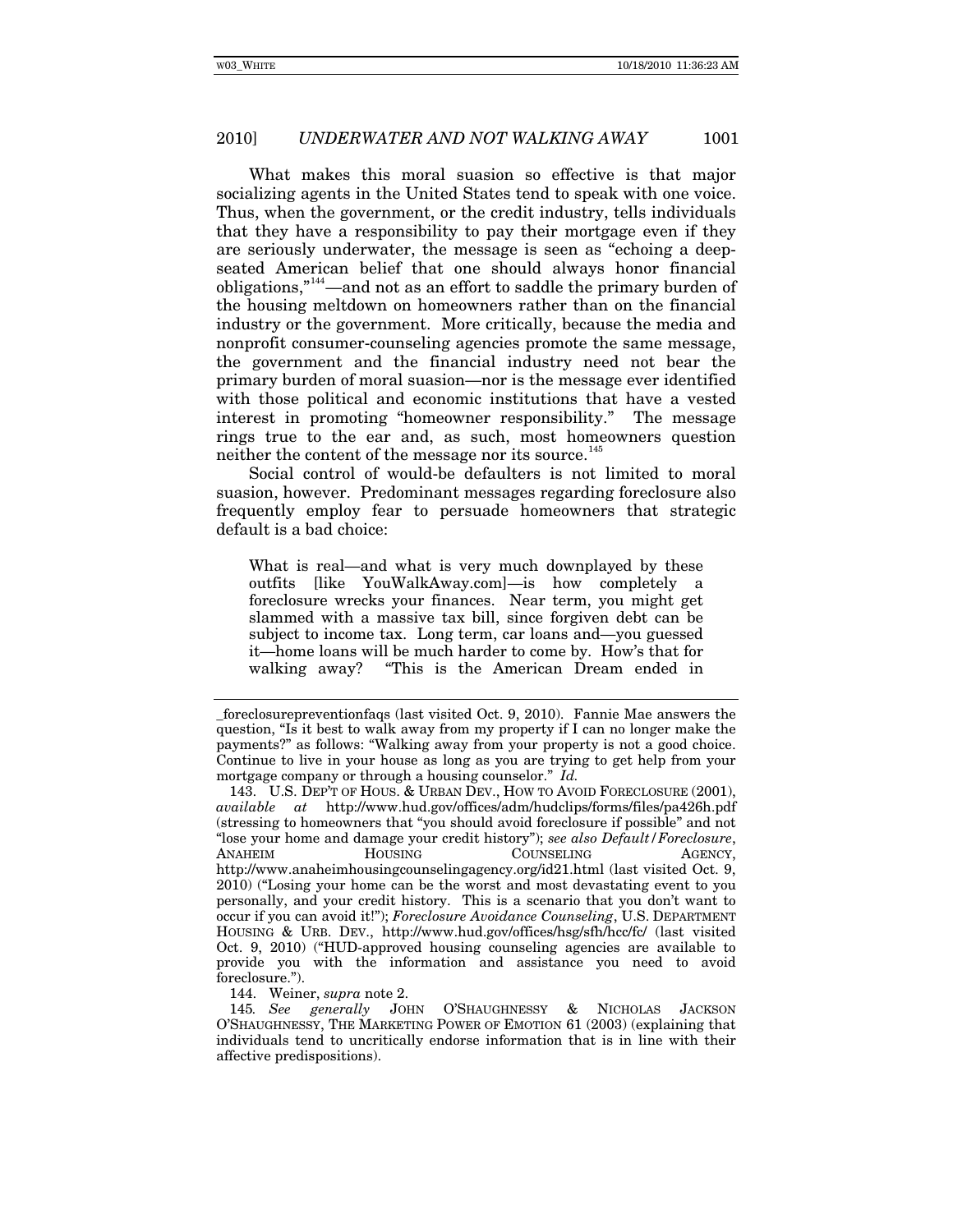disaster," says Odette Williamson, a foreclosure lawyer at the National Consumer Law Center.

Indeed, almost every media story on those who "walk away from their mortgages" condemns the behavior as immoral and enlists some "expert" to explain that "walking away" is, despite any claims to the contrary, not only immoral but also a devastating event for the homeowner:<sup>[147](#page-31-1)</sup>

A single missed mortgage payment . . . knocks 100 points off your credit score. Every missed payment thereafter compounds the damage.

A notice of default typically comes after the third missed payment, delivering a knockout blow to the homeowner's credit. . . .

. . . .

The direct effect of any of these outcomes on credit scores is dramatic, and it ripples through every corner of borrowers' financial lives. The former homeowners will be unable to get new credit at reasonable rates, and issuers of their existing credit cards can raise interest rates because they are considered greater risks.<sup>[148](#page-31-2)</sup>

<span id="page-31-2"></span>148. Hasson, *supra* note 97. With a few notable exceptions, major media

<sup>146.</sup> Kiviat, *supra* note 2.

<span id="page-31-1"></span><span id="page-31-0"></span><sup>147</sup>*. See*, *e.g*., *id.* ("The whole idea of walking away is troubling to consumer advocates, who worry that these firms are whitewashing the fact that foreclosure is a traumatic experience—both financially and emotionally—that takes years to recover from."). A *Nightline* broadcast warned:

The thing that homeowners have to take into consideration here is that this is a real disaster for your credit, if you have a foreclosure on your record, even default. But if you fall behind on your mortgage, and don't pay it, everyone you go to borrow money from for the next six or seven years is going to know about this. When you try to go for a job, when you try to rent an apartment, this is going to be on your credit. It's not like you walk away scot-free, you walk away with a huge black mark on your credit rating.

*Nightline: The Big Cut* (ABC television broadcast Jan. 31, 2008), *available at* http://abcnews.go.com/Video/playerIndex?id=4220208&affil=wxyz; *accord Cavuto: The Deal: Walk Away From Your Home*, *supra* note 2; *Mortgage Defaults in America: Can Pay, Won't Pay*, ECONOMIST (June 25, 2009), http://www.economist.com/node/13905502?story\_id=13905502 (recognizing the moral barrier to default); Pulliam Weston, *supra* note 2; *Squawk Box: Santelli's Tea Party* (CNBC television broadcast Feb. 19, 2009), *available at* http://www.cnbc.com/id/15840232?video=1039849853 (emphasizing that defaulting on a mortgage is "bad behavior"); Schoen, *supra* note 2 ("The most important reason [why it's a bad idea to walk away]: You signed a contract, took the money and promised to pay the lender back. That's what the law now requires you to do. . . . [Foreclosure] will ruin your credit rating . . . ."); Spruiell, *supra* note 137; Streitfeld, *supra* note 2; Weiner, *supra* note 2.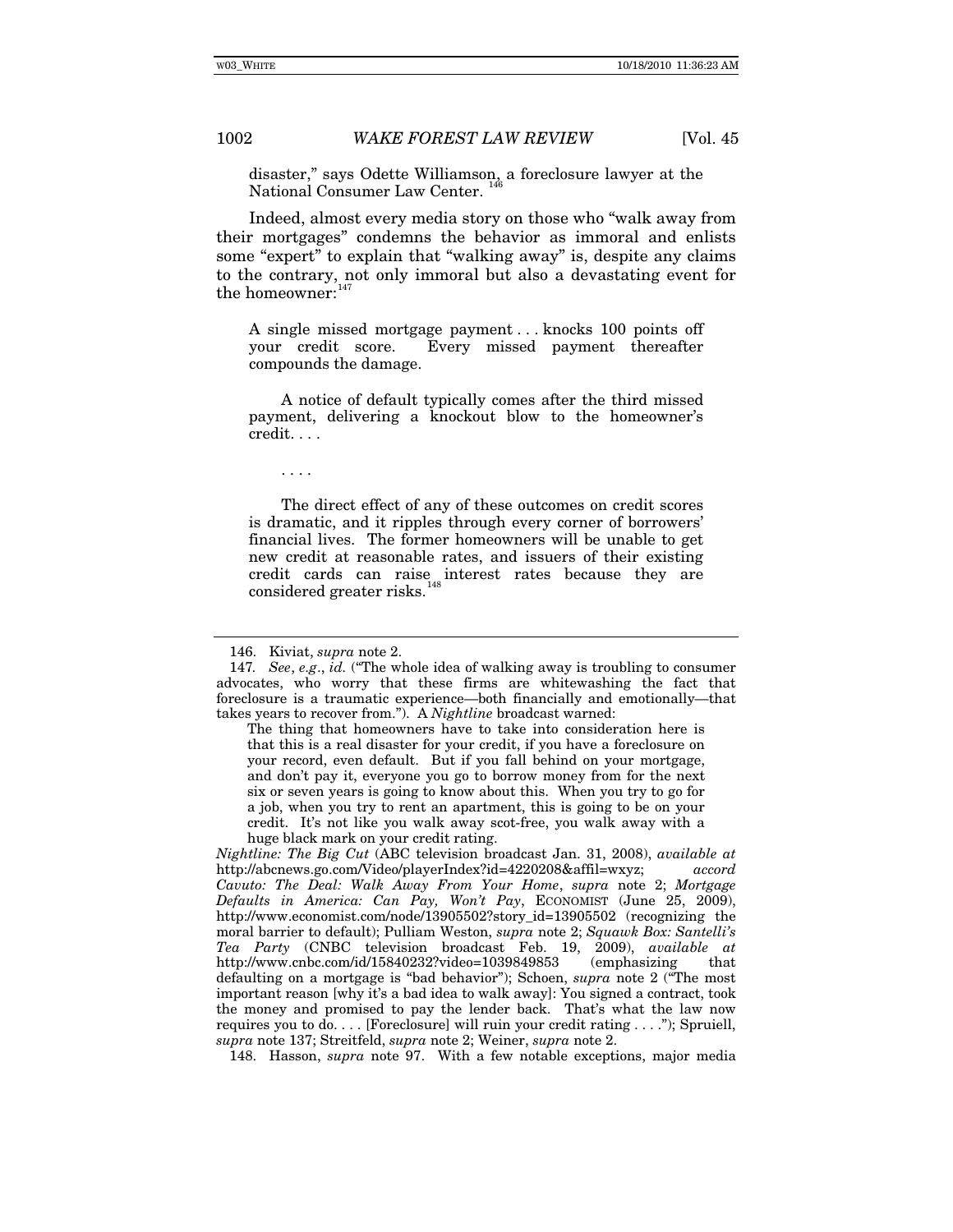Similar warnings of disaster pervade the information given to homeowners by housing-counseling agencies approved by the U.S. Department of Housing and Urban Development,<sup>[149](#page-32-0)</sup> such as the following from the Anaheim Housing Counseling Agency:

Losing your home can be the worst and most devastating event to you personally, and your credit history. This is a scenario that you don't want to occur if you can avoid it! Not only will you lose the comfort of your home and your investment, but a Foreclosure will stay pending on your credit history for as long as 10 years. This will jeopardize your ability to qualify for any future home loan purchases, it may affect your ability to access loans for car purchase and other needed purchases, and loan costs are likely to be higher both in fees and interest paid.<sup>1</sup>

As discussed above, fear alone is a powerful motivator. But guilt and fear in combination are even more potent.<sup>[151](#page-32-2)</sup> This may be

<span id="page-32-0"></span>149. *See, e.g.*, *Housing Counseling*, GREENPATH DEBT SOLUTIONS, http://www.greenpath.com/how-we-can-help/housing-counseling.htm (last visited Oct. 9, 2010) ("Greenpath's housing counseling services can help you preserve your most important asset, your home. After all, tenants, homeowners and future home purchasers have a lot to lose if their finances get out of control—and a lot to gain from housing counseling delivered by an unbiased housing counselor.").

<span id="page-32-1"></span>150*. Default/Foreclosure*, *supra* note 143; *accord Foreclosure Prevention FAQs*, *supra* note 142 ("Foreclosures are extremely damaging to your credit and may impact your credit rating for as long as seven years. A foreclosure can make it difficult to get a loan for a future home purchase, college expenses, or to get a major credit card. If you are able to get credit, your interest rates will likely be higher. For most people, it is well worth the time and effort to avoid foreclosure."); Weiner, *supra* note 2 (quoting Ellen Schloemer, Director of Research at the Center for Responsible Lending, for the proposition that "[i]t takes a decade to recover from a foreclosure").

<span id="page-32-2"></span>151*. See generally* Lauren G. Block, *Self-Referenced Fear and Guilt Appeals: The Moderating Role of Self-Construal*, 35 J. APPLIED SOC. PSYCHOL. 2290

coverage of an earlier version of this Article has followed this same script despite the fact that this script was described in the earlier version of the Article. *See, e.g.*, Kenneth R. Harney, *The Moral Dimensions of Ditching a Mortgage*, WASH. POST, Nov. 28, 2009, at E1 (describing the "incendiary core message" of this Article and quoting Fannie Mae spokesman Brian Faith's response that "there's a moral dimension to [walking away] as homeowners who simply abandon their homes contribute to the destabilization of their neighborhood and community," and Lewis Ranieri's (chief executive of several major mortgage-related companies) criticism of the author as "incredibly irresponsible and misinformed"); Liz Pulliam Weston, *Are You Foolish To Pay Your Mortgage?*, MSN MONEY (Dec. 9, 2009), http://articles.moneycentral.msn.com/Banking/HomeFinancing/Weston-should -you-walk-away-from-your-home.aspx?page=1 (describing this Article and responding that "walking away" is "wrong" and "an assault on our integrity and our character"). For notable exceptions, see Roger Lowenstein, *Just Walk Away: Why Should Underwater Homeowners Behave Any Different from Banks?*, N.Y. TIMES, Jan. 10, 2010, (Magazine), at MM15 (advocating that underwater homeowners consider walking away); and Richard H. Thaler, *Underwater, but Will They Leave the Pool?*, N.Y. TIMES, Jan. 24, 2010, at BU3.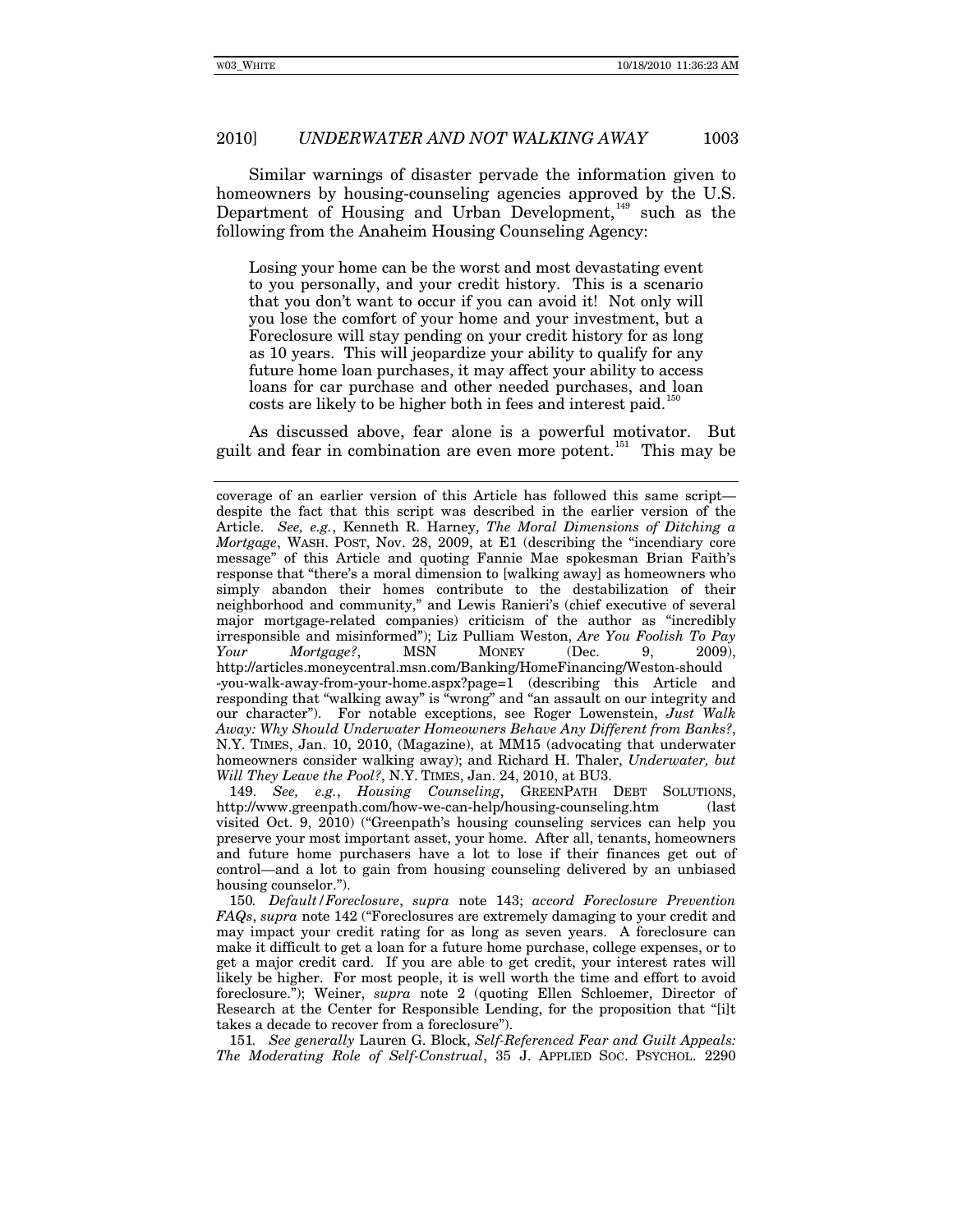because most individuals have a deep-seated, if ill-defined, sense that if they do "bad things," bad things will happen to them. Whatever the psychological underpinnings, most people simply do not believe they will escape punishment for their moral transgressions. Guilt and fear of punishment go together. Thus, the notion that one will suffer great consequences for walking away from one's financial obligations not only seems possible, but feels quite right. It just can't be that one can walk away from his mortgage with no significant consequence. As such, people rarely question apocalyptic descriptions of foreclosure's consequences.

As explored above, however, there is in fact a huge financial upside to strategic default for seriously underwater homeowners an upside that is routinely ignored by the media, credit-counseling agencies, and other political and economic institutions when "informing" homeowners about the consequences of default. Moreover, the costs of default are not nearly as extreme as these same institutions typically misrepresent them to be. In reality, homeowners face no risk of a deficiency judgment in many states, $15$ or for FHA loans regardless of the state;<sup>[153](#page-33-1)</sup> lenders are unlikely to pursue a deficiency judgment even in recourse states because it is economically inefficient to do so;<sup>[154](#page-33-2)</sup> there is no tax liability on "forgiven portions" of home mortgages under current federal tax law in effect until 2012;<sup>[155](#page-33-3)</sup> defaulting on one's mortgage does not mean that one's other credit lines will be revoked;<sup>[156](#page-33-4)</sup> and most people can expect to recover from the negative impact of foreclosure on their credit scores within a few years<sup> $157$ </sup> (and, meanwhile, a few years of

<span id="page-33-1"></span>153*. See id.* at 3 (noting that deficiency judgments are barred for FHA loans).

<sup>(2005);</sup> Francesco Mancini & Amelia Gangemi, *The Role of Responsibility and Fear of Guilt in Hypothesis-Testing*, 37 J. BEHAV. THERAPY & EXPERIMENTAL PSYCHIATRY 333 (2006); Merunka et al., *supra* note 101 (concluding "that a threatening message implying fear, guilt and shame together might well be the most persuasive"); Kirsten A. Passyn & Mita Sujan, *Self-Accountability Emotions and Fear Appeals: Motivating Behavior*, 32 J. CONSUMER RES. 583 (2006) (arguing that messages that appeal to guilt and fear are more effective deterrents on potentially harmful behavior than positive messages).

<span id="page-33-0"></span><sup>152</sup>*. See* Andra C. Ghent & Marianna Kudlyak, *Recourse and Residential Mortgage Default: Theory and Evidence from U.S. States* 5 (Fed. Reserve Bank of Richmond, Working Paper No. 09-10R, 2010), *available at* http://ssrn.com/abstract=1432437 (listing Alaska, Arizona, California, Iowa, Minnesota, Montana, North Carolina, North Dakota, Oregon, Washington, and Wisconsin as nonrecourse states).

<span id="page-33-2"></span><sup>154</sup>*. See* Ralph Roberts, *Top Myths About Loan Modification*, REALTY TIMES (Jan. 26, 2009), http://realtytimes.com/rtpages/20090126\_myths.htm; *supra* note 53 and accompanying text.

<sup>155</sup>*. See supra* note 55 and accompanying text.

<span id="page-33-5"></span><span id="page-33-4"></span><span id="page-33-3"></span><sup>156</sup>*. See* Silberstein, *supra* note 49 (noting that one may rebound his or her Fair Isaac Corporation score by keeping all other credit obligations in good standing).

<sup>157</sup>*. See supra* note 50 and accompanying text.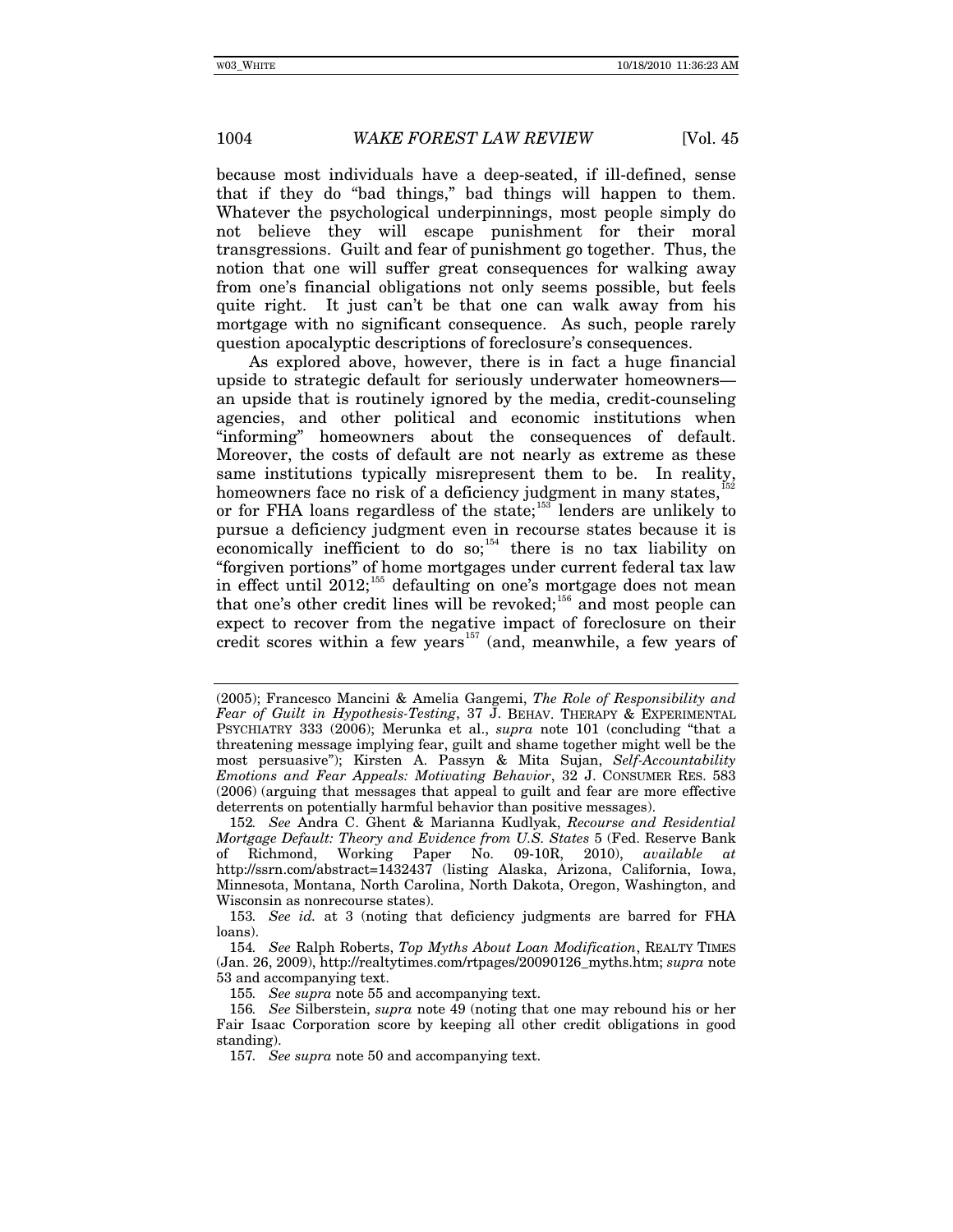poor credit need not seriously impact one's life).

Homeowners with high credit scores, however, may have an especially hard time accepting the notion that a few years of poor credit is no big deal. The hard-to-convince include the vast majority of homeowners with prime loans—94% of whom had credit scores above 660 when they purchased their homes.<sup>[158](#page-34-0)</sup> Most American homeowners see their good credit scores not only in utilitarian terms (i.e., as helpful in increasing their purchasing power) but also as a "source of pride," or a statement of their good moral character.<sup>15</sup> Indeed, the view that one's credit score reflects one's character, or at least one's sense of responsibility and trustworthiness, is widespread in American culture.<sup>[160](#page-34-2)</sup> This belief is not surprising given that the federal statute that governs credit reporting, the Fair Credit Reporting Act ("FCRA"), describes credit reporting as a "mechanism for investigating and evaluating the credit worthiness, credit standing, credit capacity, *character, and general reputation of consumers.*" [161](#page-34-3)

A bad credit score is, by design, meant to reflect not only one's poor creditworthiness, but also one's poor moral character. For individuals to lose their good credit is thus to lose not only "their self-conceptions as people who keep their promises and pay their debts on time," $162$  but part of their "human worth" as well. $163$  Even being "perceived as having bad credit"—such as having one's credit card declined at a restaurant—is deeply humiliating to most Americans.<sup>[164](#page-34-6)</sup> A bad credit score is nothing less than a reputational scarlet letter that, because of the "omnipresence of the credit reporting system," follows individuals wherever they go.<sup>[165](#page-34-7)</sup> As a result, Americans engage in a great deal of self-regulation to maintain good credit scores.<sup>[166](#page-34-8)</sup> The lending industry in turn "uses

<span id="page-34-0"></span><sup>158</sup>*. See* Avery et al., *supra* note 118, at 632 (noting that 93.6% of borrowers with conventional, fixed-rate mortgages have credit scores in the high range, meaning above 660).

<span id="page-34-1"></span><sup>159</sup>*. See* Dyal-Chand, *supra* note 111, at 815 ("[A] good credit score itself is now something about which to be proud, and a bad credit score is something about which to be ashamed.").

<span id="page-34-2"></span><sup>160</sup>*. See id.* at 811 n.94 ("[T]here appears to be a growing trend of using credit reports as a proxy for screening and decision-making processes outside the context of credit transactions, and in contexts where character was once assessed in a more holistic manner. For instance, some relationship experts now recommend using credit reports to evaluate the trustworthiness and suitability of a potential romantic partner, while some businesses forego the interview screening process entirely in favor of the information about an individual that may be gleaned from a credit report.").

<span id="page-34-4"></span><span id="page-34-3"></span><sup>161. 15</sup> U.S.C. § 1681(a)(2) (2006) (emphasis added).

<sup>162</sup>*. See* Dyal-Chand, *supra* note 111, at 812.

<span id="page-34-5"></span><sup>163</sup>*. See generally* Dyal-Chand, *supra* note 111.

<sup>164</sup>*. Id.* at 815.

<span id="page-34-8"></span><span id="page-34-7"></span><span id="page-34-6"></span><sup>165</sup>*. Id.* at 809–10.

<sup>166</sup>*. See id.* at 811–12.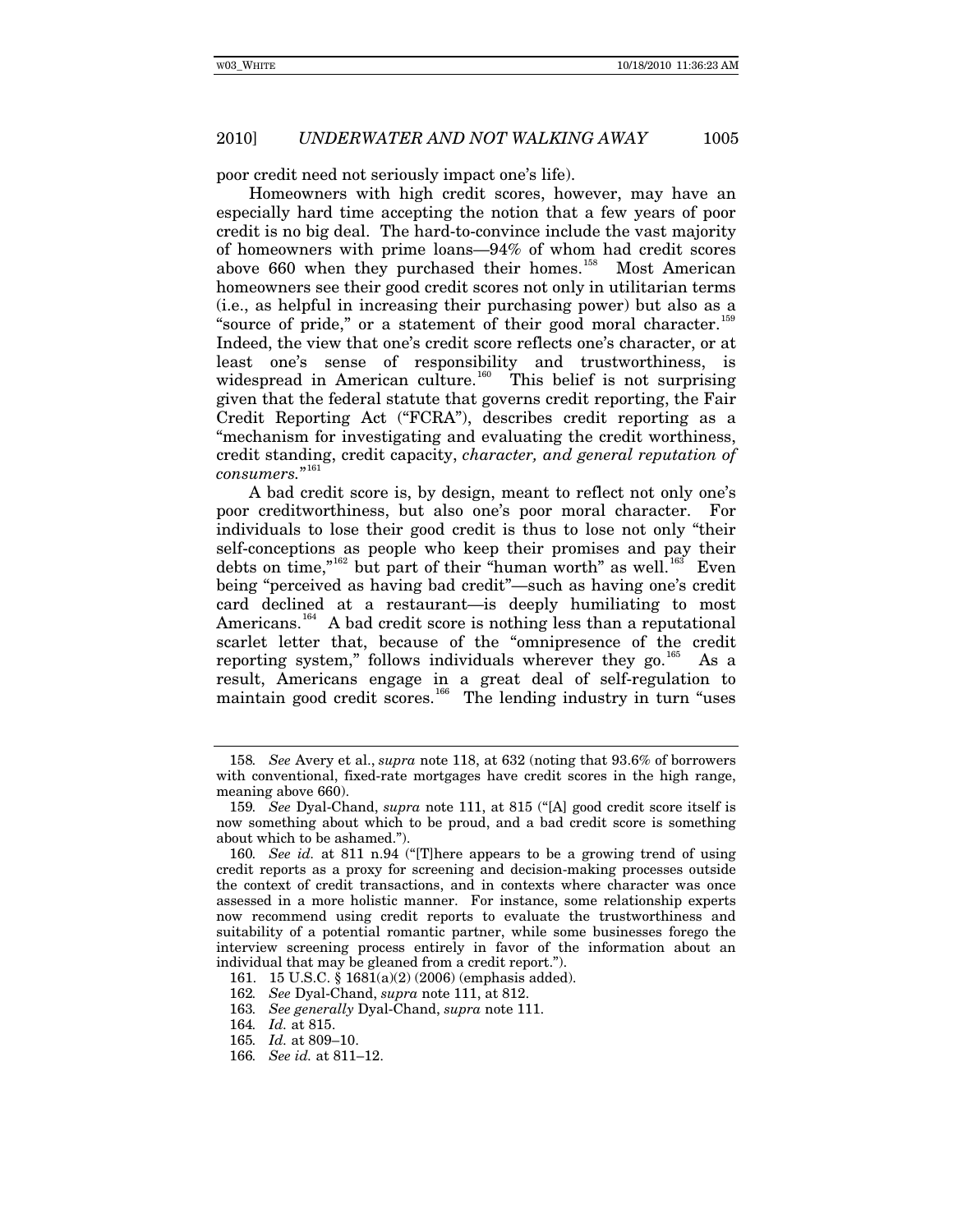credit scores as a threat" to constrain borrower behavior.<sup>[167](#page-35-0)</sup>

This power to threaten borrowers means that, though mortgage agreements in nonrecourse states contain an implied "put option"—a contractual option to default and transfer ownership of the home to the lender—the law plays a subordinate role in lender-borrower relations. A borrower might in fact walk without *legal* penalty, but the lender holds the borrower's human worth as collateral—and will likely trash it in retaliation for the borrower's exercise of his or her contractual right to default.<sup>[168](#page-35-1)</sup> The credit-reporting system thus subordinates the law to social norms and makes it impossible for a strategic defaulter to avoid the reputational penalty of default, even by packing up and moving across the country. Indeed, for seven years, perfect strangers who access the defaulter's credit report will learn of the moral misdeed and express their disapproval, if only by changing their tone of voice in the way that individuals tend to do when addressing someone of a lesser social status.<sup>16</sup>

In short, although the financial sting of a temporarily poor credit score may be relatively easy to mitigate, $170$  the damage to one's reputation and sense of self-worth may be both more intense and more enduring. This reality brings the question back full circle to whether seriously underwater homeowners may be acting in utility-maximizing ways by not walking away from their mortgages. Indeed they may be, if emotional suffering is a mere transaction cost of default. But assessing whether the behavior is utility-maximizing misses the point. The point is that the credit-reporting system operates in conjunction with other economic, political, and social institutions as a means of social control by increasing the emotional cost of default. Moreover, the credit-reporting system operates largely outside of the legal process as a norm enforcer, $171$  ensuring

<span id="page-35-4"></span>171. The credit-reporting system is governed by the FCRA. 15 U.S.C. § 1681 (2006). The "system" consists of a "consumer report," defined by the FCRA as:

any written, oral, or other communication of any information by a consumer reporting agency bearing on a consumer's credit worthiness, credit standing, credit capacity, character, general reputation, personal characteristics, or mode of living which is used or expected to be used or collected in whole or in part for the purpose of serving as a

<sup>167</sup>*. Id.* at 811.

<span id="page-35-1"></span><span id="page-35-0"></span><sup>168</sup>*. See id.* at 815 ("In the consumer context, the connection between credit reports, credit, and social status provides a means of eliminating a person's sense of honor. Simply put, by reporting negative information to a credit bureau, a lender can limit a borrower's acquisition of status-enhancing goods and services, and more basically, lower her social standing.").

<span id="page-35-2"></span><sup>169.</sup> Seven years is the length of time that the fact of the foreclosure remains on an individual's credit report (though its effect on the actual score will effectively disappear long before then). *See* FED. TRADE COMM'N, BUILDING A BETTER CREDIT REPORT 9 (2008), *available at* http://www.ftc.gov/bcp/edu/pubs /consumer/credit/cre03.pdf; Silberstein, *supra* note 49.

<span id="page-35-3"></span><sup>170.</sup> For example, one might make any purchases for which one will foreseeably need credit before default and use a debit card in place of a credit card for purchases and rental car reservations after default.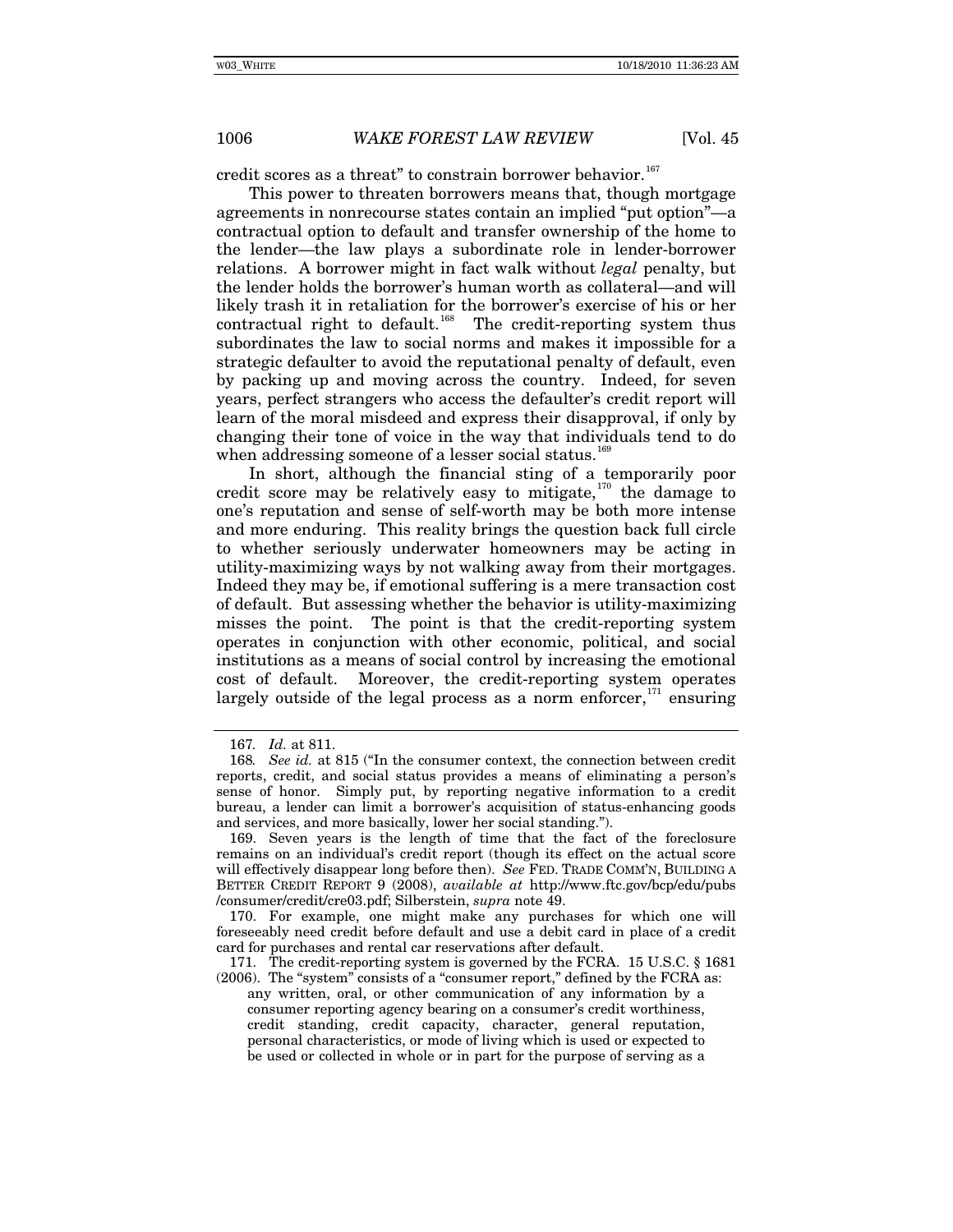immediate reputational punishment for those individuals who might be tempted to flout their "moral commitment to pay" by exercising their legal right to default.

### V. THE ASYMMETRY OF HOMEOWNER AND LENDER NORMS

One obvious response to the above discussion is that society benefits when people honor their financial obligations and behave according to social and moral norms, rather than strictly legal or market norms. This may be true if lenders behaved according to the same social and moral norms. In the case of lender-borrower behavior, however, there is a clear imbalance in placing personal responsibility on the borrower to honor his "promise to pay" in order to relieve the lender of its agreement to take back the home in lieu of payment. Given lenders' generally superior knowledge and understanding of both mortgage instruments and valuation of real estate, it seems only fair to hold them to the benefit of their bargain. At a basic level, sound underwriting of mortgage loans requires lenders to ensure that a loan is sufficiently collateralized in the event of default.<sup>[172](#page-36-0)</sup> In other words, in appraising a home, the lender should ensure that the loan amount, at the least, does not exceed the intrinsic market value of the home.

As discussed above, a textbook premise of economics is that a home's value, even that of an owner-occupied one, is "the current value of the rent payments that could be earned from renting the property at market prices."<sup>[173](#page-36-1)</sup> As such, historical home prices have hewed nationally to a price-to-annual-rent ratio of roughly fifteento-one.[174](#page-36-2) At the peak of the market, however, price-to-rent ratios reached fifty-one-to-one in the most inflated markets, and the national average reached twenty-three-to-one.<sup>[175](#page-36-3)</sup> If personal responsibility is the operative value, then lenders who ignored basic economic principles (of which they should have been aware) should bear at least equal responsibility with homeowners for the foreclosure crisis, as they issued collateralized loans that were far in excess of the intrinsic value of the home.

Moreover, since lenders generally arrange the appraisal (for which homebuyers must pay) and homebuyers rely on the lender to ensure that the home is worth the purchase price, $176$  one might

factor in establishing the consumer's eligibility for credit or insurance . . . or any other purpose [permitted by the FCRA].

*Id.* § 1681a(d)(1) (footnote omitted).

<span id="page-36-0"></span><sup>172</sup>*. See, e.g*., *Mortgage Loan Underwriting*, FIN. WEB, http://www.finweb.com/mortgage-loan-education/mortgage-loan

<span id="page-36-1"></span><sup>-</sup>underwriting.html (last visited Oct. 9, 2010).

<sup>173.</sup> RHO ET AL., *supra* note 27, at 3.

<sup>174</sup>*. Id.* at 4 & n.3.

<span id="page-36-4"></span><span id="page-36-3"></span><span id="page-36-2"></span><sup>175</sup>*. Where Housing Is Headed*, FORTUNE, http://money.cnn.com/magazines /fortune/price\_rent\_ratios/ (last visited Oct. 9, 2010).

<sup>176</sup>*. See* James Hagerty, *Reappraising Home Appraisers*, WALL ST. J. (Aug.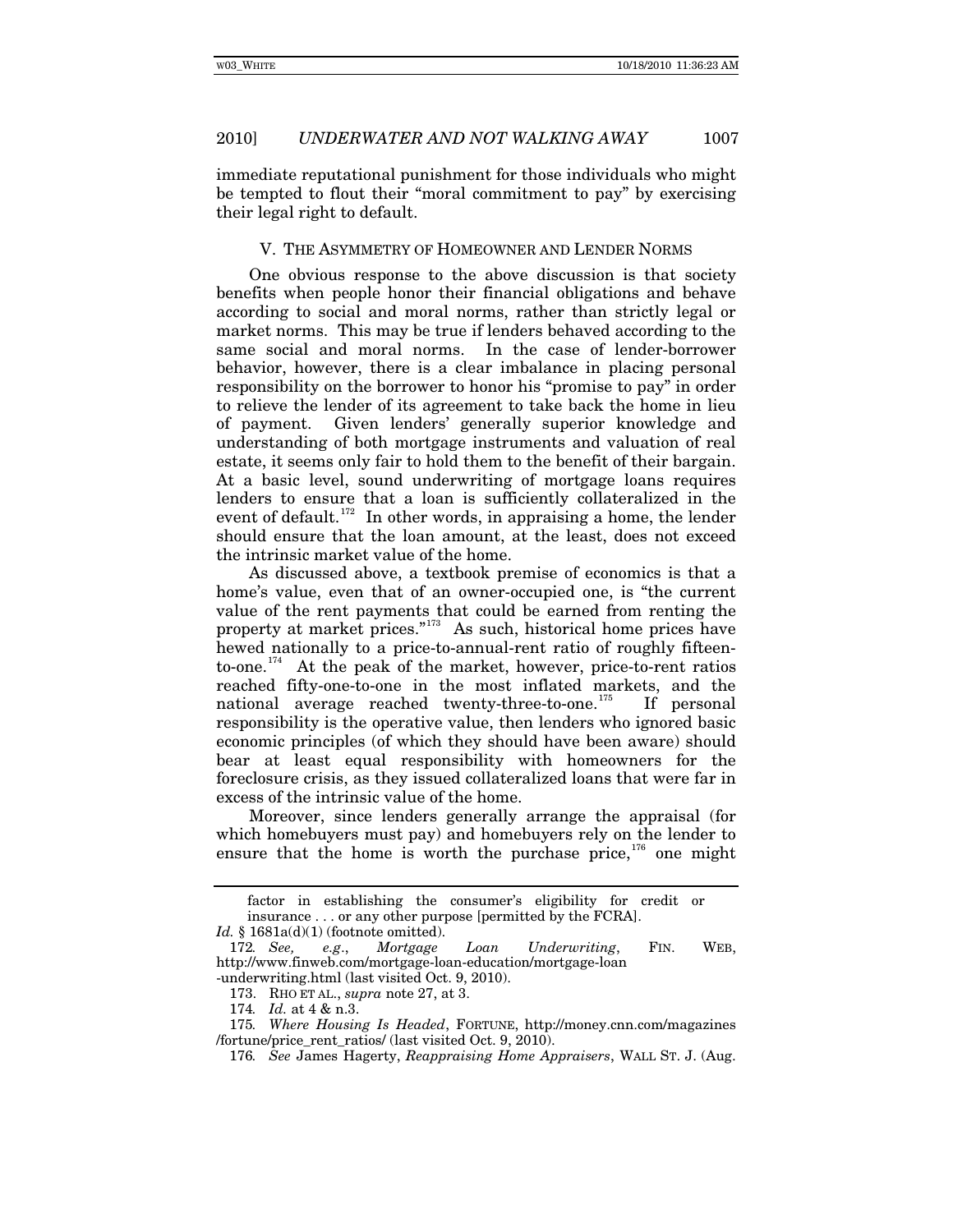argue that lenders should bear much more than 50% responsibility for the bad investment of the homeowner and lender. As Joseph Stiglitz has explained, "[F]or the most part, the lenders were, or should have been, far more financially sophisticated than the borrowers  $\dots$ ."<sup>[177](#page-37-0)</sup> Lenders "should [thus] be made to bear the consequences of their failures to assess risk."<sup>[178](#page-37-1)</sup>

Indeed, lenders' mortgage-default-risk models have long shown that the loan-to-value ratio is a critical determinant of default risk.<sup>[179](#page-37-2)</sup> Lender underwriting practices thus traditionally required that homeowners have sufficient equity (usually by requiring a sufficient down payment) such that default would never be the "in-the-money option."<sup>[180](#page-37-3)</sup> Lenders relaxed this requirement, however, as credit-default models showed that few borrowers were "ruthless," meaning that would few borrowers default as soon as the loan value exceeds the market value of the home.<sup>[181](#page-37-4)</sup> Lenders thus moved toward models that relied heavily on credit history as the predictor of default risk. These models showed, for example, that only 0.9% of borrowers with "high" credit scores and 4% of borrowers with "medium" credit scores would default on their mortgages.<sup>[182](#page-37-5)</sup> This led lenders to conclude that default risk was sufficiently low for borrowers with high and medium credit scores that lenders could profitably offer a variety of alternative mortgage products, including zero-down loans, interest-only ARMs, and negative amortization loans.<sup>[183](#page-37-6)</sup>

In other words, lenders lost sight of the importance of positive equity in lowering the risk of mortgage default, and failed to ensure that homes were actually worth what they were being purchased for.<sup>[184](#page-37-7)</sup> This is not to say that lenders are solely responsible for the

178*. Id.*

180*. See id.* at 212–13, 218.

182*. See* Avery et al., *supra* note 118, at 632.

183*. See* Vandell, *supra* note 61, at 220–23.

<sup>18, 2009),</sup> http://online.wsj.com/article/SB100014240529702034968045743487 12795471006.html ("Appraisals are supposed to shield home buyers from paying too much and lenders from overestimating the value of collateral. If appraisals come in too high, buyers may overpay, making defaults more likely.").

<span id="page-37-0"></span><sup>177.</sup> Memorandum from Joseph E. Stiglitz, Chair, Comm'n of Experts of the President of the U.N. Gen. Assembly on Reforms of the Int'l Monetary and Fin. Sys. to Comm'n on Foreclosures [hereinafter Memorandum from Joseph E. Stiglitz], *available at* www.un-ngls.org/docs/ga/cfr/memo\_foreclosure.pdf.

<span id="page-37-2"></span><span id="page-37-1"></span><sup>179.</sup> Vandell, *supra* note 61, at 215 (citing academic work validating the effect of initial loan-to-value ratio in influencing default).

<span id="page-37-4"></span><span id="page-37-3"></span><sup>181</sup>*. See id.* at 224 (finding that the first option-based models overestimated the ruthless default of homeowners in comparison to that what was actually observable in the market).

<span id="page-37-7"></span><span id="page-37-6"></span><span id="page-37-5"></span><sup>184</sup>*. See, e.g.*, *Boom, Bust and Blame – The Inside Story of America's Economic Crisis – By the Numbers*, CNBC.COM, http://www.cnbc.com/id /32756455/ (last visited Oct. 9, 2010) ("Financial institutions big and small got caught up in the lending frenzy. Some were fly-by-night operations that made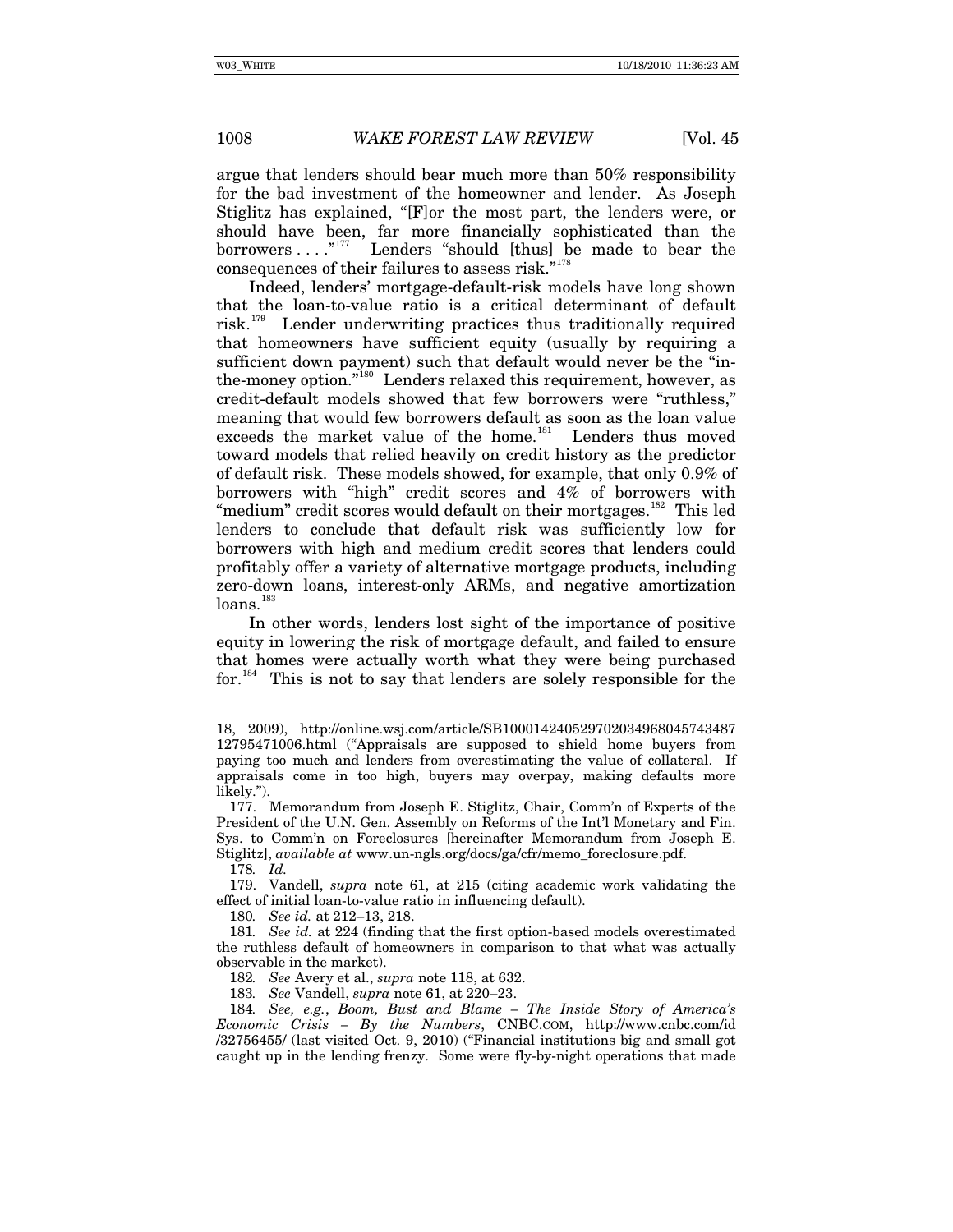housing run-up and bust, but that they do in fact bear a substantial portion of the blame—and thus should bear a substantial portion of the cost.<sup>[185](#page-38-0)</sup> One might argue, in fact, that the value of personal responsibility would require lenders to own up to their share of the blame and work with underwater homeowners by voluntarily writing off some of the negative equity.

But lenders, of course, do not operate according to norms of personal responsibility, and seek instead to maximize profit (or minimize losses). Indeed, to the extent that the lender is a corporation, the directors and executives of the corporation have a legal duty to shareholders to maximize profit and minimize losses.<sup>18</sup>

It is this loss-minimizing behavior, in fact, that drives banks to strategically default on their own properties when it is economically efficient to do so (such as Morgan Stanley's highly publicized default on five properties in San Francisco<sup>[187](#page-38-2)</sup> and the Mortgage Bankers Association's short sale of its former building in Washington,  $D.C.<sup>188</sup>$  $D.C.<sup>188</sup>$  $D.C.<sup>188</sup>$ ).

This moral double standard aside, it has been suggested that given the great cost of foreclosure to lenders, lenders should have an economic incentive to modify loans for homeowners in danger of default.<sup>[189](#page-38-4)</sup> This argument has flown in the face of the reality,

<span id="page-38-3"></span>188*. See* Claire Shipman & Mary Pflum, *Is It Wrong To Walk Away from a Mortgage Deep Underwater?: Debate Grows as Housing Crisis Continues*, ABCNEWS (Feb. 11, 2010), http://abcnews.go.com/GMA/mortgage-defaults -borrowers-walk-away-underwater-home/story?id=9802435.

<span id="page-38-4"></span>189. MORTG. BANKERS ASS'N, LENDERS' COST OF FORECLOSURE 4–5 (2008), *available at* http://www.nga.org/Files/pdf/0805FORECLOSUREMORTGAGE

millions through questionable loans. Others were well-known firms with strong reputations, blinded by the promise of huge mortgage profits."); *Boom, Bust and Blame – The Inside Story of America's Economic Crisis – Subprime Explosion*, CNBC.COM, http://www.cnbc.com/id/31189225 (last visited Oct. 9, 2010).

<span id="page-38-0"></span><sup>185.</sup> Of course, others share in the blame as well, including mortgage brokers and appraisers who in certain instances conspired to inflate home values. *See, e.g.*, Laura Misjak, *Heintz Mortgage Fraud Case Involved Inflated Property Values in Grand Blanc, Davison*, MLIVE.COM (Feb. 18, 2010), http://www.mlive.com/news/flint/index.ssf/2010/02/heintz\_mortgage\_fraud\_case \_inv.html; Larry Neumeister, *41 People in 4 States Charged in Mortgage Fraud*, Oct. 15, 2009, http://abcnews.go.com/Business/wireStory?id =8835204. Buyers' real estate agents, who pushed buyers to buy at inflated prices and failed to warn of an impending bust that they knew, or should have known, was coming—or at the very least failed to inform buyers once monthly trends began to show declining prices—are similarly blameworthy. *See* David Streitfeld, *Feeling Misled on Home Price, Buyers Are Suing Their Agent*, N.Y. TIMES, Jan. 22, 2008, at A1.

<span id="page-38-1"></span><sup>186</sup>*. See* Michael J. O'Hara, *Governing for Genuine Profit*, 36 VAND. J. TRANSNAT'L L. 765, 767 (2003) (delimiting the obligations of the fiduciaries of a corporation).

<span id="page-38-2"></span><sup>187</sup>*. See* Shahien Nasiripour, *Don't Look Back: Major Players Continue To 'Walk Away' from Poor Mortgages*, HUFFINGTON POST (Jan. 25, 2010), http://www.huffingtonpost.com/2010/01/25/dont-look-back-major-play\_n \_435965.html.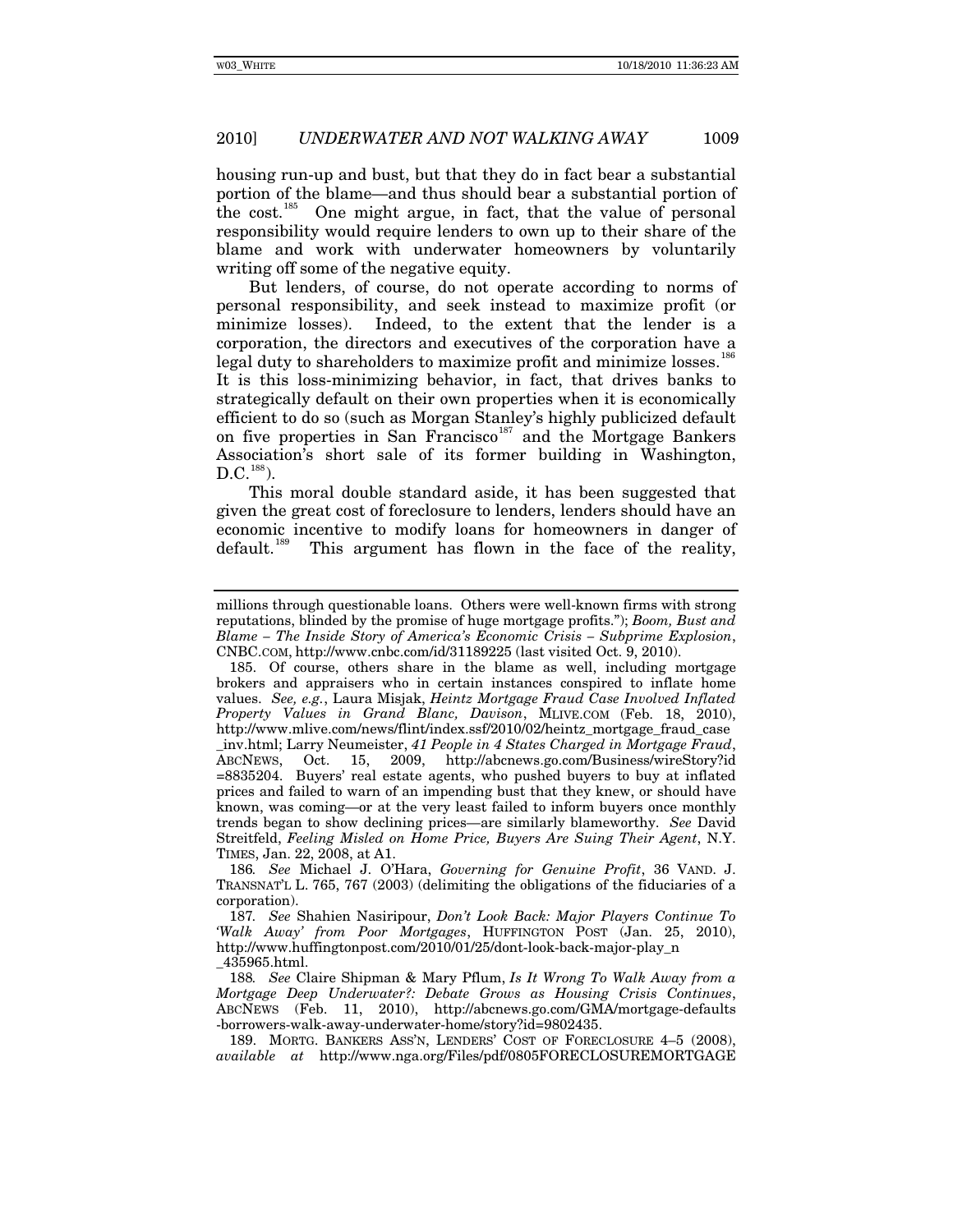however, that lenders have been reluctant to modify loans, even for borrowers in the preforeclosure process.<sup>1</sup>

Recent studies seeking to explain this apparently irrational behavior have shown that lenders are simply operating to maximize profit and minimize losses, just as they would be expected to do. $^{191}$  $^{191}$  $^{191}$ First, lenders know that borrowers with high credit scores are unlikely to default even at high levels of negative equity.<sup>[192](#page-39-2)</sup> modify loans for these homeowners would be to throw money away and to encourage more homeowners to ask for modifications. Second, a significant number of homeowners who temporarily default on their mortgages "self cure" without any help from their lender<sup>[193](#page-39-3)</sup>—though self-cure rates have dropped precipitously in the last two years.<sup>[194](#page-39-4)</sup> Again, to modify the loans of individuals who would otherwise self cure would be to throw away money. Third, homeowners who have poor credit, or who end up in arrears because of "triggering events," such as unemployment, divorce, or other financially devastating circumstances, are likely to default on the modified loan as well.<sup>[195](#page-39-5)</sup> To modify loans for these individuals is to waste time and risk housing prices falling further before the lender eventually has to foreclose and sell the property anyway.

Given these economic incentives for the lender, a seriously underwater homeowner with good credit and a solid mortgage

<span id="page-39-1"></span>191*. See, e.g.*, *id.* at 32; *see also* Foote et al., *supra* note 17, at 1 ("While investors might be foreclosing when it would be *socially* efficient to modify, there is little evidence to suggest they are acting against *their own* interests when they do so.").

<span id="page-39-2"></span>192*. See* Avery et al., *supra* note 118, at 632; Foote et al., *supra* note 17, at 12–17.

<span id="page-39-3"></span>193*. See* Foote et al., *supra* note 17, at 2 ("Investors also lose money when they modify mortgages for borrowers who would have repaid anyway, especially if modifications are done *en masse*, as proponents insist they should be.").

<span id="page-39-4"></span>194*. See* CONG. OVERSIGHT PANEL, *supra* note 1, at 12 (recognizing the decline in self-cure rates).

<sup>.</sup>PDF (explaining that foreclosure is a prohibitively costly exercise for the mortgage industry as it involves significant lost payments on principal and interest, as well as necessitates legal, administrative, and property maintenance fees, all of which are incurred by the lender).

<span id="page-39-0"></span><sup>190</sup>*. See* Manuel Adelino, Kristopher Gerardi & Paul S. Willen, *Why Don't*  Lenders Renegotiate More Home Mortgages? The Effect of Securitization 1-2 (Fed. Reserve Bank of Atlanta, Working Paper No. 2009-17a, 2010), *available at* http://www.frbatlanta.org/documents/pubs/wp/wp0917a.pdf (finding that less than 2% of all delinquent loans receive modification within the first year following delinquency).

<span id="page-39-5"></span><sup>195</sup>*. See* Foote et al., *supra* note 17, at 2 ("Moreover, the calculation [that lenders are acting against their own interest] ignores the possibility that borrowers with modified loans will default again later, usually for the same reason they defaulted in the first place."); *see also* Adelino, Gerardi & Willen, *supra* note 190, at 19 n.25 (noting that unemployment is a very important determinant of a borrower's decision to default); Deng, Quigley & Van Order, *supra* note 80, at 290 (recognizing "triggering events" such as divorce and unemployment as contributing to the default decision).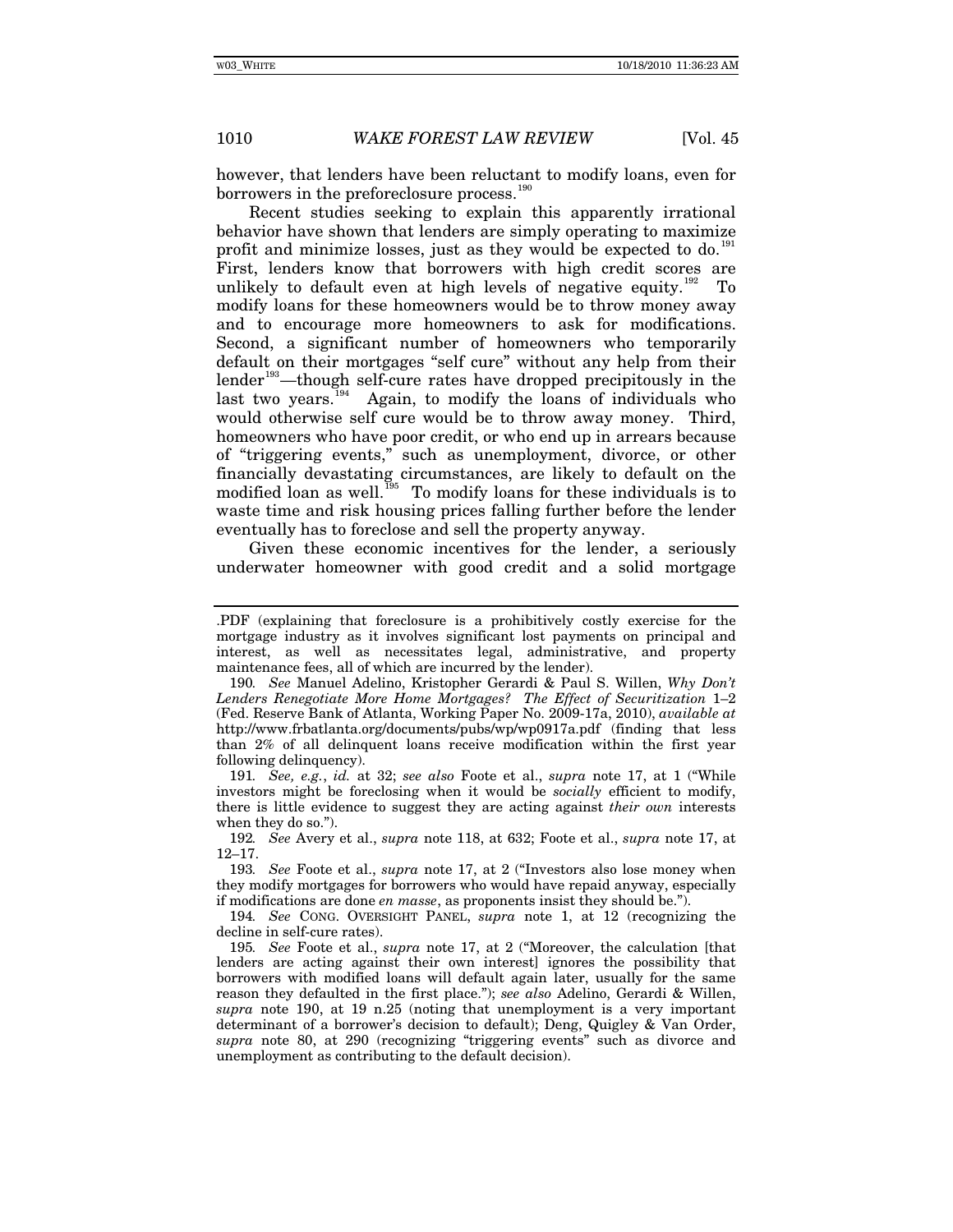payment history who responsibly calls his lender to work out a loan modification is likely to be told by his lender that it will not discuss a loan modification until the homeowner is thirty days or more delinquent on his mortgage payment.<sup>[196](#page-40-0)</sup> The lender is making a bet (and a good one) that the homeowner values his credit score too much to miss a payment and will just give up the idea of a loan modification. However, if the homeowner does what the lender suggests, misses a payment, and calls back to discuss a loan modification in thirty days, the homeowner is likely to be told to call back when he is ninety days delinquent.<sup>[197](#page-40-1)</sup> In the meantime, the lender may send the borrower a series of strongly worded notices reminding him of his moral obligation to pay and threatening legal action, including foreclosure and a deficiency judgment, if the homeowner does not bring his mortgage payments current.<sup>[198](#page-40-2)</sup> The lender is again making a bet (and again a good one) that the homeowner will be shamed or frightened into paying his mortgage. If the homeowner calls the lender's bluff and calls back when he is ninety days delinquent, there is a good possibility that he will be told that his credit score is now so low that he does not qualify for a loan modification.<sup>[199](#page-40-3)</sup> The homeowner must then decide whether to bring the loan current or face foreclosure. If the homeowner somehow makes clear to the lender that he has chosen foreclosure, the lender *may* finally be willing to negotiate a loan modification, a short sale, or a deed-in-lieu of foreclosure—all of which still leave the homeowner's credit in tatters (at least temporarily).

Most lenders will, in other words, take full advantage of the asymmetry of norms between lender and homeowner and will use the threat of damaging the borrower's credit score to bring the homeowner into compliance. Additionally, many lenders will only bargain when the threat of damaging the homeowner's credit has lost its force and it becomes clear to the lender that foreclosure is imminent absent some accommodation.<sup>[200](#page-40-4)</sup> On a fundamental level, the asymmetry of moral norms for borrowers and market norms for

<span id="page-40-0"></span><sup>196</sup>*. See, e.g.*, Edmund L. Andrews, *My Personal Credit Crisis*, N.Y. TIMES, May 17, 2009, (Magazine), at MM46 (describing the author's efforts to renegotiate his mortgage with his lender).

<sup>197</sup>*. See, e.g.*, *id*.

<span id="page-40-2"></span><span id="page-40-1"></span><sup>198</sup>*. See* Marlon Baugh, *The Notice of Default – This Is When a Foreclosure Begins*, EZINE ARTICLES, http://ezinearticles.com/?The-Notice-of-Default—-This -is-When-a-Foreclosure-Begins?&id=3303141 (last visited Oct. 9, 2010) (discussing the letters lenders send to scare borrowers into paying their mortgage).

<span id="page-40-3"></span><sup>199</sup>*. See How Banks View Loan Modifications*, MANDELMAN MATTERS, http://mandelman.ml-implode.com/2009/11/how-banks-view-loan-modification/ (last visited Oct. 9, 2010) (giving an anecdotal account of how banks treat borrowers who seek to modify their loans).

<span id="page-40-4"></span><sup>200.</sup> *See* Alan M. White, *Deleveraging the American Homeowner: The Failure of 2008 Voluntary Mortgage Contract Modifications*, 41 CONN. L. REV. 1107, 1113–14 (2009).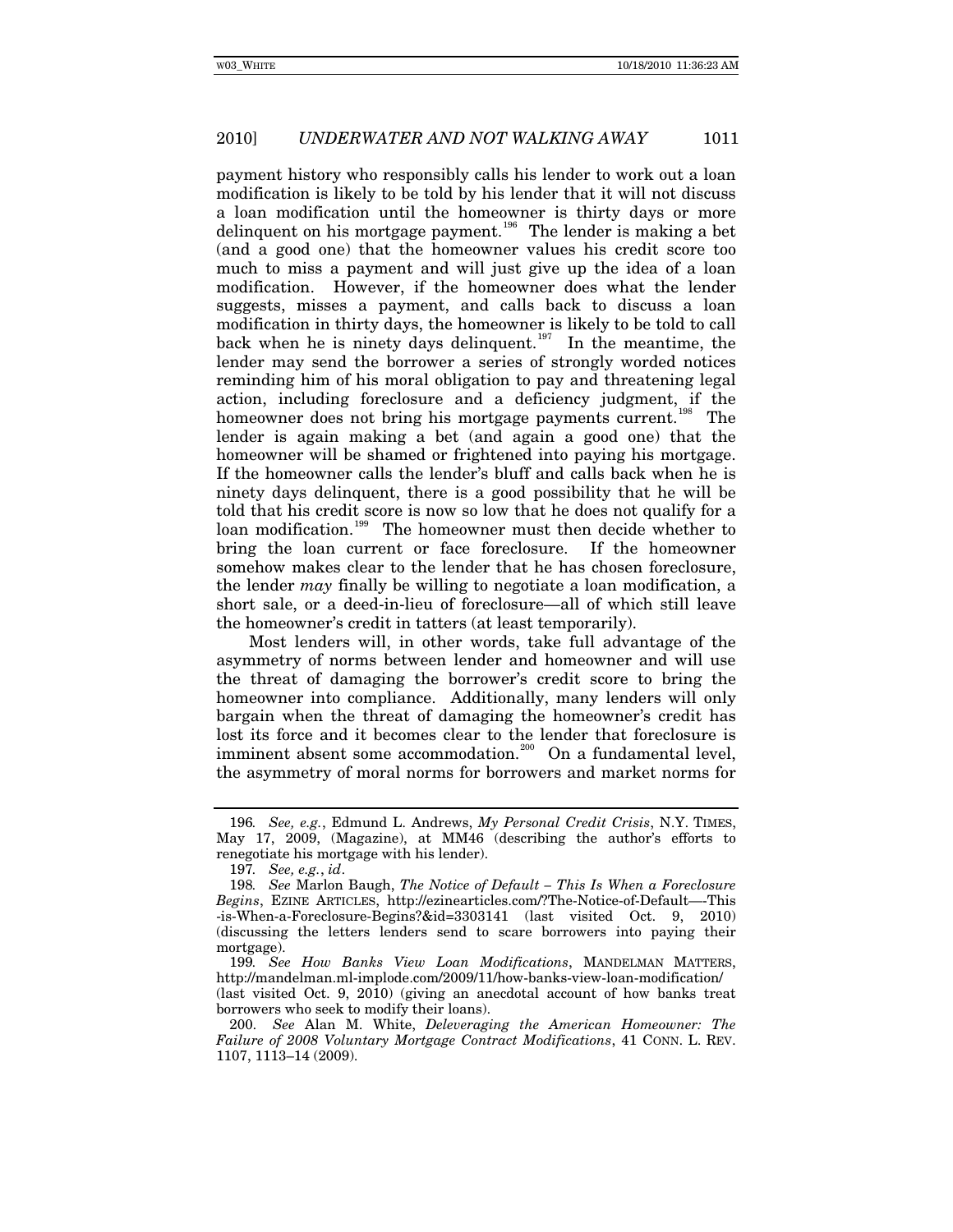lenders gives lenders an unfair advantage in negotiations related to the enforcement of contractual rights and obligations, including the borrower's right to exercise the "put option." This imbalance is exaggerated by the credit-reporting system, which gives lenders the power to threaten borrowers' human worth and social status by damaging their credit scores—scores that serve as much as grades for moral character as they do for creditworthiness.<sup>[201](#page-41-0)</sup> The result is a predictable imbalance in which individual homeowners have borne a huge and disproportionate burden of the housing collapse.

### VI. LEVELING THE PLAYING FIELD

While the federal government has given billions to bail out financial institutions,<sup>[202](#page-41-1)</sup> the primary assistance that it has offered to underwater homeowners has been allowing them to refinance up to 125% of their home's current value at today's lower interest rates, if they are current on their mortgage and their original loan was insured by Freddie Mac or Fannie Mae.<sup>[203](#page-41-2)</sup> Additionally, for homeowners who are "at risk of imminent default," the Treasury Department has encouraged lenders to voluntarily modify loans so that borrower payments do not exceed 31% of their total monthly income.<sup>[204](#page-41-3)</sup> In order to incentivize such loan modifications, the Treasury Department has offered lenders \$1000 for each eligible mortgage they modify, plus \$1000 per year for three years as long as the borrower remains in the program.<sup>[205](#page-41-4)</sup> Additionally, once the lender has absorbed the cost of reducing the monthly debt-to-income ratio to 38%, the Treasury Department will share the cost, dollarfor-dollar, of reducing the ratio further to  $31\%$ .<sup>[206](#page-41-5)</sup>

Government policy makers have premised this approach on two central tenets: (1) that the key to preventing foreclosures is to ensure that mortgage payments are affordable; and (2) that the severity of the foreclosure crisis in the United States is due in large part to lenders' unwillingness to renegotiate mortgages to make them more affordable.<sup>[207](#page-41-6)</sup> Policy makers have grounded this singleminded focus of affordability on studies from earlier, less severe,

205*. Id.* at 4.

<span id="page-41-6"></span>206*. Id.*

<sup>201</sup>*.* See supra notes 159–69 and accompanying text.<br>202. See History of U.S. Gov't Bo

<span id="page-41-1"></span><span id="page-41-0"></span><sup>202</sup>*. See History of U.S. Gov't Bailouts*, PROPUBLICA, http://www.propublica.org/special/government-bailouts (last visited Oct. 9, 2010).

<span id="page-41-2"></span><sup>203.</sup> Press Release, U.S. Dep't of Hous. & Urban Dev., HUD Secretary Donovan Announces Expanded Eligibility for Making Home Affordable Refinancing (July 1, 2009), *available at* http://portal.hud.gov/portal/page/portal /HUD/press/press\_releases\_media\_advisories/2009/HUDNo.09-104.

<span id="page-41-5"></span><span id="page-41-4"></span><span id="page-41-3"></span><sup>204</sup>*. See* Memorandum for U.S. Dep't of Treasury on Making Home Affordable 3–4 (Mar. 4, 2009) [hereinafter Making Home Affordable Memo], *available at* http://www.treas.gov/press/releases/reports/housing\_fact\_sheet.pdf.

<sup>207</sup>*. See* Adelino, Gerardi & Willen, *supra* note 190, at 1.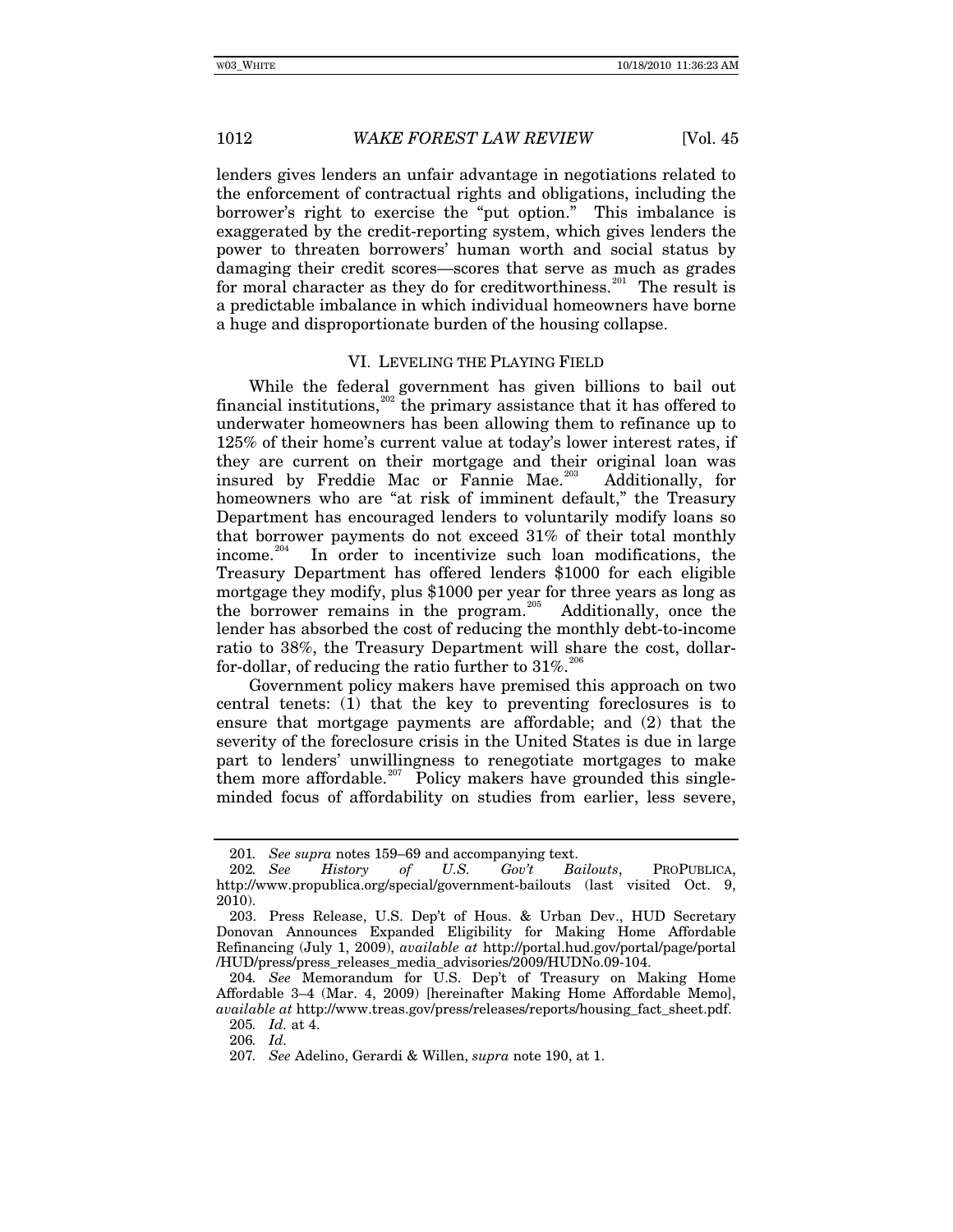housing busts that showed that borrowers with affordable mortgages rarely default. $^{2}$ 

There are several problems, however, with focusing on affordability alone as the key to averting the worsening of the foreclosure crisis. First, government programs have defined "unaffordable" as a total monthly payment exceeding 30% of one's gross monthly income.<sup>[209](#page-42-1)</sup> This arbitrary cutoff does not account for the reality that even if one's payment doesn't exceed 30% of one's gross monthly income, paying, for example, \$3000 a month for a home that could be purchased or rented today for around \$1000 a month is financially unwise. Or as "economists might argue . . . an unaffordable mortgage is one that is really too expensive, in the sense that the benefits that come with making payments on the mortgage no longer outweigh the opportunity costs of doing so."[210](#page-42-2) To account for this fact, "affordable" might instead be defined not only according to one's gross income, but also in relation to the fair rental value of one's home. A home that costs three times more to own than it would to rent would be by definition unaffordable. On the other hand, a home that costs less to own than it would to rent might be not too expensive even if the payment exceeds 30% of one's gross monthly income, as long as one could make the payment with room to spare.

Conversely, paying 30% of gross monthly income for a mortgage will leave many middle-to-low-income individuals with little to spare, especially if those individuals have other significant financial obligations, such as child care or medical bills. Indeed, leaving aside monthly budget concerns, 30% (or even 20%) of one's income is a significant percentage if the payment is essentially being thrown away into a large negative-equity hole out of which one is not likely to dig. Once a home has become an albatross instead of an investment, struggling to pay a mortgage makes no financial sense, almost regardless of one's monthly payment. For many homeowners, technical affordability is not the lone consideration. Relative affordability and negative equity both matter as well—and once negative equity is severe enough, it may overwhelm other considerations.

Recognizing this reality, a number of proposals have been put forth to address the relative affordability and negative equity problems. Joseph Stiglitz has suggested, for example, that the government should itself become a lender and issue mortgages at low interest rates, which would help address the relative

<sup>208</sup>*. See* Guiso, Sapienza & Zingales, *supra* note 16, at 5.

<span id="page-42-2"></span><span id="page-42-1"></span><span id="page-42-0"></span><sup>209</sup>*. See, e.g.*, *Affordable Housing*, U.S. DEPARTMENT HOUSING & URB. DEV., http://www.hud.gov/offices/cpd/affordablehousing/index.cfm (last visited Oct. 9, 2010) ("The generally accepted definition of affordability is for a household to pay no more than 30 percent of its annual income on housing.").

<sup>210</sup>*. See* Foote et al., *supra* note 17, at 4.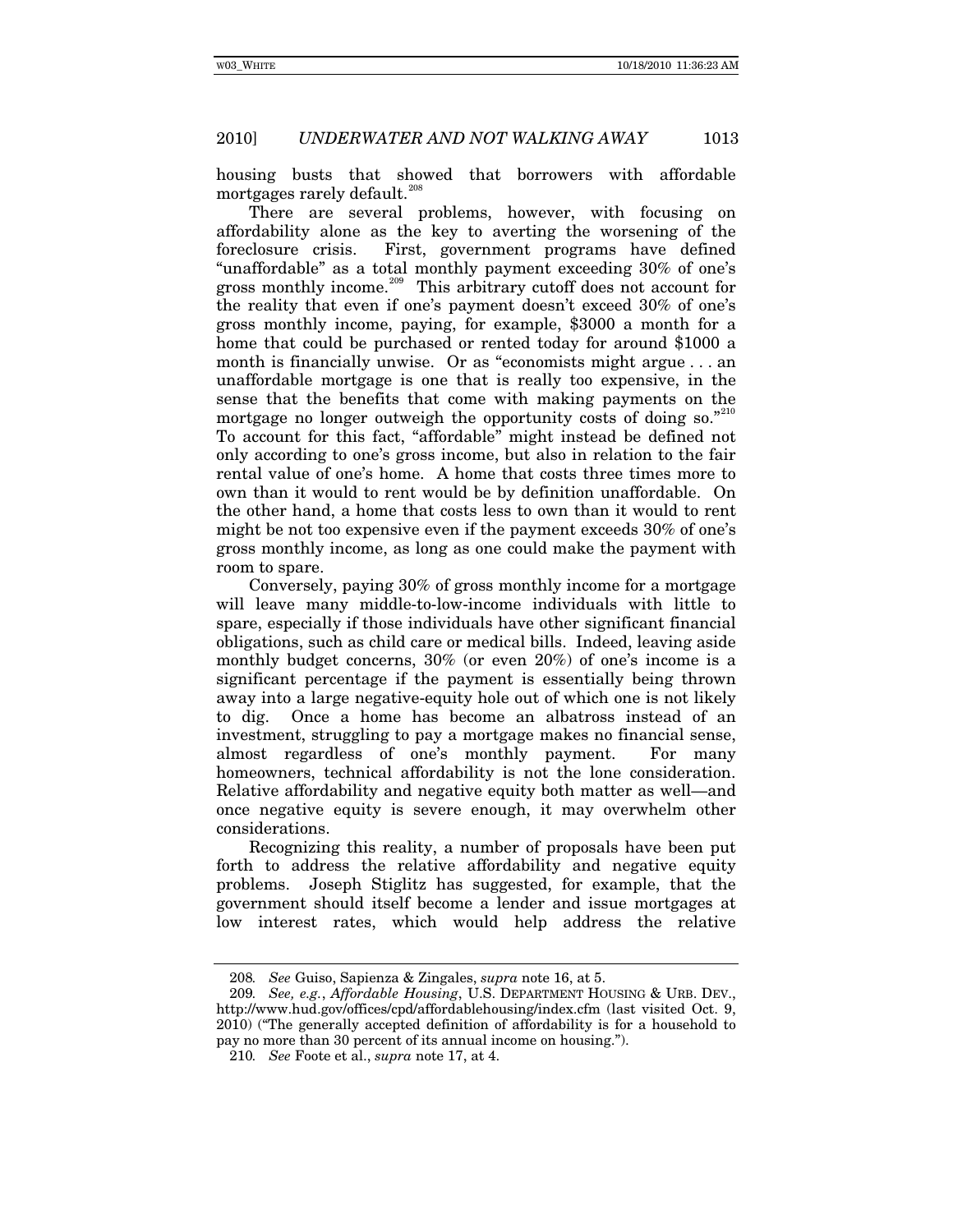affordability issue and partially compensate for negative equity.<sup>[211](#page-43-0)</sup> Others have suggested that the government use stimulus funds to buy down underwater mortgages<sup>[212](#page-43-1)</sup> or assist homeowners through grants that would cover a portion of their payments.<sup>[213](#page-43-2)</sup> Each of these proposals would bring some balance to the government's current approach to the mortgage crisis by providing direct assistance to homeowners, as opposed to injecting money into the banking system in hopes that some of the benefit will trickle down in the form of greater credit availability. Equally as important, these proposals would circumvent the problems created by norm asymmetry between borrowers and lenders because borrowers could go to the government for help regardless of their lender's willingness to renegotiate.

In contrast to a government bailout of underwater homeowners, other proposals would force lenders to write off some of the principal of underwater mortgages without the government picking up the tab. For example, Adam Levitin has proposed allowing bankruptcy judges to write down mortgages on primary residences, $214$  which is prohibited under current bankruptcy law.<sup>[215](#page-43-4)</sup> This proposal, too, is a step in the right direction in that it would help compensate for the problems of norm asymmetry by eliminating the need for borrowers to negotiate with lenders. However, Levitin's proposal would help only underwater homeowners who qualified for bankruptcy and

<span id="page-43-4"></span>215. 11 U.S.C. § 1322(b)(2) (2006).

<span id="page-43-0"></span><sup>211.</sup> Stiglitz has argued that such a program would allow the government to earn a return on these mortgages and incentivize the mortgage industry to compete by restructuring loan terms. *See* Memorandum from Joseph E. Stiglitz, *supra* note 177. However, in order to adequately compensate for negative equity, especially for homeowners who are hundreds of thousands of dollars underwater, interest rates would have to be truly low—somewhere around 2–3%.

<span id="page-43-1"></span><sup>212</sup>*. See, e.g.*, Rebel A. Cole, The Housing-Asset Relief Program: A Plan for Stabilizing the Housing and Securities Markets (Apr. 22, 2009) (unpublished manuscript), *available at* http://ssrn.com/abstract=1338883 (proposing that "\$300 billion in TARP or stimulus funds" be "used to write down the principals on [underwater] mortgages").

<span id="page-43-2"></span><sup>213</sup>*. See generally, e.g.*, Chris Foote et al., *A Proposal To Help Distressed Homeowners: A Government Payment-Sharing Plan* (Fed. Reserve Bank of Bos., Paper No. 09-1, 2009), *available at* http://ssrn.com/abstract=1432514 (proposing a "government payment-sharing arrangement" under which the government would pay part of the homeowner's existing mortgage, providing a "significant reduction in the homeowner's monthly mortgage payment").

<span id="page-43-3"></span><sup>214</sup>*. See* Adam Levitin, *Resolving the Foreclosure Crisis: Modification of Mortgages in Bankruptcy*, 2009 WIS. L. REV. 565, 565 (arguing for modification of home-mortgage debt in bankruptcy proceedings); *cf.* Eric A. Posner & Luigi Zingales, *The Housing Crisis and Bankruptcy Reform: The Prepackaged Chapter 13 Approach* 8–9 (Chi. Booth Sch. of Bus. Research Paper Series, Working Paper No. 09-11; Univ. of Chi., Olin Law & Econ. Program Research Paper Series, Working Paper No. 459, 2009), *available at* http://ssrn.com/abstract=1349364 (discussing a similar proposal from Senator Richard Durbin).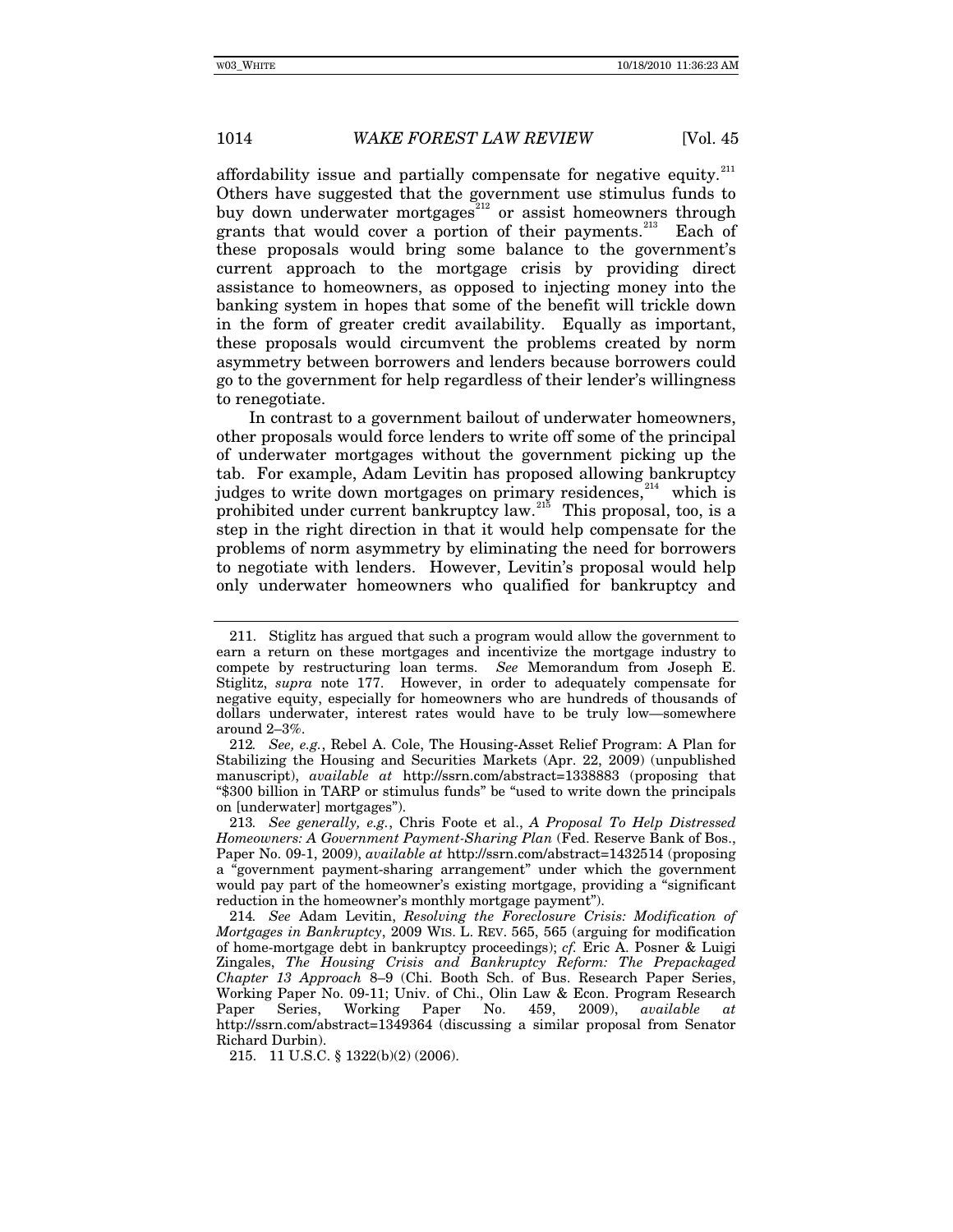could show that they could not "afford" their mortgage payments. It would thus fail to assist many responsible underwater homeowners who did not reach beyond their means, but simply purchased at the wrong time.

Partially in response to this concern, Eric Posner and Luigi Zingales have suggested changing federal bankruptcy law to allow "prepackaged," or streamlined, mortgage cramdowns under Chapter 13 of the Bankruptcy Code.<sup>[216](#page-44-0)</sup> Under Posner and Zingales's intriguing proposal, any homeowner who lives in a zip code where the median home price has dropped by more than 20% from its peak would have the right to submit a "Chapter 13 prepack."<sup>[217](#page-44-1)</sup> This prepack "would simply contain a new mortgage amount that is equal to the old mortgage amount discounted by the percentage decline of the median house price for the zip code. Monthly payments would decline by the same percentage; the term of the mortgage would not be changed."<sup>[218](#page-44-2)</sup> The creditor would not have the right to oppose the prepack, $^{219}$  $^{219}$  $^{219}$  but would be entitled to a percentage of the home's appreciation upon sale—a percentage equal to the percentage reduction in the principal pursuant to the prepack.<sup>2</sup>

Like the Levitin proposal, the prepackage bankruptcy would be a positive step in circumventing the barriers to renegotiation caused by norm asymmetry. The prepack also has several advantages when compared to the Levitin proposal, including that it would impose less of a burden on the courts because the prepackage bankruptcy would be "automated, requiring only a rubber stamp by a bankruptcy judge."<sup>[221](#page-44-5)</sup> Nevertheless, the prepack proposal has significant drawbacks as well, including that it would intrude ex post into the contractual relationship of private parties and would create additional administrative burdens for already overburdened bankruptcy courts. It is also a blunt instrument in that it arbitrarily limits cramdowns to zip codes where prices have declined 20% and does not account for the often great variation of depreciation within a single zip code. $2$ 

While both the Posner and Zingales proposal and the Levitin proposal are worth considering, understanding norm asymmetry suggests other possibilities. One solution that naturally follows, for example, would be for the government—or more likely some

<span id="page-44-1"></span><span id="page-44-0"></span><sup>216</sup>*. See generally* Posner & Zingales, *supra* note 214.

<sup>217</sup>*. Id.* at 21.

<sup>218</sup>*. Id.*

<sup>219</sup>*. Id.* at 21–22.

<sup>220</sup>*. Id.* at 22.

<sup>221</sup>*. Id.* at 1.

<span id="page-44-6"></span><span id="page-44-5"></span><span id="page-44-4"></span><span id="page-44-3"></span><span id="page-44-2"></span><sup>222</sup>*. Id.* at 20. The plan would thus be both overinclusive and underinclusive, allowing some owners a write-down even when their particular neighborhood had not experienced declines exceeding the magical 20% cutoff, but denying relief to others whose neighborhoods had experienced steep declines, but whose overall zip code had fared better than a 20% decline.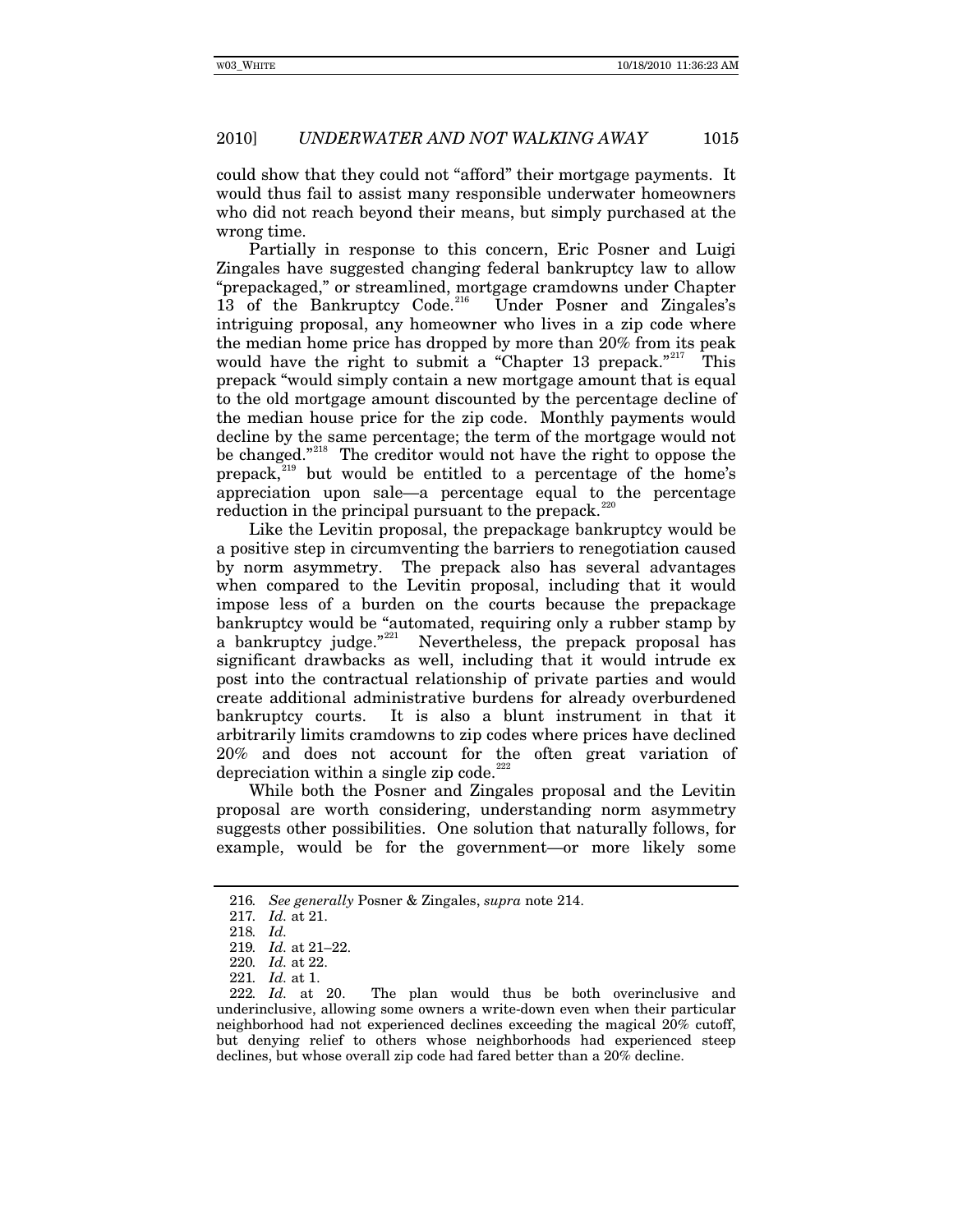consumer-advocacy group—to begin a public education campaign encouraging underwater homeowners to walk if their lenders are unwilling to negotiate. At a minimum, federally approved and supported housing- and credit-counseling agencies should cease sending the fear-laden message that foreclosure should be avoided at all costs.<sup>[223](#page-45-0)</sup> They should also provide accurate information about the likelihood of deficiency judgments,<sup>[224](#page-45-1)</sup> extent of tax liabilities,<sup>[225](#page-45-2)</sup> and recovery time for credit scores.<sup>[226](#page-45-3)</sup> In other words, the government should at least stop perpetuating scary myths about the consequences of foreclosure and tone down its moral rhetoric.

Given the credit-rating system's role in enforcing norm asymmetry, however, additional steps might be necessary to level the playing field between borrowers and lenders and to empower homeowners to renegotiate underwater mortgages. Stated differently, some steps should be taken to curb lenders' ability to hold borrowers' credit scores as substitute collateral for the loan. To explain, in the case of an underwater mortgage, the portion of the mortgage above the home's present value effectively becomes unsecured debt. Lenders compensate for this by holding the underwater homeowner's credit score as the new collateral, and threaten to ruin it in response to the borrower's exercise of the contractual default option.<sup>[227](#page-45-4)</sup> Not only does this alter the underlying agreement that the home alone serves as collateral, but also, because many underwater homeowners highly value their credit scores,<sup>[228](#page-45-5)</sup> this frequently allows lenders to use the "credit threat" to reap the benefit, but escape the costs, of their bargain.<sup>[229](#page-45-6)</sup> Borrowers, of course, lack any similar leverage over lenders.

One solution to remedy this imbalance would be to amend the FCRA to prevent lenders from reporting mortgage defaults and

<span id="page-45-0"></span><sup>223</sup>*. See supra* notes 149–50 and accompanying text.

<span id="page-45-1"></span><sup>224</sup>*. See supra* note 152 and accompanying text.

<sup>225</sup>*. See supra* note 55 and accompanying text.

<sup>226</sup>*. See supra* note 50 and accompanying text.

<sup>227</sup>*. See supra* notes 167–69 and accompanying text.

<sup>228</sup>*. See supra* notes 159–66 and accompanying text.

<span id="page-45-6"></span><span id="page-45-5"></span><span id="page-45-4"></span><span id="page-45-3"></span><span id="page-45-2"></span><sup>229</sup>*. See supra* notes 167–69 and accompanying text. The contractual option to default, also known as the "put option," should be particularly robust in antideficiency judgment states, such as Arizona and California, where borrowers pay on average an extra \$800 in closing costs per \$100,000 borrowed for the option to default without lender recourse beyond taking possession of the collateral itself. *See* SUSAN E. WOODWARD, A STUDY OF CLOSING COSTS FOR FHA MORTGAGES 51–52 (2008), *available at* http://www.huduser.org/Publications/pdf /FHA\_closing\_cost.pdf. Even in a recourse state, however, the borrower has the implied option to default and leave the lender to pursue whatever legal remedies may be available, including foreclosure and a deficiency judgment. Because these legal remedies are generally unattractive to lenders, they prefer to use extrajudicial measures such as threatening a borrower's credit score to induce them to forego the exercise of the default option. *See supra* notes 196–99 and accompanying text.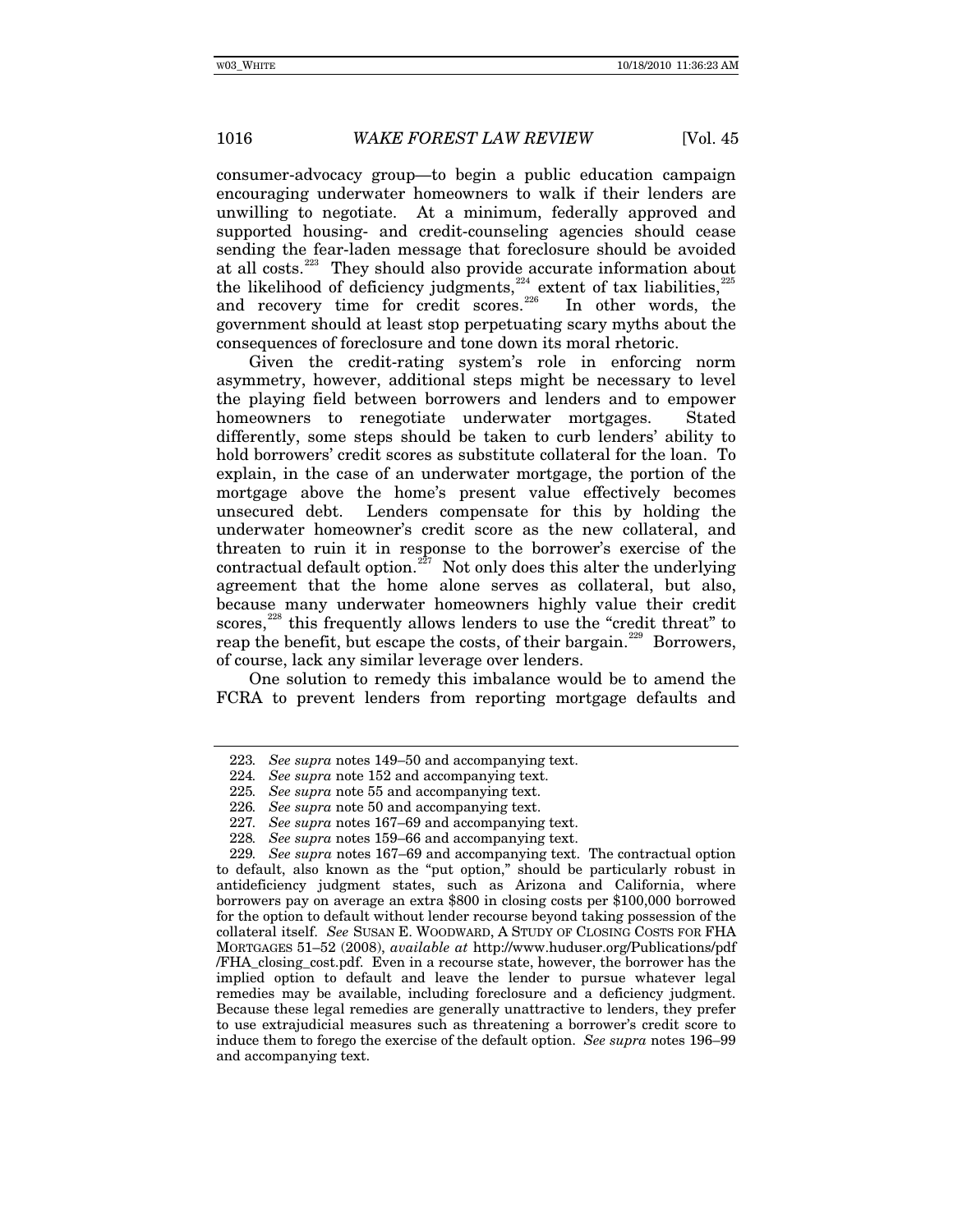foreclosures to credit-rating agencies.<sup>[230](#page-46-0)</sup> While this proposal is not the only possible solution, eliminating the credit threat may in fact be the key to eliminating norm asymmetry between lenders and borrowers, thereby forcing a more equitable division of the financial burden of the housing-market collapse. It might also help prevent the foreclosure crisis from spreading.

As a practical matter, preventing lenders from reporting mortgage defaults to credit-rating agencies would eliminate lenders' ability to collateralize the borrower's credit score and threaten it in retaliation for the borrower's exercise of the "put option."<sup>[231](#page-46-1)</sup> It would thus help considerably in leveling the playing field between lenders and borrowers. With the threat of damage to the borrower's credit score removed, the borrower could more credibly threaten to walk away absent a principal reduction. It bears emphasizing, however, that the borrower would be unlikely to bargain "ruthlessly" because, even without the credit reputation hit, there are significant transaction costs to moving and finding a new home.<sup>[232](#page-46-2)</sup> Indeed, because of these costs and attachment to one's home, $233$  few homeowners would walk at less than  $10\%$  negative equity.<sup>2</sup>

Thus, if a mortgage was underwater, for example, by 20%, the lender and homeowner might agree to share equally in absorbing the loss, or a homeowner might agree to absorb all of the negative equity in exchange for a reduction in the interest rate. The parties might also agree to condition any reduction in principal on the lender sharing in future appreciation—in effect converting the mortgage into a shared equity loan. In other words, the lender and homeowner would be free to negotiate a mutually beneficial

<span id="page-46-0"></span><sup>230.</sup> Ideally, this change would be coupled with an extension beyond the year 2012 of the federal tax waiver on "forgiven" portions of one's mortgage, and a national antideficiency statute barring lenders from pursuing homeowners for a mortgage's unsatisfied portion upon foreclosure. controversy, extending the tax waiver and passing an antideficiency statute would address the underlying economic costs of default to the borrower and, other consequences aside, it should therefore be self-explanatory why these measures would help improve borrowers' bargaining position.

<span id="page-46-1"></span><sup>231.</sup> Such a change would also serve as an important signal from the government, sending the message that a borrower who exercises a contractual right to default should not be viewed as immoral or irresponsible.

<sup>232</sup>*. See* Avery et al., *supra* note 118, at 622.

<span id="page-46-3"></span><span id="page-46-2"></span><sup>233.</sup> Indeed, lenders benefit not only from borrowers' negative emotions such as guilt and fear, but also from borrowers' positive attachment to the idea of homeownership. This emotional attachment to homeownership is socially cultivated and has been internalized by most Americans, who generally see homeownership as both a good investment and an integral part of the American Dream and thus may cling to their homes when they could walk away, rent something nicer, and put the money they save into an investment with better returns. *See Talk of the Nation: Re-thinking American Dream of Home Ownership* (NPR radio broadcast Dec. 15, 2009), *available at* http://www.npr.org/templates/story/story.php ?storyId=121472986.

<span id="page-46-4"></span><sup>234.</sup> Guiso, Sapienza & Zingales, *supra* note 16, at 21.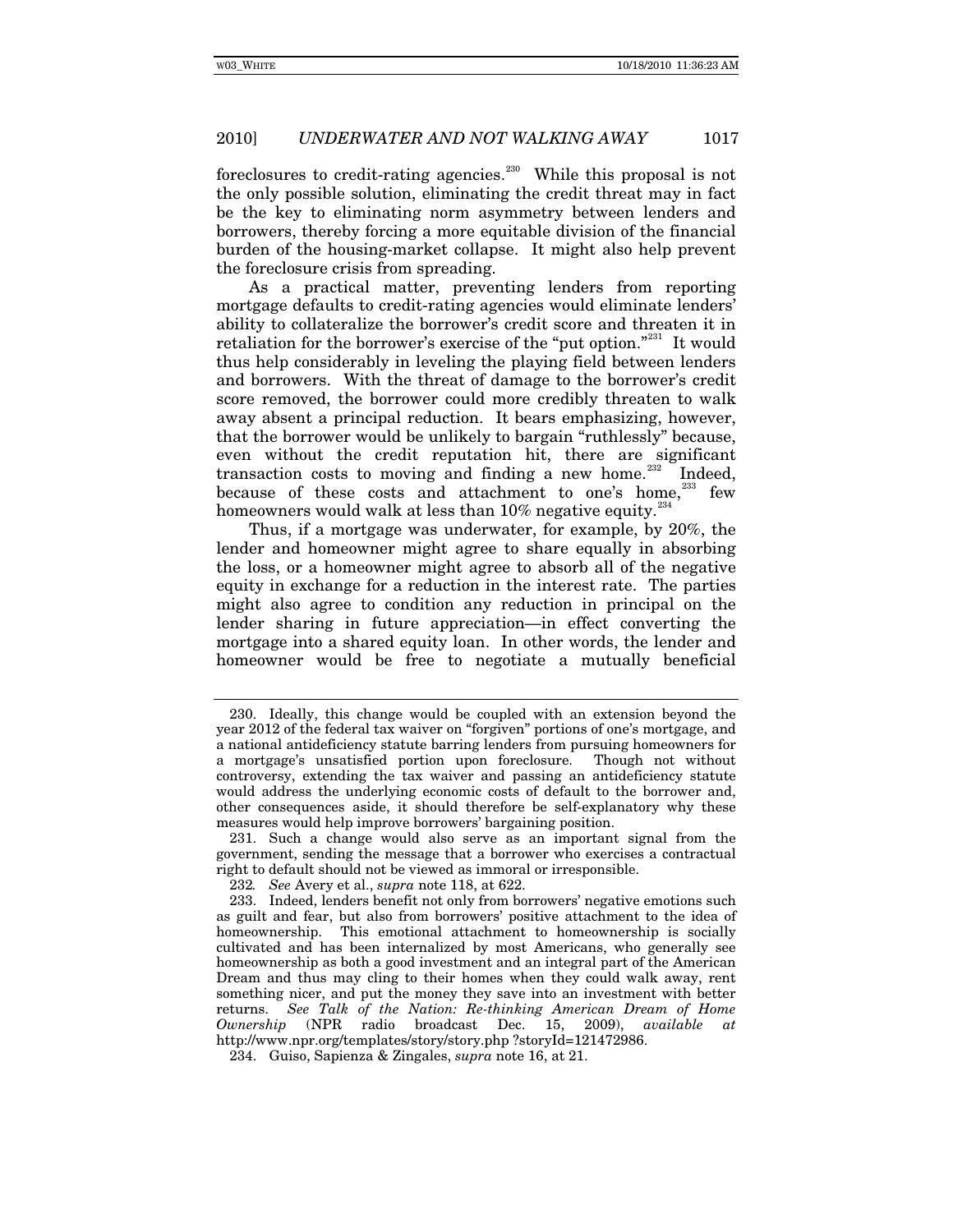arrangement to continue the mortgagor-mortgagee relationship, or to settle for the benefit of their original bargain and allow mortgagor to have the house.

Additionally, this approach would have significant advantages over Posner and Zingales's proposal for forced cramdowns. First, it would allow the parties to come to their own mutually agreeable solution to the negative equity problem, without the government intruding into a private contractual relationship and rewriting the contract. Second, it would allow for nuanced, borrower-specific solutions, rather than across-the-board treatment for whole zip codes, or arbitrary cut-offs based on a set percentage of the borrower's gross monthly income. Third, it would not require the government to create a new bureaucratic structure or expend any taxpayer money, nor would it impose new regulations on lenders. The proposal simply identifies a distortion in the market created by norm asymmetry and eliminates that distortion. Indeed, the proposal to eliminate the credit threat is, at heart, a market-based solution. It should thus be preferable to a government bailout of homeowners or a government takeover of the lending industry.<sup>2</sup> By the same token, it should be attractive to consumer advocates, as it protects the credit of underwater homeowners and gives them more leverage to negotiate.<sup>[236](#page-47-1)</sup>

Nevertheless, some might still object that eliminating the credit threat would encourage default among underwater homeowners. $25$ 

-banned.html. As a result, lawmakers in California passed legislation to bar up-front fees for mortgage renegotiation services. *See* S. 94, 2009 Leg., Reg. Sess. (Cal. 2009). It thus seems fair to say that eliminating the credit threat would at a minimum help the thousands of people who are already trying to negotiate with their lenders but finding they have little leverage unless they are willing to signal their willingness to walk by missing payments and sacrificing their credit scores.

<span id="page-47-2"></span>237. Rather than objecting that eliminating the credit threat would encourage default among underwater homeowners, others are likely to argue the opposite—namely, that eliminating the credit threat would do nothing to alter homeowner behavior. This objection would be grounded on surveys that have shown that many people don't understand what a credit score is, much less care about t[h](http://www.westlaw.com/Find/Default.wl?rs=dfa1.0&vr=2.0&DB=1268&FindType=Y&SerialNum=0341728588)eir own. *See* Oren Bar-Gill & Elizabeth Warren, *Making Credit Safer*, 157 U. PA. L. REV. 1, 30 (200[8\)](http://www.westlaw.com/Find/Default.wl?rs=dfa1.0&vr=2.0&DB=1268&FindType=Y&SerialNum=0341728588) ("Survey evidence also suggests that '[m]ost consumers do not understand what credit scores measure, what good and bad scores are, and how scores can be improved.'" (quoting Press

<span id="page-47-0"></span><sup>235.</sup> The proposal is, of course, not likely to satisfy those who believe homeowners have a moral obligation to pay their mortgage regardless of whether it would be more efficient to breach. Nor, it goes without saying, is the proposal going to be welcomed by the lending industry.

<span id="page-47-1"></span><sup>236.</sup> There is already a large and growing industry devoted to helping underwater homeowners negotiate write-downs with lenders. As evidence of the size of this industry, there have been "massive numbers of complaints" in California against lawyers who have taken fees to renegotiate mortgages and have failed to deliver. *See* Jim Wasserman, *Loan Modification Firms Banned from Demanding Upfront Fees*, SACRAMENTO BEE, Oct. 13, 2009, http://www.sacbee.com/2009/10/13/2249150/loan-modification-firms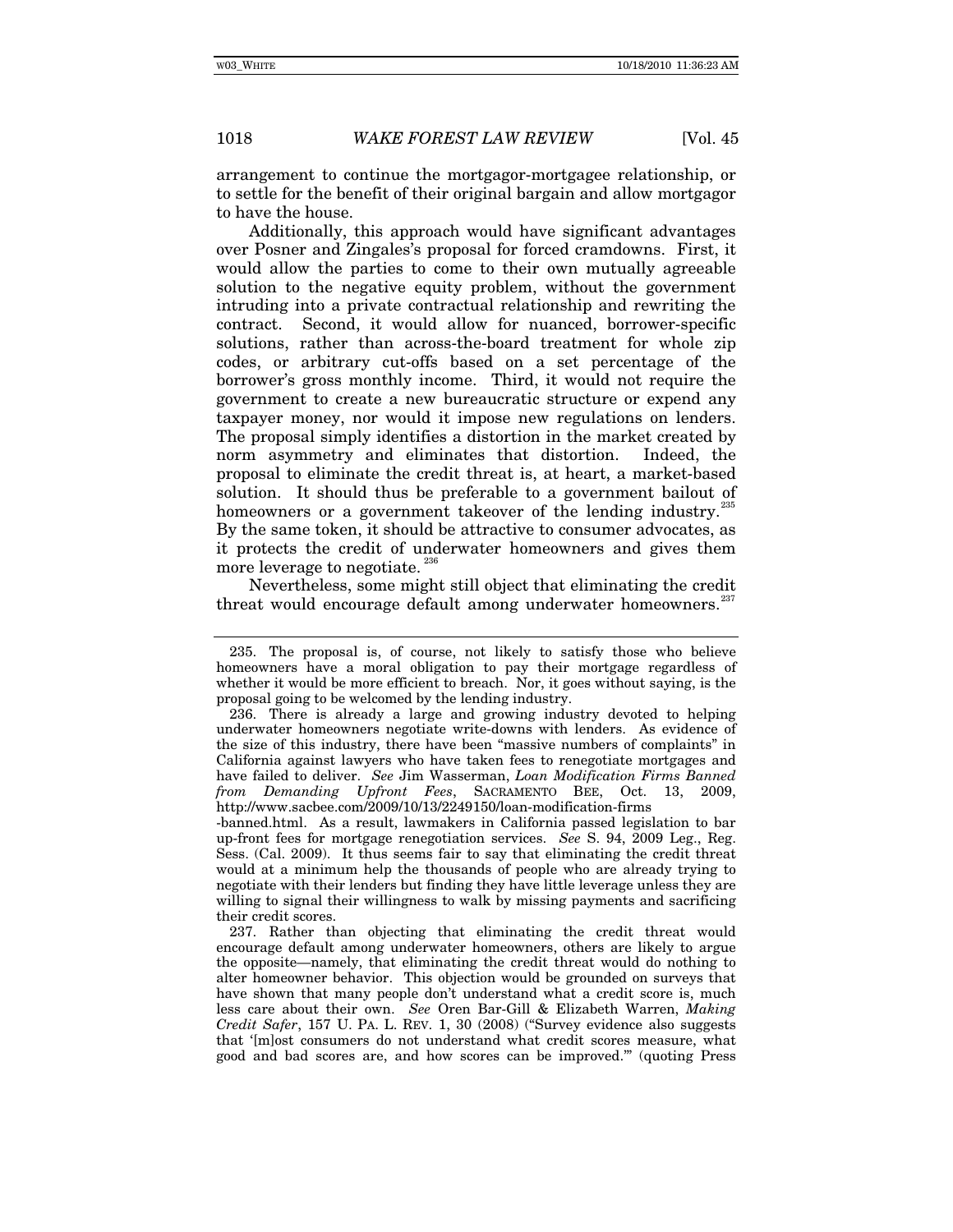But that is, in part, the point: in an environment in which there was less stigma attached to default and homeowners could more credibly threaten to walk away, lenders would be more willing to negotiate with underwater homeowners. The end result would paradoxically be fewer defaults, as homeowners would not feel compelled—or be told—to default before the lender would negotiate. Moreover, even if there were more initial defaults, fewer of these defaults would end in foreclosures, as a missed payment would signal the homeowner's seriousness to the lender and bring the lender more quickly to the bargaining table. This would stand in sharp contrast to the current environment in which lenders often have an economic incentive not to work with borrowers, on the theory that the vast majority of those who threaten to default will not follow through and that modifying mortgages of underwater homeowners will simply encourage more

Release, Consumer Fed'n of Am. & Providian, Most Consumers Do Not Understand Credit Scores According to a New Comprehensive Survey (2004) [hereinafter Credit Score Press Release], *available at*  http://www.consumerfed.org/elements/www.consumerfed.org/file/finance/092104 creditscores.PDF)). However, credit knowledge surveys have not assessed the subset of people with high credit scores to see what they know or how they feel about credit scores (and, as discussed above, 94% of people with prime loans have high credit scores). *See supra* note 158 and accompanying text. The subset of the population with high credit scores likely cares more and knows more about credit scores than does the general population. Moreover, despite headlines to the contrary, credit-knowledge surveys have actually shown that a very significant portion of the population does in fact understand the importance of good credit, cares about their credit scores, and understands the basics of credit reporting. *See, e.g.*, U.S. GOV'T ACCOUNTABILITY OFFICE, CREDIT REPORTING LITERACY: CONSUMERS UNDERSTOOD THE BASICS BUT COULD BENEFIT FROM TARGETED EDUCATIONAL EFFORTS 11 (2005), *available at* http://www.gao.gov/new.items/d05223.pdf (reporting that 70% of respondents correctly defined a credit score); Credit Score Press Release, *supra* (concluding that most consumers do not understand credit scores despite finding that "most customers surveyed correctly understand that lenders use credit scores," 34% correctly understand that credit scores measure credit risk as opposed to ability to pay, and 60% correctly understand how to improve their credit score); *Poll: Consumers Don't Understand Credit Reporting, Favor Reforms*, INS. J. (Aug. 11, 2003), http://www.insurancejournal.com/news/national/2003/08/11/31410.htm (finding that consumers don't understand many specifics of credit reporting but that 97% understand that they have the right to see their credit report, 81% know that consumers who fail to qualify for a loan have the right to a free credit report, 46% understand that in most states they must pay a fee to obtain their credit report, 45% understand that their credit score may be lowered if they use all of the credit available on their credit card, and 73% understand that their credit score measures their credit-worthiness). Individuals who care about and understand their credit score likely constitute a much more significant portion of people with prime loans (which is only one subset of individuals about which this proposal is concerned) than of the general population. Moreover, one does not really need to understand much about one's credit score to not want to mess it up—and even the most ignorant homeowner likely knows a foreclosure will hurt his credit. It thus makes sense that removing the credit threat would alter the behavior of at least a significant minority of underwater homeowners.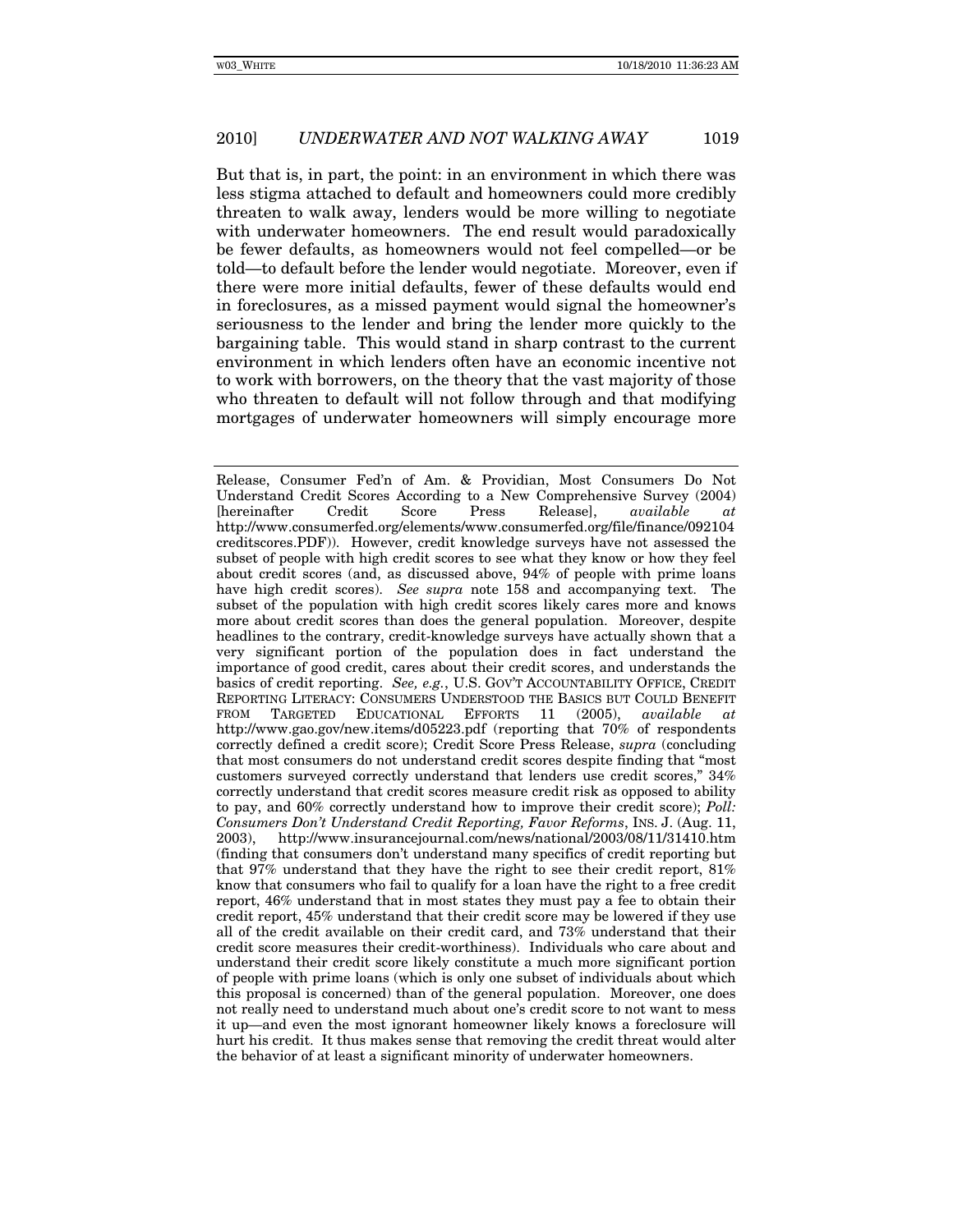defaults.<sup>[238](#page-49-0)</sup>

The proposal's value in forcing lenders to negotiate should not be underestimated. Indeed, "[s]everal major policy actions to date have involved encouraging lenders, in one way or another, to renegotiate loan terms in order to reduce borrower debt loads."<sup>[239](#page-49-1)</sup> This includes, of course, the Making Home Affordable program, which tries to encourage renegotiation by offering modest financial incentives to lenders.<sup>246</sup> As the paucity of loan modifications under this program evidences,  $241$  however, offering lenders a few thousand dollars to modify delinquent loans does not alter the underlying economic incentives or the lender-borrower dynamic that drives lenders to prefer foreclosure to renegotiation.<sup>[242](#page-49-4)</sup> Voluntary renegotiation of home mortgages has remained the elusive "public policy holy grail."<sup>[243](#page-49-5)</sup> This failure to effectively encourage voluntary renegotiation has stemmed, at least in part, from policy makers' failure to appreciate the role of norm asymmetry in lenders' unwillingness to negotiate with borrowers (at least until borrowers have shown their willingness to sacrifice their credit scores). Eliminating the credit threat may thus, in fact, be part of the key to unlocking the holy grail of voluntary renegotiation.

Despite these benefits, one might still object to the proposal on the theory that the lender's ability to collateralize borrowers' credit scores reduces risk to the lender, thereby allowing them to offer lower interest rates.<sup>[244](#page-49-6)</sup> Thus, the argument would go, eliminating

240*. See* Making Home Affordable Memo, *supra* note 204.

<span id="page-49-3"></span><span id="page-49-2"></span><span id="page-49-1"></span>241. Though the Treasury Department predicted that this programs would offer assistance to seven to nine million homeowners, *id.*, only 360,165 loan modifications had taken place under the program as of August 2009. MAKING HOME AFFORDABLE PROGRAM: SERVICER PERFORMANCE REPORT THROUGH AUGUST 2009 (2009), http://www.financialstability.gov/docs/MHA-Public\_090909.pdf.

<span id="page-49-4"></span>242*. See* Adelino, Gerardi & Willen, *supra* note 190, at 1 ("[L]ess than 2 percent of the seriously delinquent borrowers received a concessionary modification in the year following their first serious delinquency . . . [whereas] foreclosure proceedings were initiated on approximately half of the loans . . . .").

<span id="page-49-5"></span>243*. See id.* at 1, 17 ("[T]here is a consensus among many observers that concessionary modifications are the most, or possibly the only, effective way of preventing foreclosures.").

<span id="page-49-6"></span>244. Relatedly, others might argue that barring the reporting of mortgage defaults would reduce the utility of the credit-reporting system in providing information about the reliability of potential borrowers. This is true only if one assumes that the same information about borrowers is relevant for secured

<span id="page-49-0"></span><sup>238.</sup> Even a relatively modest increase in the number of credible threats of default could alter the economic calculation for lenders that currently causes them not to renegotiate. Such would be the likely outcome of removing the credit threat, as the signaling function of a late payment would be less costly to borrowers, meaning that many more people would default if necessary in order to bring lenders to the table. But it should be emphasized that the increase in defaults would likely be temporary, as lenders would soon comprehend that it would be less costly to negotiate with borrowers who threaten default before they actually stop making payment.

<sup>239.</sup> Adelino, Gerardi & Willen, *supra* note 190, at 1.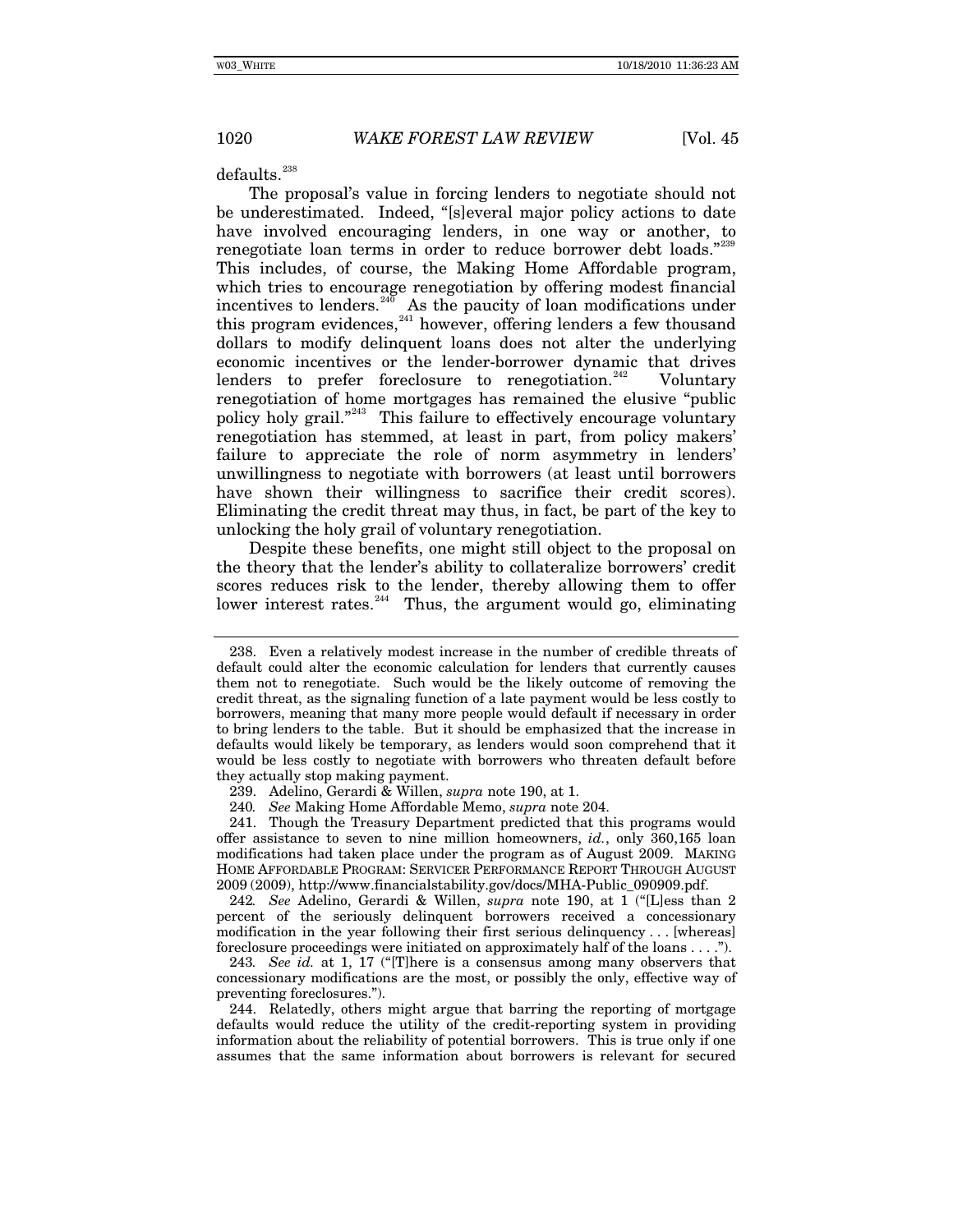the credit threat would increase borrowers' lending costs and restrict credit. At the outset, it bears noting that this is the typical argument against most consumer protections $245$  and that similar arguments can be expected against *any* proposal that would effectively shift some of the burden of underwater mortgages off homeowners and onto lenders.<sup>[246](#page-50-1)</sup> Indeed, the same arguments about increased interest rates and restricted credit have been made in opposition to mortgage cramdowns<sup>[247](#page-50-2)</sup>—though recent empirical work by Adam Levitin and Joshua Goodman has suggested that permitting bankruptcy modification of mortgages would have little to no impact on mortgage markets.<sup>[248](#page-50-3)</sup> Predictions of high interest rates and restricted credit should thus be approached with a healthy bit of skepticism.

Moreover, any possible costs of eliminating the credit threat

<span id="page-50-0"></span>245*. See* Posner & Zingales, *supra* note 214, at 19 ("The financial industry opposes any loan modification because it will increase the future cost of credit and reduce its availability.").

246*. See id.*

versus unsecured debt. However, it would seem that secured debt, such as home mortgages, should operate in a different sphere than unsecured debt, when in fact the only collateral the lender has is the borrowers' credit score. *See* Avery et al, *supra* note 118, at 625 (discussing the separate risk-assessment model that already exists for home mortgages).

<span id="page-50-2"></span><span id="page-50-1"></span><sup>247</sup>*. See, e.g.*, Donald C. Lampe, Fred H. Miller & Alvin C. Harrell, *Introduction to the 2008 Annual Survey of Consumer Financial Services Law*, 63 BUS. LAW. 561, 568 (2008) ("Solutions designed to prevent future problems by reducing the availability of credit to marginal borrowers may (in addition to affecting adversely those future borrowers) worsen the current plight of existing marginal borrowers who need to refinance their homes. Direct relief for troubled borrowers, e.g., a foreclosure moratorium or expanded bankruptcy relief, may have the same effect. To some extent this has already happened. The tightening of mortgage law requirements and regulatory restrictions over the past few years in response to allegations of predatory lending have probably contributed to the dramatic increase in foreclosures by making it more difficult for troubled borrowers to refinance. A significant further tightening of these restraints—we have heard this further tightening referred to as 'more robust regulation'—may worsen the problem and increase the number of consumers facing foreclosure as a result." (footnotes omitted)).

<span id="page-50-3"></span><sup>248</sup>*. See* Adam J. Levitin & Joshua Goodman, *The Effect of Bankruptcy Strip-Down on Mortgage Markets* (Bus., Econ. & Regulatory Policy Working Paper Series, Paper No. 1087816; Pub. Law & Legal Theory Working Paper Series, Paper No. 1087816, 2008), *available at* http://papers.ssrn.com /sol3/papers.cfm?abstract\_id=1087816 (arguing that current and historical data suggests that permitting bankruptcy modification of mortgages would have no or little impact on mortgage markets, including mortgage interest rates); *see also* Levitin, *supra* note 214, at 565 (arguing that "permitting modification would have little or no impact on mortgage credit cost or availability"); Adam Levitin, *A Critique of the American Bankers Association's Study of Credit Card Regulation* (Bus., Econ. & Regulatory Policy Working Paper Series, Paper No. 1104327; Pub. Law & Legal Theory Working Paper Series, Paper No. 1104327, 2008), *available at* http://papers.ssrn.com/sol3/papers.cfm?abstract\_id =1029191& (disputing contention by American Bankers Association that creditcard regulation increases interest rates).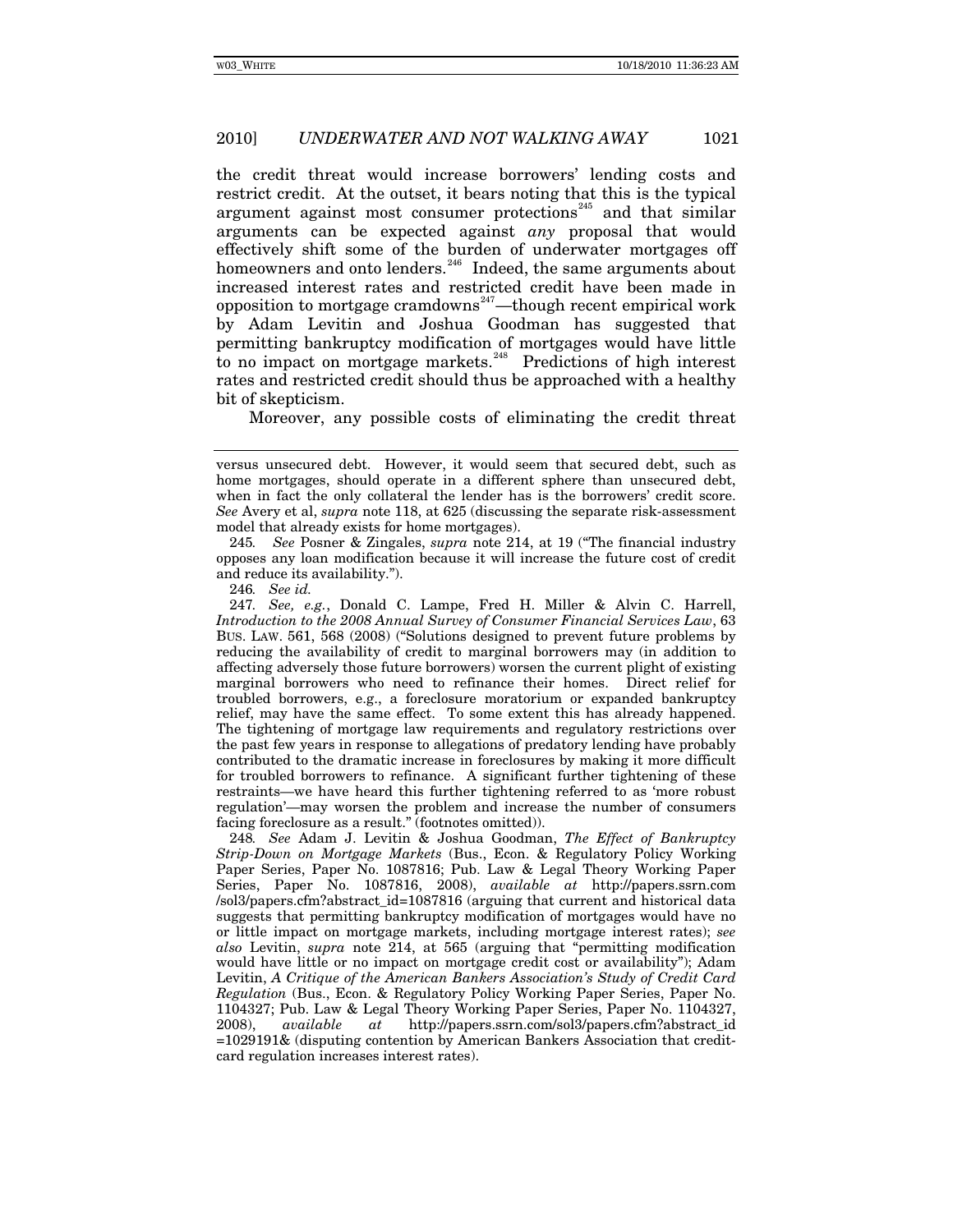should be weighed against the potentially enormous benefit of empowering homeowners to more successfully negotiate away their negative equity. First, numerous studies have shown that negative home equity reduces consumer spending: the higher the incidence of negative equity in the housing market, the weaker aggregate demand in the overall economy.<sup>[249](#page-51-0)</sup> Second, negative home equity is associated with drastically reduced household mobility,<sup>[250](#page-51-1)</sup> which has a range of negative macroeconomic effects, including increased structural unemployment, reduced productivity, and limited supply capacity.<sup>[251](#page-51-2)</sup> Empowering homeowners to reduce their negative equity through renegotiation could thus have enormous economic benefits in its own right.

Moreover, barring the reporting of mortgage defaults could have positive effects on future lender behavior. This is because in the case of a home mortgage, the lender has the ability to ensure that the collateral is sufficient to create the proper economic incentives for borrowers not to default. In other words, they need not rely on credit scores to control their risk, but can instead ensure that the

<span id="page-51-0"></span><sup>249</sup>*. See, e.g.*, DEUTSCHE BANK, *supra* note 10, at 16 (noting that negative equity suppresses middle-class consumption); Andrew Benito et al., *House Prices and Consumer Spending,* 46 Q. BULL. 142 (2006) (Eng.) (showing that negative equity in part negatively affects aggregate consumer spending); Matthew Corder & Nyssa Roberts, *Understanding Dwellings Investment*, 48 Q. BULL. 393 (2008) (Eng.) (indicating that negative equity reduces the incentive for homebuilders and homeowners to invest in housing); Tomas Hellebrandt, Sandhya Kawar & Matt Waldron, *The Economics and Estimation of Negative Equity*, 49 Q. BULL. 110, 111 (2009) (Eng.) ("A rising incidence of negative equity is often associated with weak aggregate demand."); Andrew Benito & Haroon Mumtaz, *Consumption Excess Sensitivity, Liquidity Constraints and the Collateral Role of Housing* (Bank of Eng., Working Paper No. 306, 2008) (noting that negative equity raises the probability of a household being credit constrained and thus unable to purchase); Richard Disney, Andrew Henley & David Jevons, House Price Shocks, Negative Equity and Household Consumption in the UK in the 1990s (Jan. 11, 2002) (unpublished manuscript), *available at* http://repec.org/res2002/Disney.pdf (finding that negative equity leads to greater savings and lower spending).

<span id="page-51-1"></span><sup>250</sup>*. See* Hellebrandt, Kawar & Waldron, *supra* note 249, at 112 ("Negative equity can affect household mobility by discouraging or restricting households from moving house."); Andrew Henley, *Residential Mobility, Housing Equity and the Labour Market*, 108 ECON. J. 414, 426 (1998) (Eng.) (finding that twice as many individuals would have moved in the early 1990s in England had they not had negative equity); Fernando V. Ferreira, Joseph Gyourko & Joseph Tracy, *Housing Busts and Household Mobility* (Nat'l Bureau of Econ. Research, Working Paper No. W14310, 2008), *available at* http://www.nber.org /papers/w14310.pdf (discussing the correlation between decreased household mobility and negative equity); *see also* Louis Uchitelle, *Unsold Homes Tie Down Would-Be Transplants,* N.Y. TIMES, Apr. 3, 2008, at A1 ("The rapid decline in housing prices is distorting the normal workings of the American labor market. Mobility opens up job opportunities, allowing workers to go where they are most needed.").

<span id="page-51-2"></span><sup>251</sup>*. See* Hellebrandt, Kawar & Waldron, *supra* note 249; Henley, *supra* note 250, at 422.